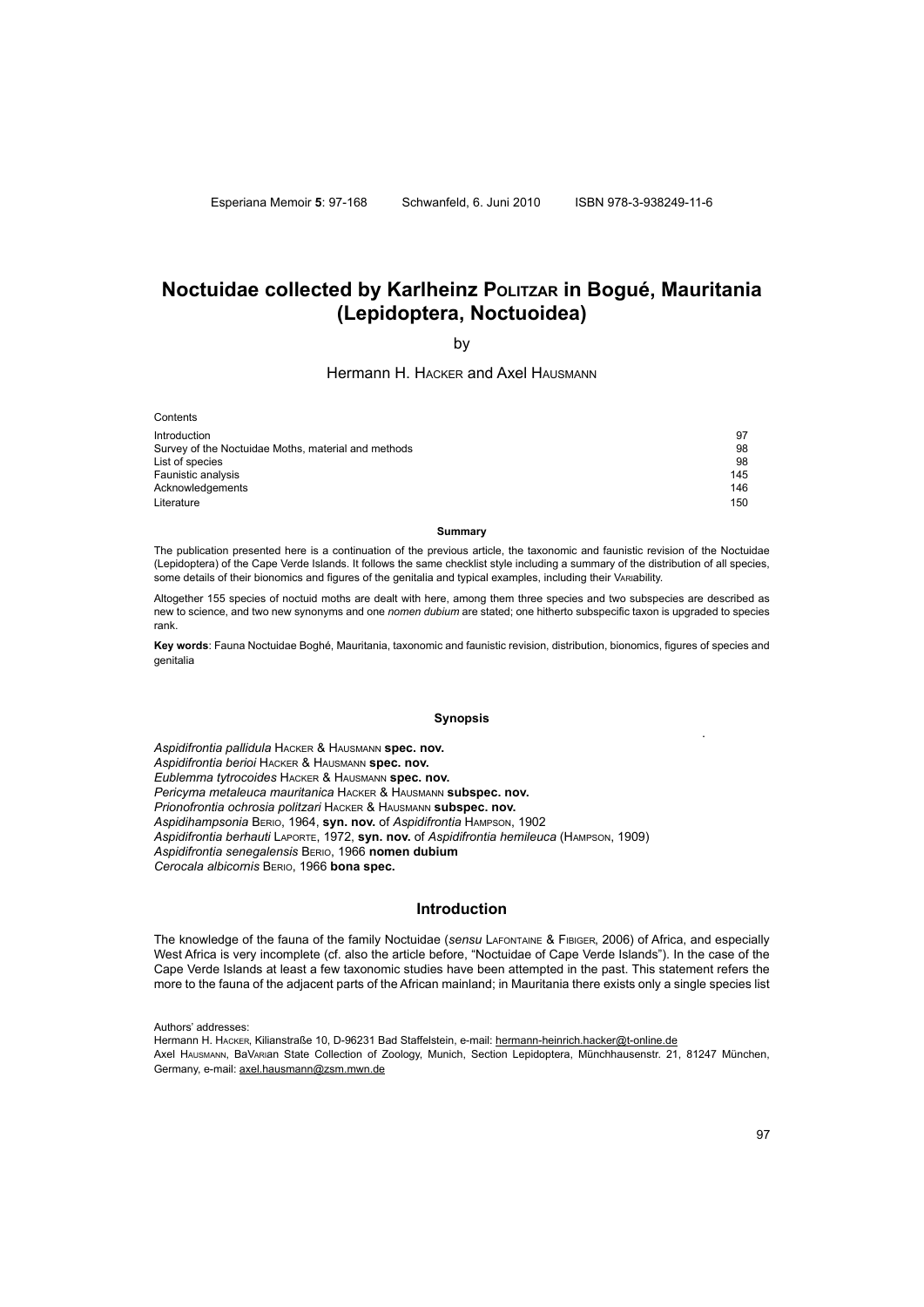and overview of the Lepidoptera of the western Sahara, which includes Morocco and Mauritania (Rungs, 1992). This list includes a mere 45 Noctuidae species for the whole of the southern half of Mauritania, which covers the areas 4, 15, 19-25 of Rungs (1992), between 16.5º and 21º latitude. In the list given here from Boghé, at least 155 species are included, 33 of which are included by Rungs (1992), who listed a further 12 species which were not found by H. POLITZAR in Boghé.

Heinz Politzar worked as field veterinarian for the animal health services of Mauritania, contracted by the European Development Fund, for four years from 1966 to 1969. In this time he collected in the vicinity of Boghé, and probably also within the town; unfortunately no further details of his methods and localities are known, and none of the participiants survive today. The labels with the simple locality "Mauretanien, Boghe" and the exact date - using a stamp – give no information about the kind of biotopes and circumstances of capture.

About three quarters of Mauritania is covered by deserts or semideserts, which have been expanding in the last four decades. The country, which forms the western part of the huge central Sahara region, is flat and defined by vast, arid plains, broken by occasional ridges and clifflike outcrops. The highest point on the Adrar plateau reaches a elevation of 500 metres. Between the plateaux and the Atlanic Ocean there are alternating areas of clayey plains and sand dunes, which are very mobile in the strong winds coming from the ocean. The dunes increase in size towards the north.

Between 1975 and 1980 only 20 percent of the three million or so population of Mauritania were sedentary farmers, and herding engaged up to 70 percent of the population. Farming was restricted to the narrow band along the Senegal River where rainfall of up to 600 mm per year and annual river flooding sustained crop production as well as large cattle herds.

In the dry northern two-thirds of the country, herding was limited to widely scattered pastoral groups that raised camels, sheep, and goats, and farming was restricted to date palms and minuscule plots around oases. Boghé is situated close to the Senegal river, at an altitude of only 13 m, in the midst of the relatively fertile Senegal river valley with grazing land, farm land and trees, predominantly along the shores of the river, and not really forming a gallery forest or even a riparian area as interface between land and stream with riparian vegetation, characterized by hydrophilic plants. Often semidesert areas or sand dunes interrupt this fertile region, and for this reason, a large number of eremic species occur among tropical-subtropical species. The common problems of developing countries like overgrazing, deforestation, and soil erosion aggravated by drought all contribute to desertification. Additionally, there are very limited natural fresh water resources away from the Senegal River, which is the only one in the area.

# **Survey of the Noctuidae Moths, material and methods**

Cf. the preceding publication on the "Noctuidae of Cape Verde Islands".

# **List of species**

The format of the checklist follows standard checklist style. The name of the subspecies is given only if it does not correspond with the nominotypical subspecies. The section 'Distribution' includes an overview of North Africa, the Sahel zone, and a few adjacent areas; first the Arabian Peninsula, than under 'North Africa', Palaearctic and Subsaharan Africa, from North southward to the border of the tropical forest zone. These details are omitted in cases where the species was treated in the preceding publication. The same applies also to the colour figures of the species. Finally, the colour plates 1-10 of the two publications give an overview of the common species of the fauna of the western Sahel region and hence the possibility for a quick determination. Widespread, common and well-known species, usually migrants, are generally omitted.

# **Subfamily Nolinae**

*Meganola reubeni* Agassiz, 2009 (pl. 5, fig. 7)

*Meganola reubeni* Agassiz, 2009, Trop. Lepid. Res. **19**(1):11, fig. 7, 15, 33-35. L.t.: [Kenya] Nakuru

**References**: *Meganola reubeni* (Agassiz, 2009);

**Notes**: *M. reubeni* was recently described from East Africa: Kenyan Rift Valley; Uganda, Ethiopia; Tanzania. Male genitalia cf. fig. 1a.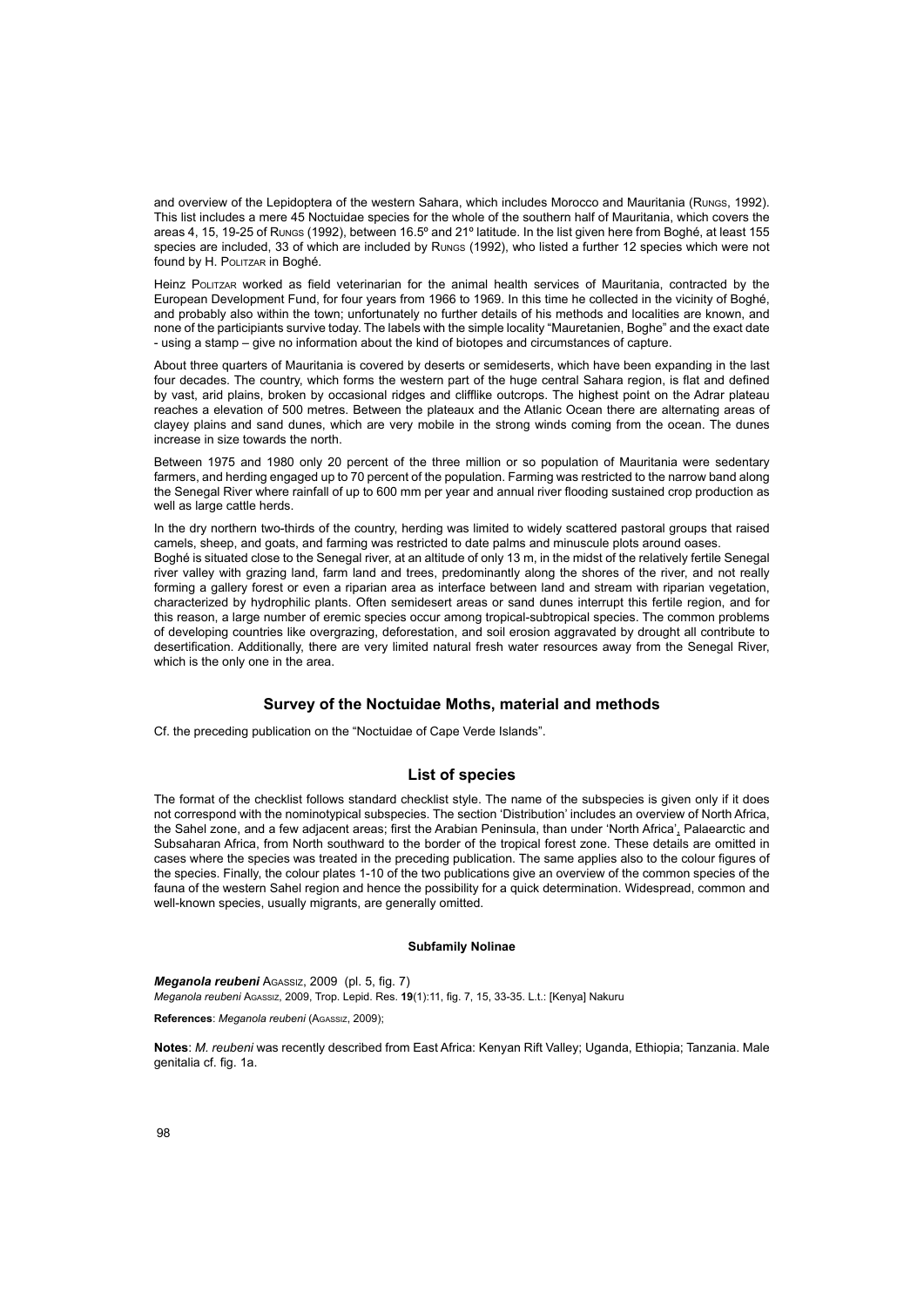### **Distribution**: Afrotropical-subtropical.

# North Africa:

Mauritania 1 &, Boghé, 4.i.1967 (gen.prep. H. HACKER 17737&); 2 & 4 º 9, Boghé, 14.xii.1966; 6.xi.1967; 11.x.1967; 28.xi.1967; 28.ii.1968; 28.xi.1967;

**Bionomics**: The larva has been found on flowers and leaves of Various *Acacia* species (*A. gerrardii*, *A. tortilis*) and in pseudogalls of *A. seyal* (Agassiz, 2009).

# **Subfamily Chloephorinae**

#### *Earias insulana* (BOISDUVAL, 1833)

*Tortrix insulana* Boisduval, 1833, Nouv. Ann. Hist. Nat. Paris **2**: 269; Fauna Ent. Madagascar: 121. L. t.: Maurice; Bourbon; Madagascar

**Distribution**: Palaeotropical-subtropical, widespread in the Old World Tropics and Subtropics (cf. Hacker et al., this volume).

Mauritania Rungs, 1992; <sup>1</sup>w, Boghé, 17.iii.1968;

# *Earias biplaga* Walker, 1866

*Earias biplaga* Walker, 1866, List. Lepid. Ins. Brit. Mus. **35**: 1773. L. t.: Sierra Leone

**References**: *Earias biplaga* (Hampson, 1912); *Earias biplaga* (Poole, 1989); *Earias biplaga* (Wiltshire, 1990);

**Distribution**: Palaeotropical-subtropical (cf. Hacker et al., this volume).

Mauritania Rungs, 1992: 3<sup> $\vec{\varphi}$ </sup>, Boghé, 20.iv.1969;

# **Bryophilopsis tarachoides** (MABILLE, 1900) (pl. 5, fig. 8)

*Bryophilopsis tarachoides* Mabille, 1900, Ann. Soc. Ent. France **68**: 729. L. t.: Madagascar: Antongil

**References**: *Bryophilopsis tarachoides* (Hampson, 1912); *Bryophilopsis tarachoides* (Poole, 1989);

**Distribution**: Afrotropical-subtropical; throughout sub-Saharan Africa, eastward to Oman, including Madagascar; not yet recorded in Saudi Arabia.

| Wiltshire, 1980; Hacker & Fibiger, 2006; |
|------------------------------------------|
| Wiltshire, 1980b: 1986:                  |
|                                          |
| Hampson, 1912:                           |
| 1 º, Boghé, 21.ix.1967;                  |
|                                          |

**Bionomics**: The early stages and bionomics are unknown.

# *Negeta luminosa* (Walker, 1759)

*Acontia luminosa* Walker, 1759, List. Lepid. Ins. Brit. Mus. **15**: 1759. L. t.: Sierra Leone

**References**: *Negeta luminosa* (Hampson, 1912); *Negeta luminosa* (Gaede, 1935); *Negeta luminosa* (Poole, 1989); *Negeta luminosa* (hacker & Fibiger, 2006);

**Distribution**: Afrotropical-subtropical; throughout sub-Saharan Africa, eastward to Yemen.

| Yemen         | Fibiger & Hacker, 2001; 2006; |  |  |
|---------------|-------------------------------|--|--|
| North Africa: |                               |  |  |
| Nigeria       | Hampson, 1912;                |  |  |
| Mauritania    | 1 º, Boghé, 21.ix.1967;       |  |  |

**Bionomics**: The early stages and bionomics are unknown.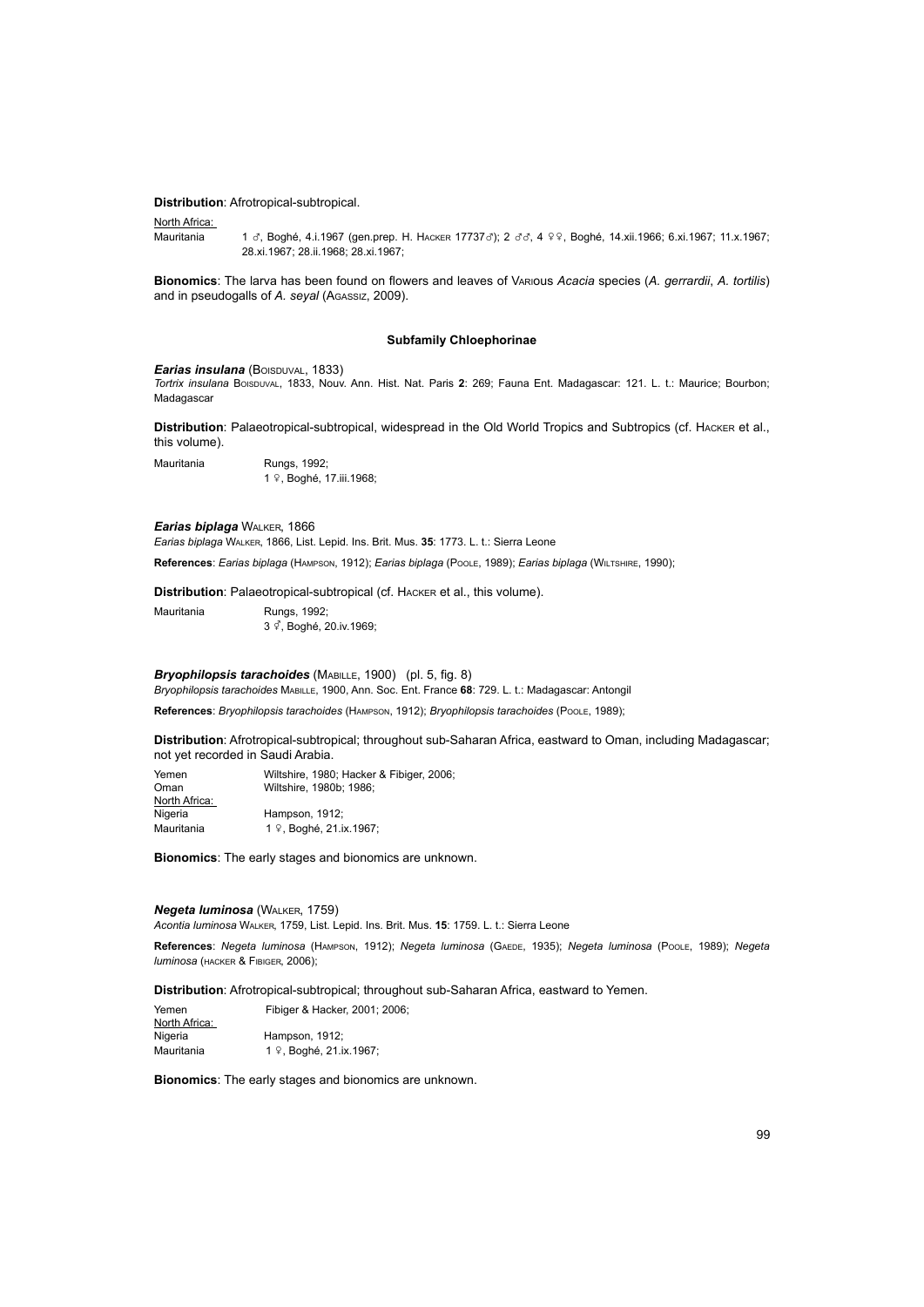*Negeta purpurascens* Hampson, 1912

*Negeta purpurascens* Hampson, 1912, Cat. Lep. Phal. Br. Mus. **11**: 630, pl. 190, fig. 31. L. t.: Gold Coast: Kumasi

**References**: *Negeta purpurascens* (Gaede, 1935); *Negeta purpurascens* (Poole, 1989);

**Notes**: Habitus similar to that of *Negeta ruficeps* Hampson, 1912, described from RSA: Natal; the two taxa are included in a group of several species with similar habitus, but different genitalia features (gen.prep. H. Hacker 14602 $\sigma$ , 17749 $\sigma$ , Congo-Brazzaville; 14254 $\sigma$ , Tanzania; 14016 $\sigma$ , 17746 $\sigma$ , 17751 $\sigma$ , Cameroon; 17743 $\sigma$ , Ghana); the group needs a global revision. Male genitalia cf. fig. 1c.

**Distribution**: Afro-tropical-subtropical; probably West-African.

North Africa: Mauritania 1 ₫, Boghé, 12.x.1966 (gen.prep. Н. Наскев 17740 ₫);

**Bionomics**: The early stages and bionomics are unknown.

*Neaxestis mesogonia* (Hampson, 1905) (pl. 5, fig. 9) *Paraxestis mesogonia* Hampson, 1905, Ann. Mag. Nat. Hist. (ser. 7) **16**: 585. L. t.: Ethiopia: Atbara R.

**References**: *Neaxestis mesogonia* (Hampson, 1912); *Neaxestis mesogonia* (Gaede, 1935); *Neaxestis mesogonia* (Wiltshire, 1986); *Neaxestis mesogonia* (Poole, 1989);

**Notes**: *N. mesogonia* belongs to a group of similar congeners: *N. rhoda* Hampson, 1905 (pl. 5, fig. 10), described from Bulawayo, Zimbabwe) (figured by PINHEY, 1975, figs 1020a, b; male genitalia figured by WILTSHIRE, 1986, fig. 68a), *N. montivalva* Wiltshire, 1986, described from Gizan, SW Saudi Arabia) (male genitalia figured by Wiltshire, 1986, fig. 68b) and *N. piperitella* (Strand, 1909), described from "Sambesi Region" [Zimbabwe or Mozambique]) (male genitalia figured by Hacker, 2004, fig. 1). The male genitalia of *N. mesogonia* (fig. 2a) are very like those of *N. rhoda*; the base of the valva is narrower, the sacculus as in *N. montivalva*, tapered from a broad base which in *N. rhoda* is broad throughout.

Distribution: Afrotropical-subtropical, so far reported from Gambia and Abyssinia (HAMPSON, 1912; GAEDE, 1935).

North Africa: Sudan Wiltshire, 1977; Gambia Hampson, 1912; Gaede, 1935;  $\frac{1}{3}$ , Boghé, 27.x.1966 (gen.prep. H. HACKER 17726 $\sigma$ );

**Bionomics**: The early stages and bionomics are unknown.

# *Neaxestis* **spec.**

**Notes**: At first glance this species resembles the preceding one, but the male genitalia are distinctly different (fig. 2b). There is one further species described from the western Sahel area: *Neaxestis piperita* (Hampson, 1905) (Ann. Mag. Nat. Hist. (ser. 7) **16**: 585) from N. Nigeria: Borgu, Yelwa Lake (figured by Hampson, 1912, pl. 191, fig. 7). Unfortunately the genitalia of the type specimen  $(9)$  were never checked, and therefore it is impossible to decide whether *N. mesogonia* and *N. piperita* are male and female of a single species, or whether the species present here is *N. piperita* or even unnamed.

### **Distribution:**

Mauritania 1 ₫, Boghé, 21.ix.1967 (gen.prep. Н. Наскев 17725₫);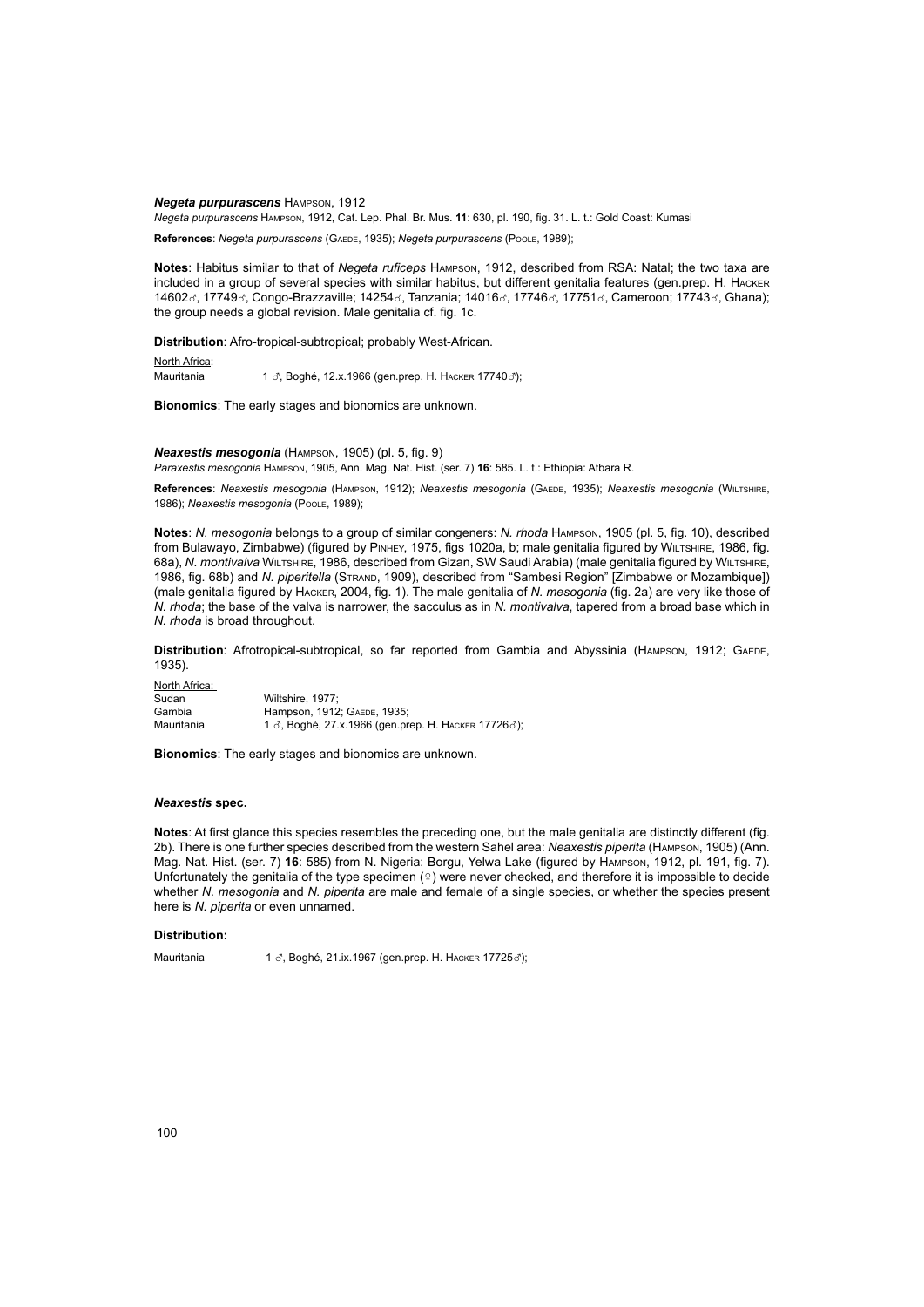### *Arcyophora patricula* (Hampson, 1902) (pl. 5, fig. 11)

*Maurilia patricula* Hampson, 1902, Ann. S African Mus. **2**: 314. L. t.: [Ethiopia] Abyssinia; [Zimbabwe]: Mashonaland, Salisbury **References**: *Setoctena patricula* (Hampson, 1912); *Setoctena patricula* (Gaede, 195); *Arcyophora patricula* (Büttiker, 1970; 1973); *Arcyophora patricula* (Pinhey, 1975); *Arcyophora patricula* (Poole, 1989);

# **Distribution**: Afrotropical-subtropical.

| Saudi Arabia  | Wiltshire, 1980a: 1990: |
|---------------|-------------------------|
| North Africa: |                         |
| Sudan         | Büttiker, 1970: 1973:   |
| Nigeria       | Büttiker, 1970: 1973:   |
| Mauritania    | 1 3, Boghé, 12.vi.1967; |

**Bionomics**: Foodplant *Acacia*. The species are well-known tear-drinkers, which imbibe lacrymal juices of cattle, reedbuck and other mammals (BÜTTIKER, 1964; 1968; 1970; 1973; 1979; PINHEY, 1975).

*Leocyma appollinis* Guenée,1852 (pl. 5, fig. 12) *Leocyma appollinis* Guenée,1852, in: Boisduval & Guenée, Hist. Nat. Ins. **2**: 212. L. t.: unknown =*Thiganusa euproctisoides* Walker, 1865, List. Lepid. Ins. Brit. Mus. **33**: 979. L. t.: [RSA] Natal

**References**: *Leocyma appollinis* (Hampson, 1912); *Leocyma appollinis* (Gaede, 1935); *Leocyma apollinis* **(**Pinhey, 1975); *Leocyma appollinis* (Poole, 1989);

**Distribution**: Afrotropical-subtropical; *L. appollinis* was previously known only from the southern Africa (RSA, Mozambique; Zimbabwe) and Madagascar.

North Africa: Mauritania 1 d, Boghé, 30.xi.1966;

**Bionomics**: Larva described by Hampson (1912).

### *Odontestis striata* Hampson, 1912 (pl. 5, fig. 13)

*Odontestis striata* Hampson, 1912, Cat. Lep. Phal. Br. Mus. **11**: 634, text fig. 253. L. t.: [Zimbabwe] NE Rhodesia Luangwa R., Lusangazi

**References**: *Odontestis striata* (Hampson, 1912); *Odontestis striata* (Wiltshire, 1988b); *Odontestis striata* (Poole, 1989);

**Note**: Wiltshire (1988b, figs 16, 34) described *Odontestis murina* from the Arabian Peninsula as endemic and compared it with *O. striata* Hampson, 1912. Unfortunately the male genitalia of the African *O. striata* were not figured, and the drawing (fig. 16) of the genital capsule, valvae and appendages of *O. murina* seems to be rather unhelpful, because details are not really comparable. *O. striata* is a very variable species, and *O. murina* might be synonymous with the widespread species. Male genitalia cf. fig. 5b.

**Distribution**: Afrotropical-subtropical. Known from Zimbabwe, Kenya, Ethiopia, Socotra, Mauritania.

North Africa:

Mauritania 9 y, Boghé, 3.i.1967; 6.xi.1967; 23.xii.1968; 4.ii.1967; 16.x.1968 (gen.prep. H. Hacker 17483x); 25.iv.1968 (gen.prep. Н. Наскек 16873c3); 8.i.1968 (gen.prep. Н. Наскек 17339c3); 14.x.1968; 5.i.1967;

**Bionomics**: Unknown.

### **Subfamily Hypeninae**

*Hypena lividalis* (Hübner, 1796) *Pyralis lividalis* Hübner, 1796, Samml. Eur. Schmett., Pyral. 1, pl. 2, fig. 11. L. t.: [Europe]

**Distribution**: Afro-Tropical, perhaps Circum-tropical. (cf. Hacker et al., this volume).

Mauritania 1 º, Boghé, 27.xii.1967;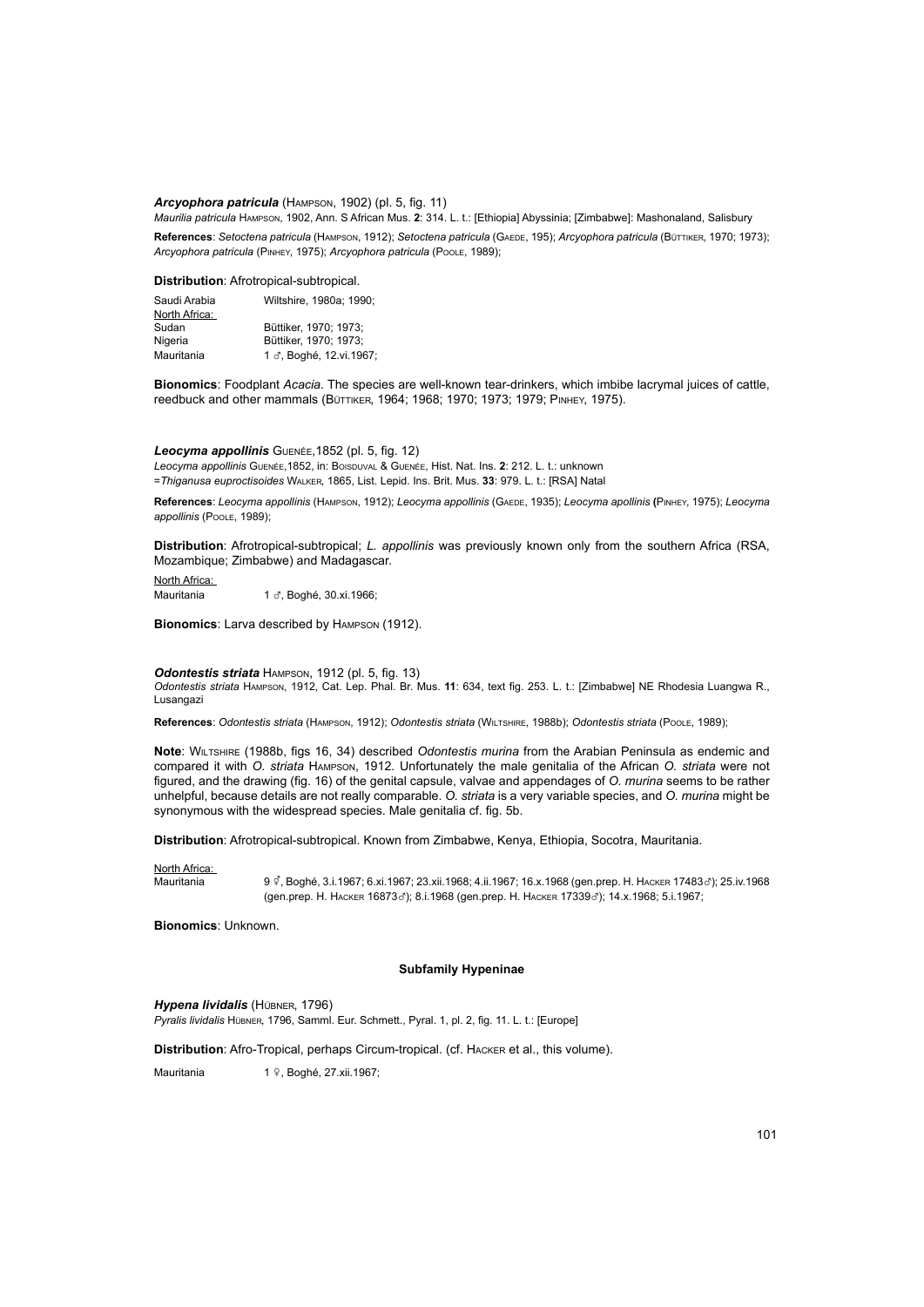### *Hypena laceratalis* Walker, [1859]

*Hypena laceratalis* Walker, [1859], List Spec. Lep. Ins. Colln Br. Mus.**16**:60. L. t.: [India; Sri Lanka] Hindostan; Ceylon

**Distribution**: Palaeotropical-subtropical (cf. Hacker et al., this volume).

Mauritania 1 º, Boghé, 22.xi.1967;

# *Hypena obacerralis* Walker, [1859] (pl. 5, fig. 14)

*Hypena obacerralis* Walker, [1859], List. Lepid. Ins. Brit. Mus. **16**: 53. L. t.: Congo

**References**: *Ophiuche masurialis* (Wiltshire, 1990; 1994); *Hypena masurialis* (Hacker & Schmitz, 1996); *Hypena masurialis*  (Poole, 1989); *Hypena obacerralis* (Lödl, 1994);

**Notes**: The African representatives of genus Hypena SCHRANK, 1802 were revised by Lödl (1994). This species was confused for a long time with *H. obliqualis* Kollar, 1844 (=*masurialis* Guenée, 1854)

**Distribution**: Palaeotropical-subtropical, from W Africa as far east as the Fiji Islands (Robinson, 1975); also on islands far away from the mainland, like St. Helena (KARISCH, 2001; Lödl, 1994) and Ascension (Lödl, 1994).

| Saudi Arabia  | Wiltshire, 1982; 1990; Lödl, 1994;                                     |
|---------------|------------------------------------------------------------------------|
| Yemen         | Lödl, 1994; Hacker, 1998; Hacker et al., 2001; Hacker & Fibiger, 2006; |
| North Africa: |                                                                        |
| Macaronesia   | Hampson, 1902; Hacker & Schmitz, 1996;                                 |
| Senegal       | Lödl. 1994:                                                            |
| Gambia        | Lödl, 1994;                                                            |
| Guinea        | Lödl, 1994;                                                            |
| Sierra Leone  | Lödl. 1994:                                                            |
| Mali          | Lödl, 1994;                                                            |
| Ivory Coast   | Lödl. 1994:                                                            |
| Ghana         | Lödl. 1994:                                                            |
| Nigeria       | Lödl, 1994;                                                            |
| Sudan         | Lödl. 1994:                                                            |
| Mauritania    | 4 º º, Boghé, 22.xi.1967; 11.x.1967; 10.x.1967; 6.x.1967;              |
|               |                                                                        |

**Bionomics**: On Fiji, the larva of *H. obacerralis* feeds on *Commelina pacifica* (Commelinaceae) (Robinson, 1975).

### *Zekelita leucodonta* (Hampson, 1910) (pl. 5, fig. 15)

*Rhynchina leucodonta* Hampson, 1910, Proc. Zool. Soc. London 1910: 450, pl. 38, fig. 34. L. t.: [Zambia] NW Rhodesia, Alala Plateau, Mkushi distr.

**References**: *Zekelita leucodonta* (Lödl & Mayerl, 1998);

**Notes:** The genus Zekelita WALKER, 1863 was revised by Lödl & MAYERL (1998).

**Distribution**: Afrotropical-subtropical; known from Madagascar, Zambia, Malawi, Tanzania and the areas given below (Lödl & MAYERL, 1998).

North Africa:

| Senegal    | Mayerl & Lödl, 1998;     |
|------------|--------------------------|
| Gambia     | Mayerl & Lödl, 1998;     |
| Ghana      | Mayerl & Lödl, 1998;     |
| Nigeria    | Mayerl & Lödl, 1998;     |
| Mauritania | 1 º, Boghé, 17.iii.1968; |

### **Subfamily Thiacidinae**

*Thiacidas meii* Hacker & Zilli, 2007 (pl. 5, fig. 16) *Thiacidas meii* Hacker & Zilli, 2007, Esperiana Memoir 3: 203, pl. 27, fig. 8; pl. 28, fig. 1. L. t.: Senegal, Sedhiou

**References**: *Thiacidas meii* (Hacker & Zilli, 2007);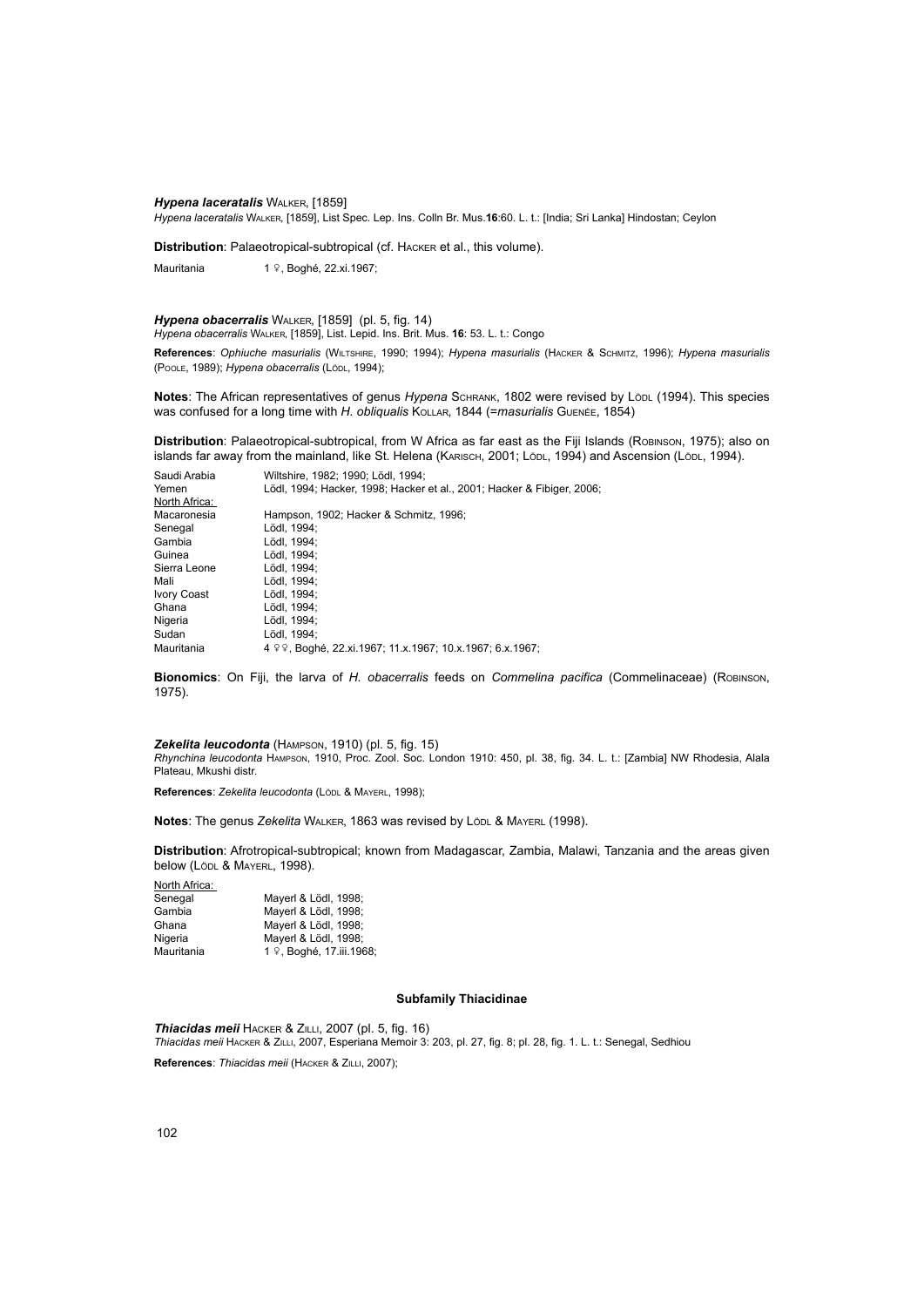**Notes**: The genus *Thiacidas* Walker, 1855 was revised by Hacker & Zilli (2007), including the description of the subfamily; the species *T. meii* was known only from two males, from Senegal and Guinea.

**Distribution**: Westafrotropical-subtropical; so far known from Senegal and Rep. Guinea.

| North Africa: |                                                                                                         |
|---------------|---------------------------------------------------------------------------------------------------------|
| Senegal       | Hacker & Zilli, 2007:                                                                                   |
| Guinea        | Hacker & Zilli, 2007:                                                                                   |
| Burkina Faso  | 7 ♂♂. Folonzo am Flus. Comoe. 15.ii.1985: 8.ii.1986: 1 ♂. 1 ♀. Bobo Dioulasso. 20.iii.1979. 10.ix.1982: |
| Nigeria       | 1 º, Kaduna, 12.iii.1970; 1 3, Kwangi, 17.iii.1975; 1 3, Kogin Game Reserve, 12.i.1974;                 |
| Mauritania    | 1 3. Boghé, 29.ii.1966:                                                                                 |

# **Subfamily Catocalinae**

*Ulotrichopus primulina* (Hampson, 1902) *Audea primulina* Hampson, 1902, Annls South Afr. Mus. **2**: 326. L. t.: RSA: Estcourt, Natal

**Distribution**: Afrotropical-subtropical (cf. Hacker et al., this volume).

Mauritania 1 º, Boghé, 28.xii.1966;

#### *Ulotrichopus tinctipennis* (Hampson, 1902)

*Audea tinctipennis* Hampson, 1902, Ann. S. Afr. Mus. **2**: 327. L. t.: Bechuanaland: Lake N'Gami = *Audea arabica* Rebel, 1907, Akad. Wiss. Wien, Math.-Naturwiss. Kl., Lep.: 92. L. t.: [Yemen], Aden

**References**: *Audea tinctipennis* (Hampson, 1913); *Ulotrichopus stertzi* (Warren, 1913); *Ulotrichopus tinctipennis* (Gaede, 1935);*Ulotrichopus tinctipennis* (Wiltshire, 1948); *Ulotrichopus tinctipennis* (Wiltshire, 1990; 1994); *Ulotrichopus tinctipennis stertzi* (Hacker, 2001); *Ulotrichopus tinctipennis* (Kühne, 2005);

**Distribution**: Afrotropical-subtropical. *U. tinctipennis* was described from syntypes from "[Namibia]: Damarland, Kuisip and [Botswana]: N'Gamilandi". The species is widespread in tropical West, South and East Africa (GAEDE, 1936; Hampson, 1902; 1913; 1916; Kühne, 2005; Rougeot, 1977; Wiltshire, 1973). It extends to the Sahel Zone (Hampson, 1913), to Sudan and Egypt and to the Arabian Peninsula (Saudi Arabia; Yemen; United Arab Emirates; Oman), northwards as far as the Jordan Valley (Hacker, 1999; Hacker, 1999; Legrain & Wiltshire, 1998; Püngeler, 1907; Rebel, 1907; Shalaby, 1961; Wiltshire, 1977; 1980; 1990).

| Saudi Arabia  | Wiltshire, 1980; 1990;                                                                               |
|---------------|------------------------------------------------------------------------------------------------------|
| Yemen         | Rebel, 1907; Hacker, 1999; Hacker et al., 2001; Hacker & Fibiger, 2006; Kühne, 2005;                 |
| Oman          | Wiltshire, 1970b: 1990:                                                                              |
| <b>UAE</b>    | Fibiger & Legrain, 2009;                                                                             |
| North Africa: |                                                                                                      |
| Egypt         | Wiltshire, 1948: 1973:                                                                               |
| Sudan         | Kühne, 2005                                                                                          |
| Nigeria       | Kühne, 2005;                                                                                         |
| Mauritania    | 10 º º. Boghé, 26.x.1967, 15.xi.1966, 16.xii.1969, 18.xii.1966, 22.xii.1969, 28.xii.1969, 10.i.1969, |
|               | 14.i.1967:                                                                                           |
| Burkina Faso  | 1 9. Bobo Dioulasso, 20.iv.1980:                                                                     |

**Bionomics**: The early stages and bionomics are unknown. In Israel, *U. tinctipennis* has been collected from December to April, in Yemen in April and June. It might be multivoltine.

### *Audea paulumnodosa* Kühne, 2005

*Audea paulumnodosa* Kühne, 2005, Esperiana Memoir **2**: 72. L. t.: Ghana, Umg. Abetifi

**References**: *Audea paulumnodosa* (Kühne, 2005);

**Note:** The genus *Audea* Walker, [1858] 1857, which includes at least 22 species with predominately Afrotropicalsubtropical distribution, was reviewed by Kühne (2005). Nine species were described by him as new to science, among them the two species mentioned here.

**Distribution**: Afrotropical-subtropical; south of the Sahel region from Cameroon, Ethiopia, Uganda.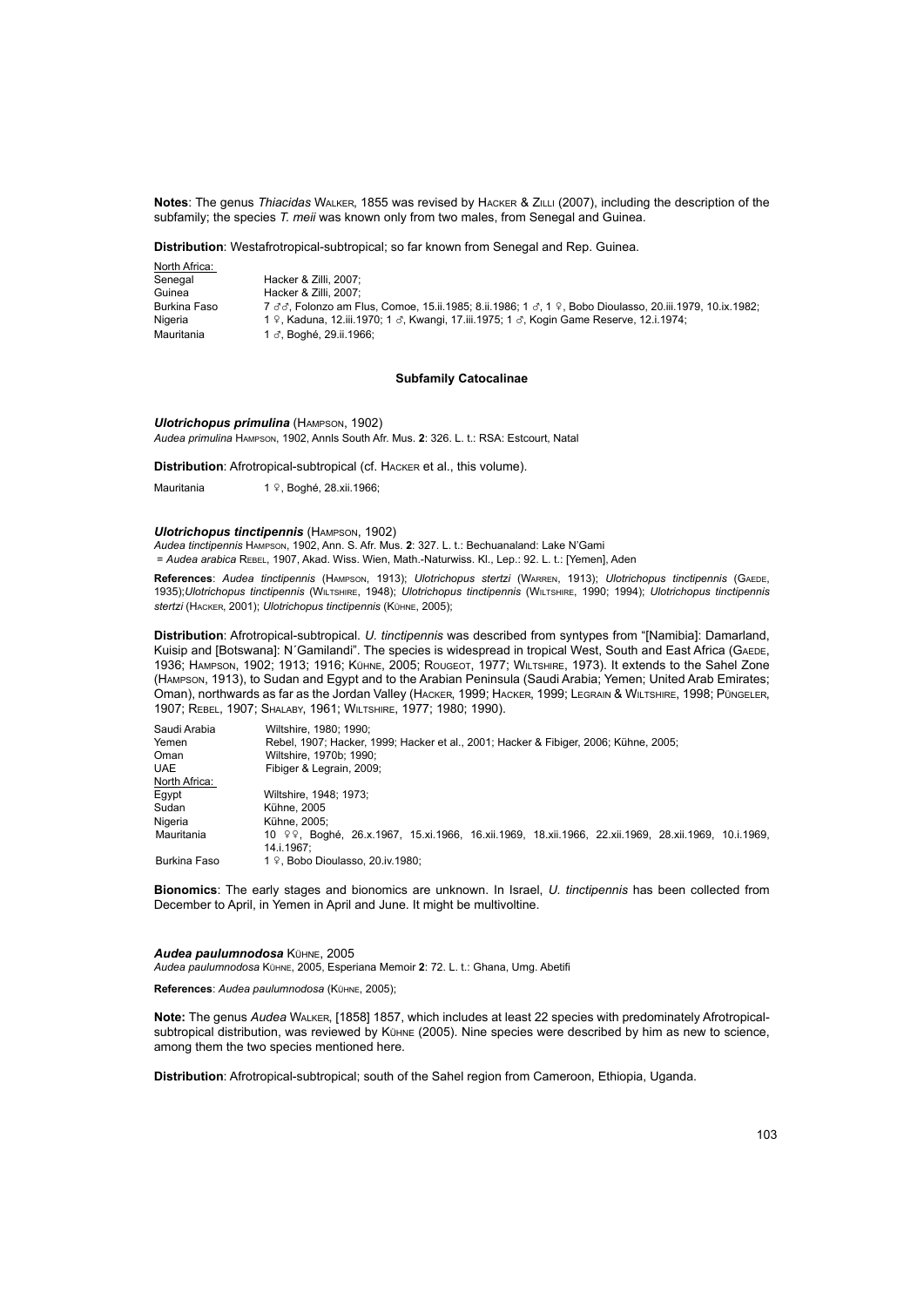| North Africa:       |                        |
|---------------------|------------------------|
| Sudan               | Kühne, 2005:           |
| <b>Burkina Faso</b> | Kühne, 2005;           |
| <b>Ivory Coast</b>  | Kühne, 2005;           |
| Gambia              | Kühne, 2005:           |
| Senegal             | Kühne, 2005:           |
| Nigeria             | Kühne, 2005;           |
| Mauritania          | 1 º, Boghé, 13.v.1967; |
| Ghana               | Kühne, 2005:           |

# *Audea kathrina* Kühne, 2005

*Audea kathrina* Kühne, 2005, Esperiana Memoir **2**: 74. L. t.: Ghana, Umg. Abetifi

**References**: *Audea kathrina* (Kühne, 2005);

**Note**: The male genitalia of this species differ from the figure given by Kühne (2005, fig. 48) in the following respects (fig. 2c):

- uncus longer, basally distinctly more recurved;
- valvae asymmetrical, costa of the left valva less sclerotised;
- posterior part of the left valva much longer and larger; this detail might be lost in the preparation figured by Kühne, but there is no comment in the description.

The single male from Boghé might belong to a distinct species, but it is reported here as *A. kathrina* with the most probability.

**Distribution**: Afrotropical-subtropical; reported from the countries given below, Uganda and Congo.

| North Africa:      |                                                     |
|--------------------|-----------------------------------------------------|
| <b>Ivory Coast</b> | Kühne, 2005:                                        |
| Ghana              | Kühne, 2005:                                        |
| Nigeria            | Kühne, 2005:                                        |
| Mauritania         | 1 ♂, Boghé, 25.v.1967 (gen.prep. Н. Наскев 17178♂); |

### **Crypsotidia maculifera** (STAUDINGER, 1898)

*Hydrilla maculifera* Staudinger, 1898, Dt. Ent. Z. Iris **10**: 287, pl. IV, fig. 22. L. t.: Israel: Jaffa =*Crypsotidia conifera* Hampson, 1913, Cat. Lep. Phal. Br. Mus. **12**: 249, pl. CCIII, fig. 4. L. t.: Br. E. Africa: Rukuru Valley

**Distribution**: Afrotropical-subtropical (cf. Hacker et al., this volume).

Mauritania 2 3 3 e 99, Boghé, 14.vi.1967; 10.x.1968; 16.x.1968; 2.xi.1968; 16.x.1968; 3.xi.1967; 4.xi.1968; 11.i.1967;

### *Crypsotidia remanei* Wiltshire, 1977

*Crypsotidia remanei* Wiltshire, 1977, Mitt. Münchn. Ent. Ges. **66**: 136, fig. 5. L. t.: Sudan: Ed Damer, Hudeiba

**Distribution**: Afro-eremic (cf. Hacker et al., this volume).

Sudan Wiltshire, 1977;<br>
Mauritania 1 º, Boghé, 2.xi 1 º, Boghé, 2.xi.1968;

### *Hypotacha ochribasalis* (Hampson, 1896)

*Pseudophia ochribasalis* Hampson, 1896, in Walshingham & Hampson, Proc. Zool. Soc. London 1896: 264, pl. 10, fig. 31. L. t.: [Yemen] Aden

**References**: *Hypotacha ochribasalis* (Gaede, 1935); *Hypotacha ochribasalis* (Poole, 1989); *Hypotacha ochribasalis* (Kühne, 2005);

**Distribution**: Afro-eremic; on the Arabian Peninsula northward to Iraq, in East Africa southward to Ethiopia and Kenia.

| Saudi Arabia | Wiltshire, 1980: 1990: Kühne, 2005:                                                    |
|--------------|----------------------------------------------------------------------------------------|
| Yemen        | Hampson, 1906; Hacker, 1999; Hacker et al., 2001; Hacker & Fibiger, 2006; Kühne, 2005; |
| Oman         | Hacker & Saldaitis (this volume);                                                      |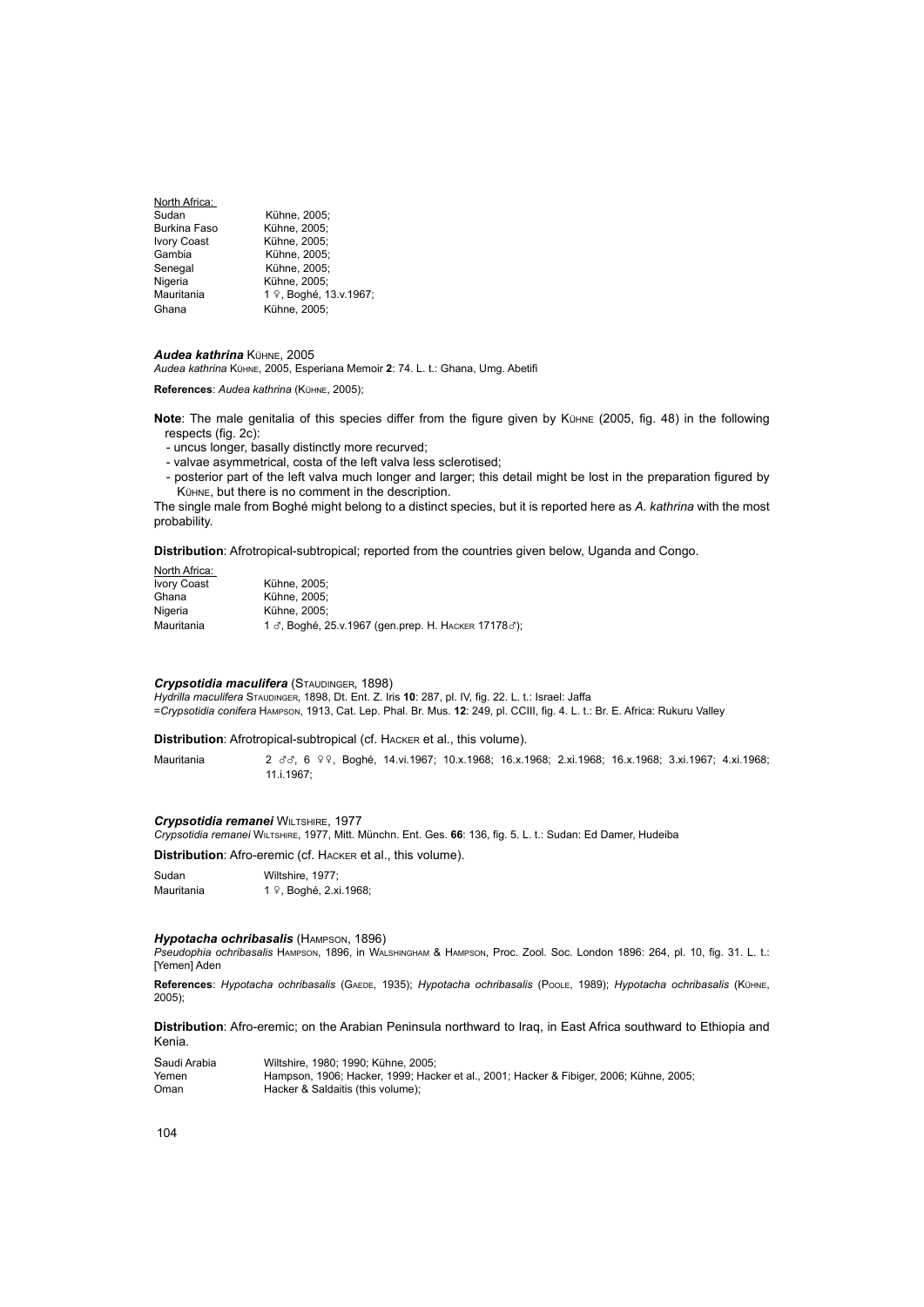North Africa:<br>Sudan Sudan Rebel & Zerny, 1917; GAEDE, 1935;<br>Burkina Faso Kühne. 2005: Burkina Faso Kühne, 2005;<br>Ghana Kühne, 2005; Ghana Kühne, 2005;<br>
Mauritania 1 d 1  $\Omega$  Bog 1  $\sigma$ , 1  $\Omega$ , Boghé, 3.i.1967; 12.x.1966;

**Bionomics**: Nothing is known at present about the early stages and bionomics.

**Tachosa fumata** (WALLENGREN, 1860) *Lophoptera fumata* Wallengren, 1860, Wien. Ent. Monatschrift 4: 171. L. t.: Caffraria

**References**: *Tachosa fumata* (Kühne, 2005);

**Note:** The harpe of the valva of the male genitalia is shorter, stronger and less acutely tipped than in the figure given by Kühne (2005, Fig. 35).

**Distribution**: Afrotropical-subtropical; probably throughout sub-Saharan Africa.

**North Africa:**<br>Burkina Faso Kühne, 2005; Mauritania 1 ₫, Boghé, 20.x.1968 (gen.prep. Н. Наскев 17742₫);

**Bionomics**: Early stages and bionomics unknown.

*Cerocala caelata* Karsch, 1896 (pl. 5, fig. 17; pl. 6, fig. 1) *Cerocala caelata* Karsch, 1896, Ent. Nachr. **24**: 235. L. t.: Togo

**References**: *Cerocala caelata* (Hampson, 1913); *Cerocala caelata* (Gaede, 1936); *Cerocala caelata* (Berio, 1965); *Cerocala caelata albicornis* (Berio, 1966); *Cerocala caelata* (Poole, 1989);

**Notes**: The genus *Cerocala* Boispuval, 1829 is represented in the Subsaharan Africa by the following 23 taxa (alphabetic; specific taxa bold); according to Poole (1989), 18 of which are accorded specific rank (synonymy cf. Poole, 1989)

| name                                                                                                                                             | type locality                         | figures                                                                                                              |
|--------------------------------------------------------------------------------------------------------------------------------------------------|---------------------------------------|----------------------------------------------------------------------------------------------------------------------|
| albicornis BERIO, 1966 (Cerocala) bona spec.<br>Ann. Mus. Civ. Stor. Nat. Giac. Doria 76: 126                                                    | Senegal: Badi                         | [HAMPSON, 1913, text fig. 65]<br>GAEDE, 1936, pl. 30, row e                                                          |
| albimacula HAMPSON, 1916 (Cerocala)<br>Proc. Zool. Soc. London 1916: 126                                                                         | Somalia                               | HAMPSON, 1916, pl. 1, fig. 42                                                                                        |
| <b>basilewskyi</b> BERIO, 1954 (Cerocala)<br>Ann. Mus. Civ. Stor. Nat. Giac. Doria 66: 340                                                       | Congo: Elisabethville                 |                                                                                                                      |
| <b>caelata</b> Кавесн, 1896 (Cerocala)<br>Ent. Nachr. 22: 268                                                                                    | Togo                                  |                                                                                                                      |
| <b>confusa</b> WARREN, 1913<br>Die Gross-Schmett. Pal. Faunengeb.: 341                                                                           | [Ethiopia] Abyssinia                  | WARREN, 1913, fig. 62, row f                                                                                         |
| <b>contraria</b> (WALKER, 1865) (Poaphila)<br>List. Lepid. Ins. Brit. Mus. 33: 990<br>= revulsa WALLENGREN, 1875<br>Insecta Transvaaliensia: 116 | South Africa<br>[RSA] Transvaal       | HAMPSON, 1913, pl. 226. fig. 19<br>GAEDE, 1936, pl. 30, row f                                                        |
| decaryi GRIVEAUD & VIETTE, 1961 (Cerocala)<br>Bull. Acad. Malgache, n. s. 38: 64                                                                 | Madagascar: Ambovome                  | GRIVEAUD & VIETTE, 1961, pl. 1, fig. 2                                                                               |
| grandirena BERIO, 1954 (Cerocala)<br>Bull, Soc. Ent. Ital, 84: 58                                                                                | Somalia: Basso Scebeli                |                                                                                                                      |
| <i>ilia</i> VIETTE, 1973 (Cerocala)<br>Lambillionea 72: 12                                                                                       | Madagascar: Mahafaly<br>Littoral zone | VIETTE, 1973, fig. 3                                                                                                 |
| <b>illustrata</b> HOLLAND, 1897 (Cerocala)<br>Through Unknown, African Countries: 417<br>= lineata (DRUCE, 1900) (Pseudophia)                    | [Somalia]: Hargesa                    | HOLLAND, 1897, fig. 1<br>HAMPSON, 1913, pl. 226, fig. 10<br>GAEDE, 1936, pl. 30, row c<br>DRUCE, 1900, pl. 1, fig. 7 |

105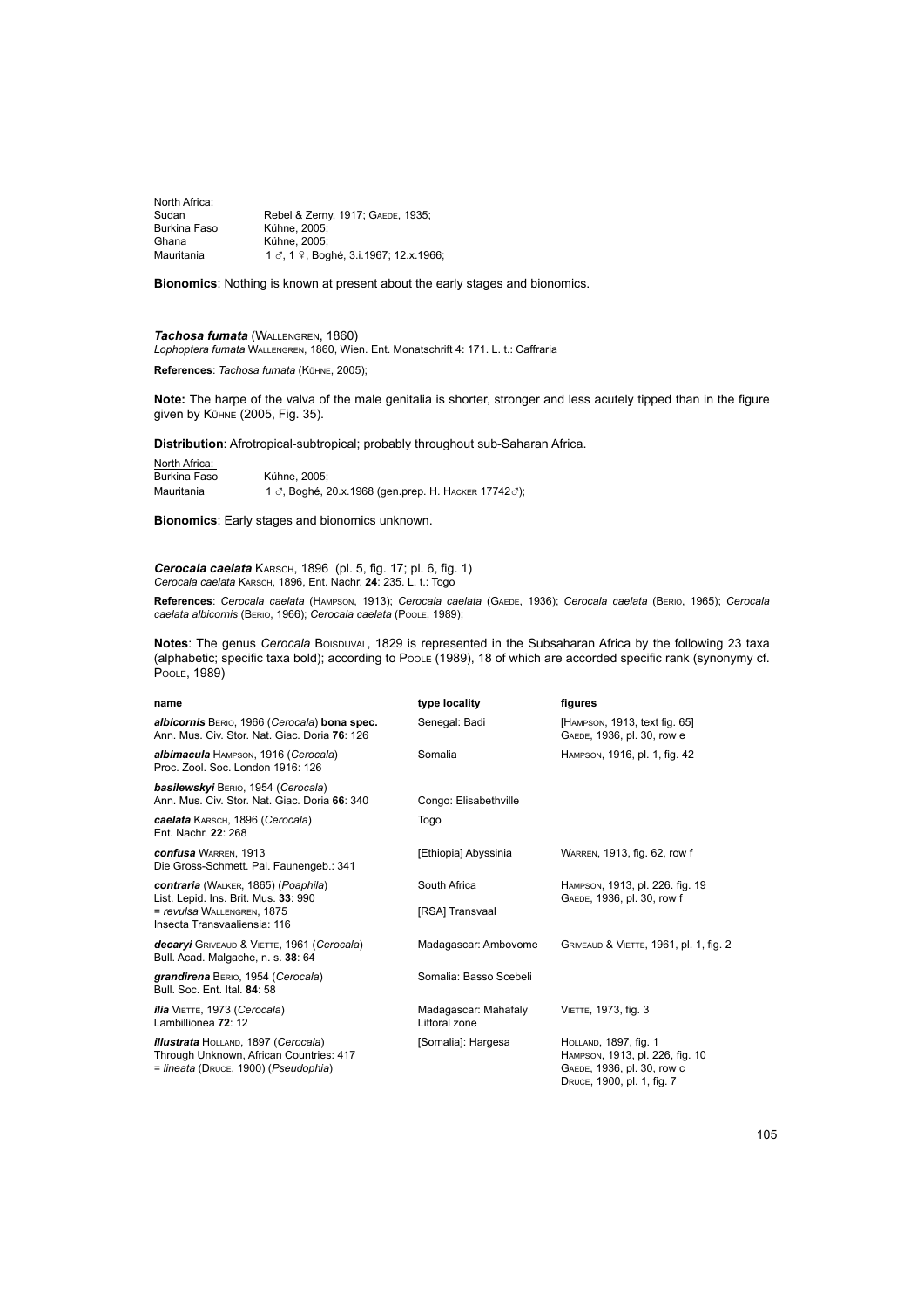| Proc. Zool. Soc. London 1900: 19                                                                                                         |                                                |                                                                                                                    |
|------------------------------------------------------------------------------------------------------------------------------------------|------------------------------------------------|--------------------------------------------------------------------------------------------------------------------|
| <b>insana</b> (HERRICH-SCHÄFFER, [1858]) (Grammodes)<br>Samml. neuer oder wenig bekannter außereurop.<br>Schmetterlinge 1 (1): 68        | [RSA]: Cape Province                           | HERRICH-SCHÄFFER, [1858], pl. 69, fig. 395                                                                         |
| masaica HAMPSON, 1913 (Cerocala)<br>Cat. Lep. Phal. Br. Mus. 13: 278                                                                     | [Kenya]: Kilimakiu                             | HAMPSON, 1913, pl. 226. fig. 18<br>GAEDE, 1936, pl. 30, row f                                                      |
| <b>mindingiensis ROMIEUX, 1937 (Cerocala)</b><br>Mitt. Schweiz. Ent. Ges. 17: 134                                                        | [Congo]: Katanga, Mindingi                     | ROMIEUX, 1937, pl. 8, fig. 7                                                                                       |
| = bergeri BERIO, 1954 (Cerocala)<br>Ann. Mus. Civ. Stor. Nat. Giac. Doria 66: 340                                                        | [Congo]: Katanga, Lulua                        |                                                                                                                    |
| munda DRUCE, 1900 (Cerocala)<br>Proc. Zool. Soc. London 1900: 19                                                                         | [Somalia]: Odewin, Huad                        | DRUCE, 1900, pl. 1, fig. 3<br>HAMPSON, 1913, pl. 226. fig. 14<br>GAEDE, 1936, pl. 30, row f                        |
| oppia (DRUCE, 1900) (Pseudophia)<br>Proc. Zool. Soc. London 1900: 18                                                                     | [Somalia]: Haweea country                      | DRUCE, 1900, pl. 1, fig. 1<br>GAEDE, 1936, pl. 30, row d                                                           |
| ratovosoni VIETTE, 1973 (Cerocala)<br>Lambillionea 72: 13                                                                                | Madagascar: Route<br>Tulear to Torngobory      | VIETTE, 1973, fig. 4                                                                                               |
| socotrensis HAMPSON, 1899 (Cerocala)<br>Bull. Liverpool Mus. 2: 36                                                                       | [Yemen]: Sokotra,<br>Jean-agahan, Hadibu Plain | HAMPSON, 1899, pl. 20, fig. 27<br>GAEDE, 1936, pl. 30, row f                                                       |
| subrufa GRIVEAUD & VIETTE, 1961 (Cerocala)<br>Bull. Acad. Malgache, n. s. 38: 56                                                         | region, Ampijoroa                              | Madagascar: Ankarafantsika GRIVEAUD & VIETTE, 1961, pl. 1, fig. 3<br>text fig. 5 (male gen.)                       |
| <b>vermiculosa HERRICH-SCHÄFFER, [1858] (Cerocala)</b><br>Samml. neuer oder wenig bekannter außereurop.<br>Schmetterlinge 1 (1): wrapper | [RSA]: Cape Province                           | HERRICH-SCHÄFFER, [1858]: plate 28, figs 134, 135<br>PINHEY, 1975, pl. 60, fig. 1077<br>GAEDE, 1936, pl. 30, row e |
| = megalesia GRIVEAUD & VIETTE, 1961 (Cerocala)<br>Bull, Acad, Malgache, n. s. 38: 54                                                     | Madagascar: Ambovombe                          |                                                                                                                    |

Two species are represented in the material from Boghé. At first glance they appear similar, but the male genitalia are clearly different. The two species with probably Afro- or Westafro-eremic distribution are *C. caelata* Karsch, 1896 and *C. albicornis* Berio, 1966. The second taxon was described by Berio (1966) as subspecies of *C. caelata* KARSCH, 1896 from a single female from Senegal (Badi).

The species figured by Hampson (1913, text fig. 65) is *C. albicornis*, and all data from Nigeria very likely refer to this species. The same applies to the figure given by GAEDE (1936, pl. 30, row e) (1  $\degree$  figured; the type specimen is a  $\sigma$ ). Male genitalia cf. figs 8a-c).

**Distribution**: Afro-eremic, perhaps Westafro-eremic (cf. "Notes").

| North Africa: |                                                                                                                                                    |
|---------------|----------------------------------------------------------------------------------------------------------------------------------------------------|
| Niger         | GAEDE, 1936:                                                                                                                                       |
| Sudan         | GAEDE, 1936; Berio, 1965;                                                                                                                          |
| Burkina Faso  | 4 3 3, 1 9, "Bobo Dioulasso, 28 viii. 1981; 7. and 9. ix. 1985; 28 vii. 1979; 6 vii. 1985"; 2 9 9, "Falonzo, Comoe,<br>28. vii. 1979: 9. ix. 1985" |
| Togo          | Karsch, 1896; Hampson, 1913;                                                                                                                       |
| Mauritania    | 1 ♂, Boghé, 28.ii.1967 (gen.prep. Н. Наскев 17791♂);                                                                                               |

**Bionomics**: Unknown.

*Cerocala albicornis* Berio, 1966 **bona spec.** (pl. 5, fig. 18, pl. 6, figs 2, 6) *Cerocala caelata albicornis* Berio, 1966, Ann. Mus. Civ. Stor. Nat. Giac. Doria **76**: 126. L.t.: Senegal: Badi

**References**: *Cerocala caelata albicornis* (Poole, 1989);

**Note**: The two sympatric species *C. caelata* Karsch, 1896 and *C. albicornis* Berio, 1966 are different in habitus in the following respects:

- *C. caelata* is larger and generally more like the East African C. *contraria* (Walker, 1865); wingspan of *C. caelata*  25 to 30 mm, that of *C. albicornis* 20 to 24 mm;
- ground colour in *C. albicornis* brownish, in *C. caelata* darker grey-brown, especially distal to of the relatively pale median area;
- dorsal half of the median field of *C. albicornis* distinctly broader; basal field small and pale coloured;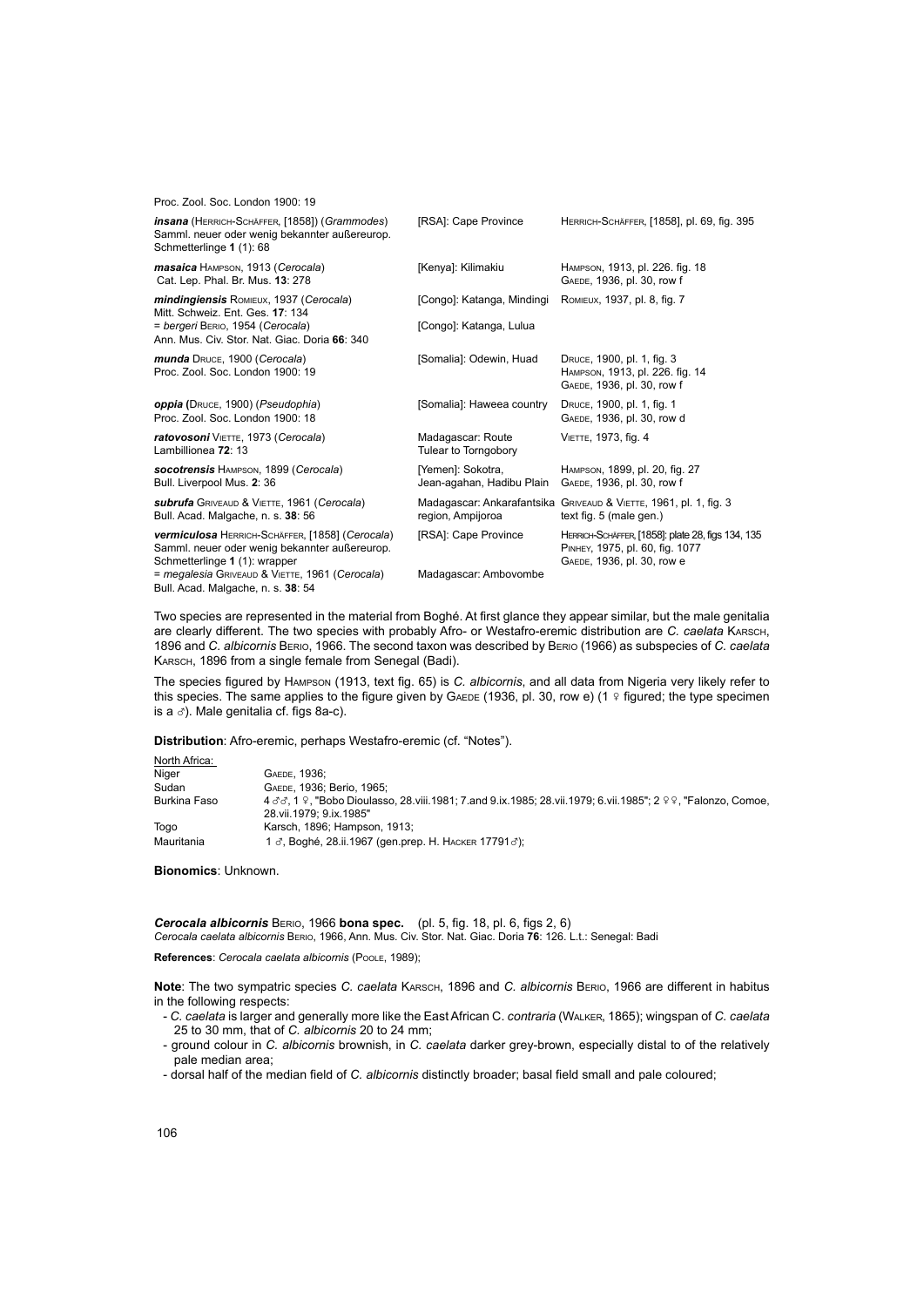- costal part of the postmedian fascia of both species S-shaped and curved inwards towards the base of the reniform stigma; in *C. caelata* the fascia is more or less straight towards costa and distally ostrongly darkened, in *C. albicornis* the fascia is more irregular and vaulted distally in the centre of the wing; - pale subterminal band more or less regular in *C. albicornis*; somewhat irregular with slight jags in *C. caelata*.

The differences in the male genitalia are figured (figs 8a-c). *C. albicornis* Berio, 1966 might be a senior synonym of *C. basilewskyi* Berio, 1954, described from S Congo.

**Distribution**: Westafro-eremic, so far known from the localities listed below.

| North Africa: |                                                                                                                |
|---------------|----------------------------------------------------------------------------------------------------------------|
| Senegal       | Berio, 1966 $(1 \, \text{?}$ , Badi);                                                                          |
| Burkina Faso  | 13 <i>Q</i> , "Bobo Dioulasso, 30 vii.1975; 8 vii.1975; 5. and 6 viii.1975; 22 vi.1977; 26 v.1976; 26 ix.1984; |
|               | 14. viii. 1979: 20. viii. 1979: 16. ix. 1977: 3. vi. 1976": 2 33. "Falonzo. Comoe. 11. v. 1980: 9. ix. 1985"   |
| Nigeria       | Hampson, 1913; 1 ♂, "Kaduna, 18.vi.1974";                                                                      |
| Ivory Coast   | 1 3, "Siderodougou, 22.iv.1976" 1 3, "Man, 16.viii.1976"                                                       |
| Mauritania    | 2 33, Boghé, 22.xii.1969 (gen.prep. Н. Наскев 178153); 26.x.1067;                                              |

**Bionomics**: Unknown.

Clytie sancta (STAUDINGER, 1898) (pl. 6, fig. 6) Pseudophia illunaris sancta STAUDINGER, 1898, Dt. Ent. Z. Iris 10: 301. L. t.: [Israel] Jordantal; Totes Meer

**References**: *Clytie sancta* (Hampson, 1913); *Clytie sancta* (Warren, 1913); *Clytie sancta* (Rothschild, 1920); *Clytie sancta* (Gaede, 1936); *Clytie sancta* (Wiltshire, 1948); *Clytie sancta* (Speidel & Hassler, 1989); *Clytie sancta* (Wiltshire, 1990; 1994); *Clytie sancta* (Rungs, 1992); *Clytie sancta* (Hacker, 2001);

**Notes**: For taxonomy cf. revision of the genus by Hacker (2001).

**Distribution**: Saharo-Sindian; from W Africa to S Iran (cf. Hacker, 2001).

| North Africa: |                                                                                                                    |
|---------------|--------------------------------------------------------------------------------------------------------------------|
| Morocco       | Agenio, 1945; Rungs, 1943, 1945; 1975; 1982; De Freina & Behounek, 1996;                                           |
| Algeria       | Hampson, 1913; Rothschild, 1920; Schwingenschuss, 1930; Speidel & Hassler, 1989; de Freina, 1989;<br>Hacker, 2001; |
| Tunisia       | Hacker, 2001:                                                                                                      |
| Libya         | Krüger, 1929; 1933; Turati, 1930; Zavattari, 1934; Hacker et al., 2001; Hacker, 2001;                              |
| Chad          |                                                                                                                    |
| Eqypt         | Hampson, 1913; Andres & Seitz, 1923; Wiltshire, 1948; Back, 1981;                                                  |
| Sudan         | Hampson, 1913; Kasy, 1963; Hacker, 2001;                                                                           |
| Mauritania    | Rungs, 1992;                                                                                                       |
|               | 1 ♂. Boahé. 25.iv.1967:                                                                                            |

**Bionomics**: Probably multivoltine. The larvae feed on *Tamari*x.

*Clytie tropicalis* Rungs, 1975 (pl. 6, fig. 7) *Clytie tropicalis* Rungs, 1975, Alexanor **9**: 72, figs. 6, 7, Pl. A. L. t.: Mauritanie, Coppolani **References**: *Clytie tropicalis* (Poole, 1989); *Clytie tropicalis orientalis* (Wiltshire, 1990; 1994); *Clytie tropicalis* (Rungs, 1992);

*Clytie tropicalis* (Hacker, 2001);

**Notes**: For taxonomy cf. revision of the genus by Hacker (2001).

**Distribution**: Afro-eremic; Arabian Peninsula, western parts of the Sahel region. The populations of the Arabian Peninsula and the adjacent regions of Sudan and Somalia belong to the subspecies *orientalis* Rungs, 1975 (L. t.: Saudi Arabia: Hejaz, Jidda).

Saudi Arabia Rungs, 1975; Wiltshire, 1980a; 1990; Hacker, 1999; Hacker et al., 2001; Hacker & Fibiger, 2006; Oman Wiltshire, 1990; North Africa: Somalia Hacker, 2001<sup>;</sup> Sudan Hacker, 2001;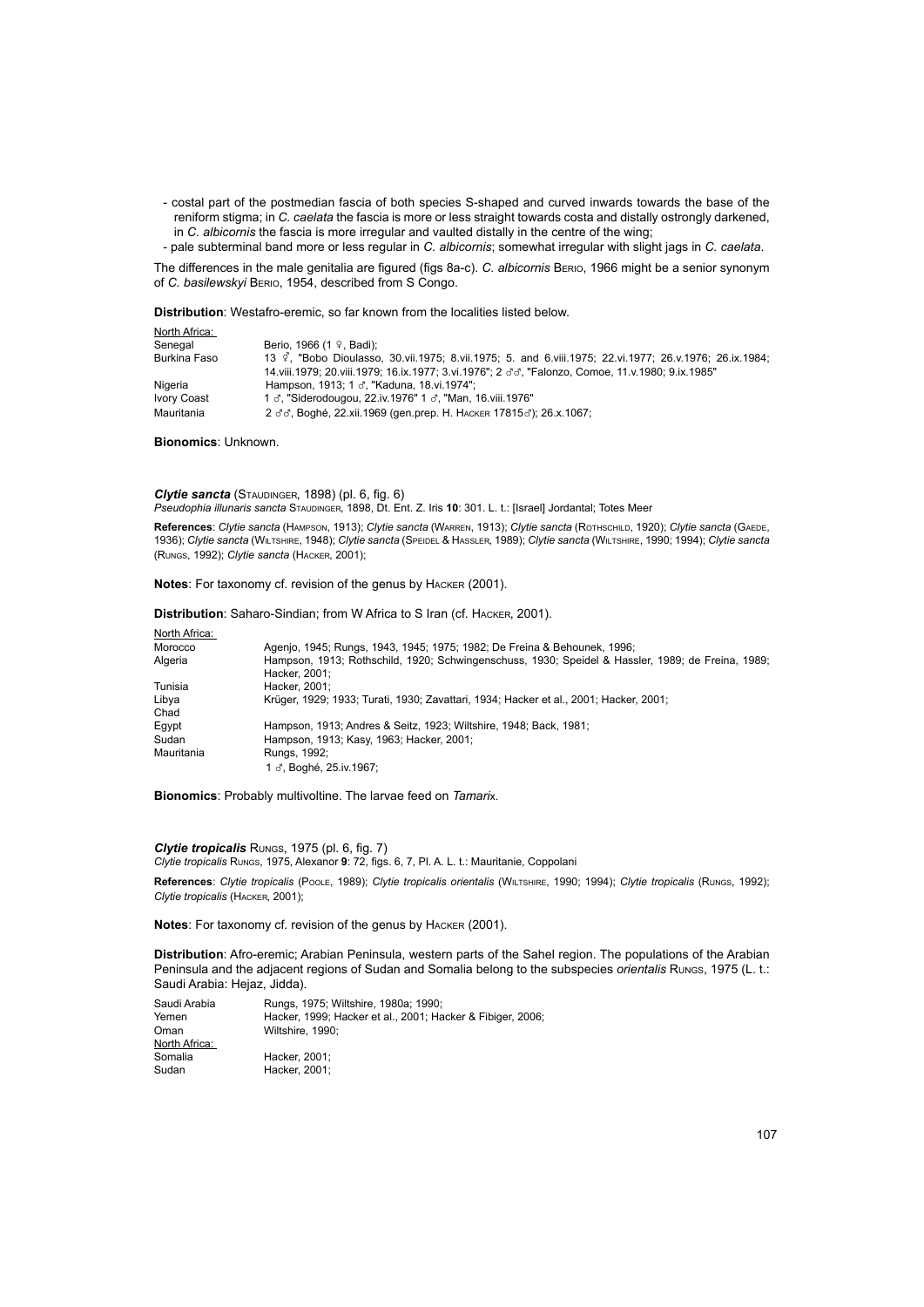| Algeria    | Hacker, 2001:                                                                                            |
|------------|----------------------------------------------------------------------------------------------------------|
| Senegal    | 1 3, "W-Senegal, nr Joal-Fadiout, 30.vii.-7.viii.2005 (gen.prep. H. HACKER 158503) (leg. A. LEGRAIN & E. |
|            | STASSART)" (COII, A. LEGRAIN);                                                                           |
| Mauritania | Rungs, 1975; 1992; Poole, 1989; Hacker, 2001;                                                            |
|            | 1 3. Boghé, 27.x.1968: 1 3. Boghé, 20.xii.1966:                                                          |

**Bionomics**: Early stages and bionomics unknown; the larvae probably feed on *Tamarix*, like other species of *Clytie*.

*Clytie infrequens* (Swinhoe, 1884) (pl. 6, fig. 8)

*Orthosia infrequens* Swinhoe, 1884, Proc. Zool. Soc. London 1884: 517. L. t.: Pakistan: Karachi

= *Pandesma benenotata* Warren, 1888, Proc. Zool. Soc. London 1888: 313. L. t.: India: Rawalpindi = *Hypoglaucitis moses* Staudinger, 1895, Dt. Ent. Z. Iris **7**: 284. L. t.: [Egypt] Kairo; [Israel] Jaffa

**References**: *Hypoglaucitis benenotata* (Hampson, 1913); *Hypoglaucitis benenotata* (Warren, 1913); *Hypoglaucitis benenotata moses* (Rothschild, 1920); *Hypoglaucitis benenotata moses* (Wiltshire, 1948);*Clytie benenotata moses* (Rungs, 1982); *Clytie benenotata moses* (Speidel & Hassler, 1989); *Clytie benenotata moses* (Wiltshire, 1990; 1994); *Hypoglaucitis moses* (Rungs, 1992); *Clytie infrequens moses* (Hacker, 2001);

**Notes**: For taxonomy cf. revision of the genus by Hacker (2001).

**Distribution**: Saharo-Sindian; from West Africa to Iran and Pakistan.

| Saudi Arabia<br>Yemen | Wiltshire, 1980a: 1990:<br>Hacker, 1999; Hacker et al., 2001; Hacker & Fibiger, 2006;                                                 |
|-----------------------|---------------------------------------------------------------------------------------------------------------------------------------|
| Oman                  | Wiltshire, 1977b:                                                                                                                     |
| North Africa:         |                                                                                                                                       |
| Morocco               | Rungs, 1938;1982; De Freina & Behounek, 1996; Hacker, 2001;                                                                           |
| Algeria               | Hampson, 1913; Warren, 1913; Rothschild, 1920; Herbulot & VETTE, 1951; Rungs, 1958; Speidel & Hassler,<br>1989: Speidel et al., 1991: |
| Tunisia               | NE Tunisia, 2 33, Korba, 26.10.1989 (leg. A. LEGRAIN & CI. WARNOTTE);                                                                 |
| Libya                 | Krüger, 1929; Turati, 1930; Berio, 1933; Zavattari, 1934; Krüger, 1939; Hacker et al., 2001; Hacker, 2001;                            |
| Eqypt                 | Bethune-Baker, 1894; STAUDINGER, 1895; Warren, 1913; Andres, 1913; Andres & Seitz, 1923; Wiltshire,<br>1948: Hacker. 2001:            |
| Sudan                 | Kasy, 1963;                                                                                                                           |
| Mauritania            | Rungs, 1992;<br>1 º, Boghé, 5.i.1967;                                                                                                 |

**Bionomics**: Multivoltine; larvae on *Tamarix articulata*. The species inhabits the oases and tamarix plantations of the desert.

Achaea lienhardi *(Boispuval, 1833)* (pl. 6, fig. 9) Ophisma lienhardi Boispuval, 1833, Fauna Madag., Lep.: 102, pl. 15. L. t.: Madagascar

**References**: *Achaea lienhardi* (Hampson, 1913); *Achaea lienhardi* (Gaede, 1936); *Achaea lienhardi* (Berio, 1965);

**Notes**: An extraordinarily variable species and hence described several times from Various regions (cf. Hampson, 1913; Poole, 1989).

Distribution: Afrotropical-subtropical; widespread throughout tropical Africa (HAMPSON, 1913; GAEDE, 1936; PINHEY, 1975).

| Yemen         | Hacker et al., 2001; Hacker & Fibiger, 2006; |
|---------------|----------------------------------------------|
| North Africa: |                                              |
| Sierra Leone  | Hampson, 1913;                               |
| Ghana         | Hampson, 1913;                               |
| Nigeria       | Hampson, 1913;                               |
| Sudan         | Hampson, 1913;                               |
| Mauritania    | 1 3, Boghé, 20.iv.1969;                      |

**Bionomics**: Larvae on *Maerua*, *Pappea*, *Ptaeroxylon*, *Rhus, Schotia*, *Sideroxylon*, *Citrus* leaves (Pinhey, 1975);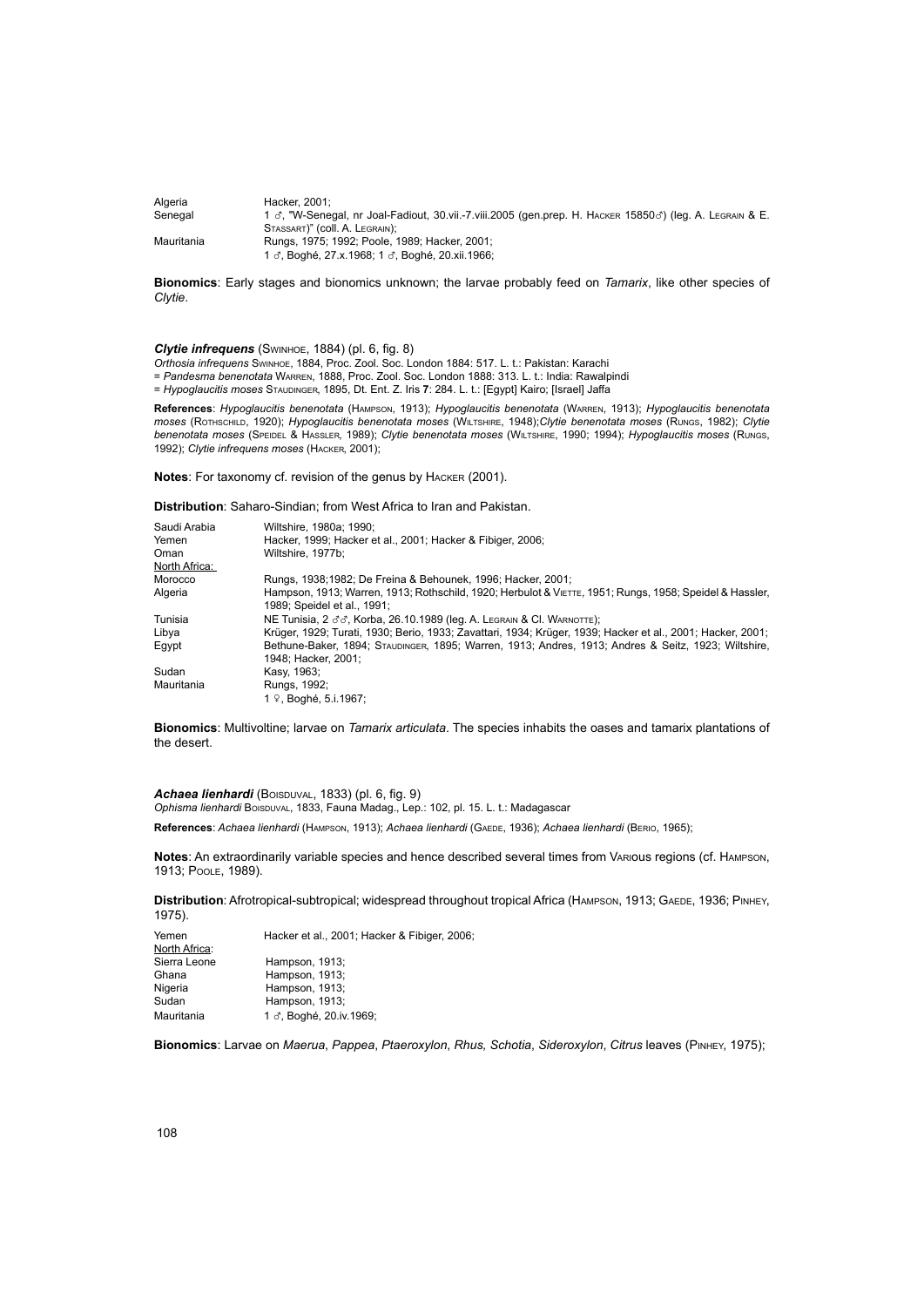*Achaea catella* Guenée, 1852 (pl. 6, fig. 10) *Achaea catella* Guenée, 1852, in: Boisduval & Guenée, Hist. Nat. Ins., Noct. **3**: 247. L. t.: Senegal

**References**: *Achaea catella* (Hampson, 1913); *Achaea catella* (Gaede, 1936); *Achaea catella* (Wiltshire, 1948); *Achaea catella* (Berio, 1965); *Achaea catella* (Pinhey, 1975); *Achaea catella* (Wiltshire, 1990; 1994); *Achaea catella* (Rungs, 1992);

Distribution: Afrotropical-subtropical; widespread throughout tropical-subtropical Africa (GAEDE, 1936).

| Saudi Arabia<br>Oman | Wiltshire, 1952b: 1980a: 1990:<br>Wiltshire, 1985;                                                               |
|----------------------|------------------------------------------------------------------------------------------------------------------|
| Yemen                | BUTLER, 1884; Hampson, 1896; Hampson, 1913; Hacker et al., 1999; Hacker et al., 2001; Hacker & Fibiger,<br>2006: |
| North Africa:        |                                                                                                                  |
| Senegal              | Guenée. 1852:                                                                                                    |
| Niger                | Rothschild, 1921:                                                                                                |
| Egypt                | Wiltshire, 1948;                                                                                                 |
| Sudan                | Hampson, 1913;                                                                                                   |
| Mauritania           | Rungs, 1992;                                                                                                     |
|                      | 1 º. Boahé. 27.x.1968:                                                                                           |

**Bionomics**: Larva on *Bauhinia*, *Ricinus*, *Lonchocarpus*, *Tamarindus*, and *Eucalyptus* (Pinhey, 1975).

*Ophiusa tirhaca* (Cramer, 1777) *Phalaena tirhaca* Cramer, 1777, Uitl. Kapellen **2**: 116. L. t.: Cape Horn

**Distribution**: Palaeotropical-subtropical (cf. Hacker et al., this volume).

Mauritania 1 3, Boghé, 2.x.1966;

# *Ophiusa mejanesi* (Guenée, 1852) (pl. 6, fig. 11)

*Ophiodes mejanesi* Guenée, 1852, in: Boisduval & Guenée, Hist. Nat. Ins., Noct. **3**: 232. L. t.: Senegal

**References**: *Ophiodes mejanesi* (Hampson, 1913); *Anua mejanesi* (Gaede, 1936); *Trichanua mejanesi* (Berio, 1965); *Trichanua mejanesi* (Pinhey, 1975); *Ophiusa mejanesi* (Poole, 1989); *Ophiusa mejanesi* (Vari et al., 1989);

**Notes**: The taxonomic status of some taxa, including *Wahlbergi* Wallengren, 1856 (RSA), *tettensis* Hopffer, 1857 (Mozambique) and *expedita* Walker, 1858 (Congo), which are often treated as synonyms of *O. mejanesi*, needs revision.

**Distribution**: Afrotropical-subtropical; widespread throughout Subsaharan Africa from West Africa (Senegal) to South and East Africa; the species is said to extend to India (Hampson, 1913).

| Oman          | Wiltshire, 1980b; 1984; 1986; 1990;          |
|---------------|----------------------------------------------|
| Yemen         | Hacker et al., 2001; Hacker & Fibiger, 2006; |
| North Africa: |                                              |
| Sudan         | Hampson, 1913; Berio, 1965;                  |
| Senegal       | Guenée, 1852; Berio, 1965; Poole, 1989;      |
| Mauritania    | 1 3, Boghé, 10.x.1968;                       |

**Bionomics**: Multivoltine. The early stages and foodplants are unknown.

*Grammodes stolida* (FABRICIUS, 1775) *Noctua stolida* Fabricius, 1775, Syst. Ent.: 599. L. t.: E. India

**Distribution**: Palaeotropical-subtropical (cf. Hacker et al., this volume).

Mauritania Rungs, 1992;

<sup>15</sup>y, Boghé, 20.iv.1969; 4.iii.1969; 12.xii.1966; 12.x.1966; 2.x.1966; 10.x.1968; 16.x.1968; 5.xii.1969; 27.x.1966; 15.iii.1967; 8.xii.1966; 28.xii.1966; 4.iii.1969; 5.x.1966;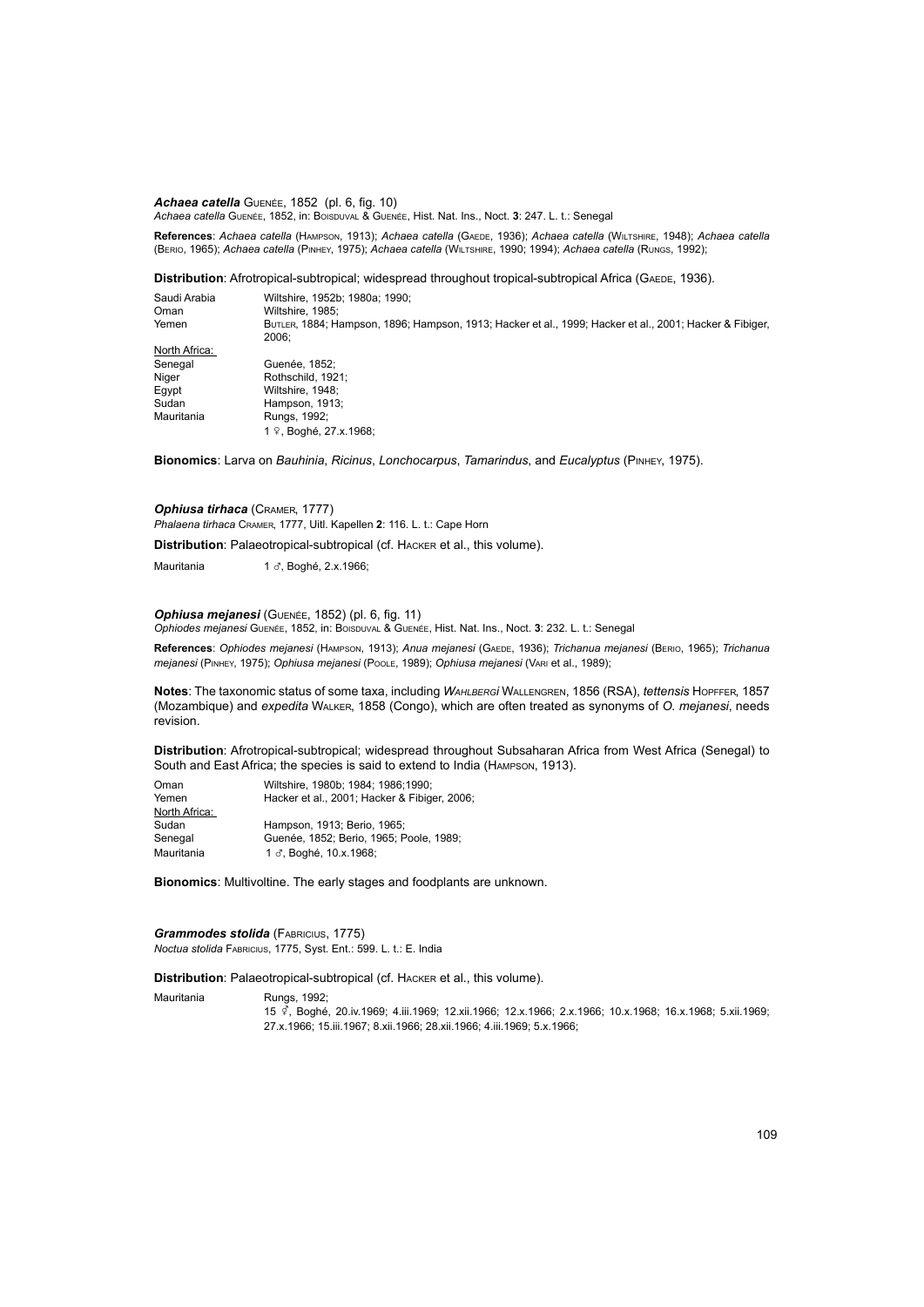*Grammodes congenita* Walker, 1858 *Grammodes congenita* Walker, 1858, List. Lepid. Ins. Brit. Mus. **14**: 1443. L. t.: Port Natal

**References**: *Grammodes congenita* (Hampson, 1913); *Grammodes congenita* (Gaede, 1936); *Grammodes congenita* (Berio, 1965); *Grammodes congenita* (Poole, 1989);

**Note:** The differences in habitus between *G. congenita* and *G. bifasciata* (Petagna, 1788) (=*geometrica* auct. nec Fabricius, 1775) are well shown by Pinhey (1975, figs 1065, 1066).

**Distribution**: Afrotropical-subtropical; widespread throughout tropical Africa south of the Sahara (Hampson, 1913; Gaede, 1936; Berio, 1985; Vari et al., 2002).

**North Africa:**<br>Burkina Faso Burkina Faso 1  $9$ , Folonzo am Fluss, Comoe, 10.-14.vi.1986;<br>Nigeria 1 9. Kaduna. 3.vii.1970: 1  $\sigma$ , 9.viii.1971: 1 º, Kaduna, 3.vii.1970; 1 &, 9.viii.1971; Mauritania 2 dd, Boghé, 30.ix.1968; 16.x.1968;

**Bionomics**: Multivoltine. Foodplants are probably *Cistus* spp., especially *C. salviifolius*, *Polygonum*, *Smilax* and *Rubus* like those of *G. bifasciata.*

# *Dysgonia torrida* (Guenée, 1852)

*Ophiusa torrida* Guenée, 1852, in: Boisduval & Guenée, Hist. Nat. Ins., Noct. **3**: 269. L. t.: Bourbon

**Distribution**: Palaeotropical-subtropical (cf. Hacker et al., this volume).

Mauritania 1 d. Boghé, 4.iii.1969:

# Parachalciope benitensis (HOLLAND, 1894) (pl. 6, fig. 12)

*Grammodes benitensis* Holland, 1894, Psyche **7**: 85, pl. 2, fig. 25. L. t.: [Gabon]: Benita

**References**: *Grammodes benitensis* (Hampson, 1913); *Parachalciope benitensis* (Gaede, 1936); *Parachalciope benitensis* (Poole, 1989);

**Notes**: The male genitalia correspond to the figure of *Parachalciope inornata* given by Berio (1985, fig. 215), and are less like those of *P. benitensis* (fig. 121a – uncus ! shape of valva !) but the habitus of the specimen from Boghé is just like *Parachalciope benitensis* (Holland, 1894), figured by Holland (1894, pl. 2, fig. 25) or GAEDE (1936, pl. 29, row g).

**Distribution**: Afrotropical-subtropical, widespread from the Sahel area to South Africa (Vari et al., 2002).

| North Africa: |                                                                                             |
|---------------|---------------------------------------------------------------------------------------------|
| Nigeria       | Hampson, 1913;                                                                              |
| Sierra Leone  | Hampson, 1913:                                                                              |
| Burkina Faso  | 1 $\sigma$ , Folonzo am Fluss, Comoe, 10.-14.vi.1986 (gen.prep. H. HACKER 17748 $\sigma$ ); |
| Mauritania    | 1 º. Boghé, 20.xii.1966:                                                                    |

**Bionomics**: Unknown.

Chalciope pusilla (HOLLAND, 1894) (pl. 6, fig. 13) *Grammodes pusilla* Holland, 1894, Psyche **7**: 86, pl. 2, fig. 26. L. t.: [Gabon]: Ogove River

**References**: *Chalciope pusilla* (Hampson, 1913); *Chalciope pusilla* (Gaede, 1936); *Chalciope pusilla* (Poole, 1989);

**Notes**: The male genitalia were figured by Berio (1985, fig. 213); those of the specimen from Boghé show some small differences:

- cucullus with a triangular tip;
- the heavily sclerotised area along the costa broader throughout
- the two small cornuti of the vesica lacking.

It is necessary to study the Variation of those characters to decide if there is an overlooked sister species or not. The habitus of the specimen present agrees with the figure given by HOLLAND (1894, pl. 2, fig.26).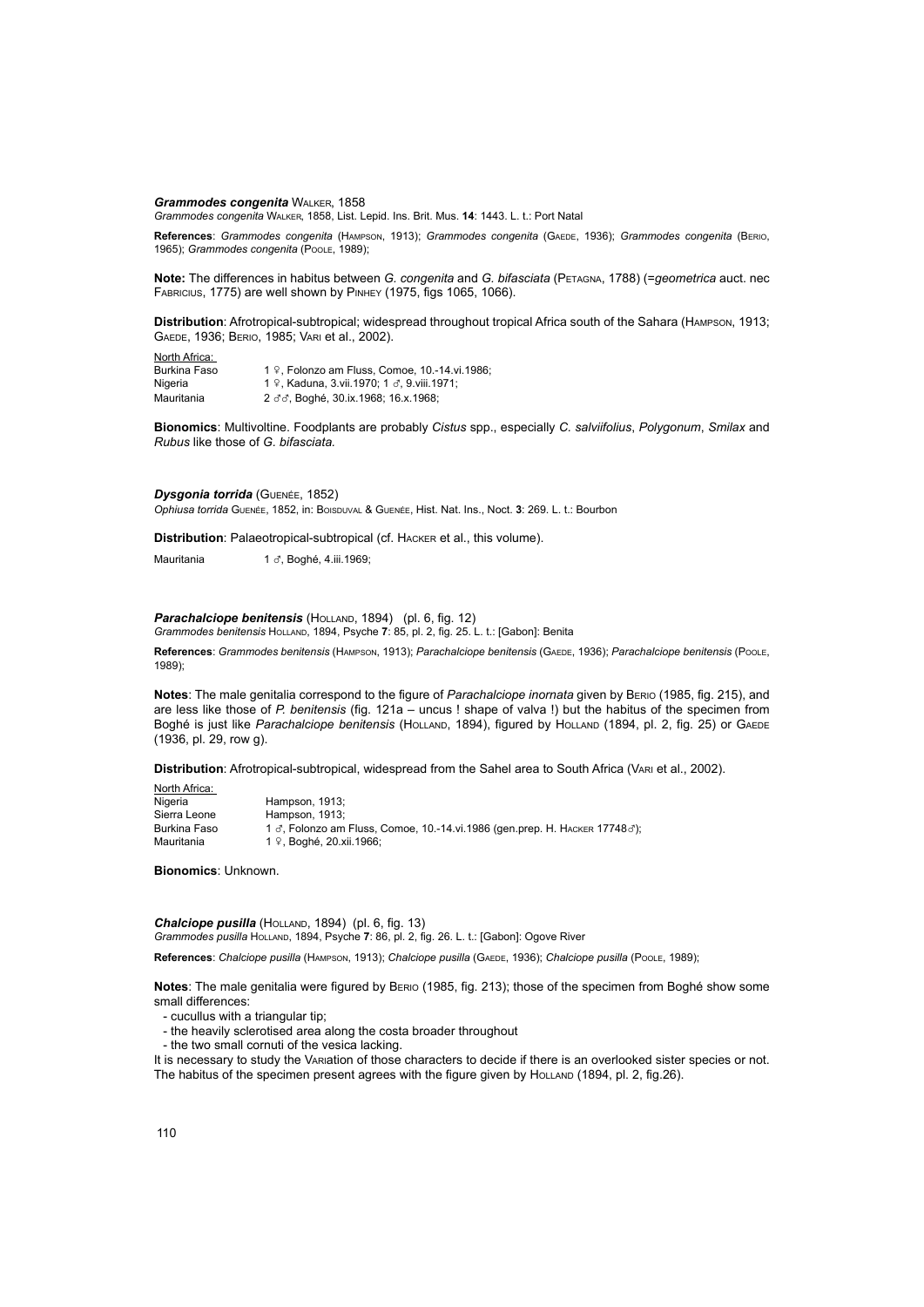**Distribution**: Afrotropical-subtropical, widespread from the Sahel area to South Africa (Vari et al., 2002).

| North Africa: |                                                                        |
|---------------|------------------------------------------------------------------------|
| Nigeria       | Hampson, 1913:                                                         |
| Mauritania    | 1 ♂, Boghé, 19.xii.1966 (gen.prep. H. HACKER 17729♂); 1 ♀, 28.iv.1968; |

**Plecopterodes moderata** (WALLENGREN, 1860) (pl. 6, fig. 14)

*Grammodes moderata* Wallengren, 1860, Wien. Ent. Monatschr. **4**: 174. L. t.: Caffraria

= *Heliothis variabilis* Mabille, 1890, Ann. Soc. Ent. France (f) **10**: 39. L. t.: Senegal

= *Remigia alypophanes* Bethune-Baker, 1911, Ann. Mag. Nat. Hist. (ser. 8) **8**: 530. L. t.: Senegal

**References**: *Plecopterodes moderata* (Hampson, 1913); *Plecopterodes moderata* (Gaede, 1936); *Plecopterodes moderata* (Pinhey, 1975); *Plecopterodes moderata* (Poole, 1989); *Plecopterodes moderata* (Vari et al., 2002);

**Notes:** Figure cf. Hampson (1913, fig. 40), GAEDE (1936, pl. 30, rows de, e), PINHEY (1975: 219, plts. 54, 60, fig. 1076). If all the VARIeties examined really are conspecific, an extremely variable species.

**Distribution**: Afrotropical-subtropical, widespread throughout tropical-subtropical Africa from West to East Africa (Hampson, 1913).

| Mabille, 1890; Bethune-Baker, 1911; Poole, 1989; |
|--------------------------------------------------|
| Rothschild, 1921:                                |
| Hampson, 1913;                                   |
| Hampson, 1913;                                   |
| Hampson, 1913;                                   |
| 1 º, Boghé, 14.x.1968;                           |
|                                                  |

**Bionomics**: Early stages and bionomics unknown

North Africa:

*Anumeta spilota harterti* Rothschild, 1913 (pl. 6, fig. 15) *Anumeta henkei harterti* Rothschild, 1913, Novitates Zool. **20**: 469. L. t.: Algeria: El Golea

**References**: *Anumeta harterti* (Warren, 1913); *Palpangula Atrosignata* (Oberthür, 1918); *Palpangula Harterti* (Oberthür, 1918); *Anumeta atrosignata harterti* (Rothschild, 1920); *Anumeta azelikoula* (Draudt, 1936); *Anumeta atrosignata spilota* (Wiltshire, 1948); *Anumeta atrosignata harterti* (Rungs, 1982); *Anumeta harterti* (Speidel & Hassler, 1989); *Anumeta atrosignata* (Wiltshire, 1990; 1994); *Anumeta spilota* (Wiltshire, 1990; 1994); *Anumeta spilota harterti* (Rungs, 1992); *Anumeta spilota harterti* (Hacker, 2001); *Anumeta spilota* (Kravchenko et al., 2007);

**Notes**: For taxonomy cf. Hacker (2001).

**Distribution**: Pan-eremic. From Mauritania (West Sahara) and Morocco to Central Asia, Pakistan and India. All populations from North Africa belong to the subspecies *harterti* Rothschild, 1913, described from El Goléa (Algerian Sahara).

| Saudi Arabia  | Wiltshire, 1980a; 1990;                                                                                                                                                   |
|---------------|---------------------------------------------------------------------------------------------------------------------------------------------------------------------------|
| Yemen         | Hacker et al., 2001; Hacker & Fibiger, 2006;                                                                                                                              |
| Oman          | Wiltshire, 1961a: 1985: 1990:                                                                                                                                             |
| North Africa: |                                                                                                                                                                           |
| Morocco       | Rungs, 1942; 1943; 1973; 1982;                                                                                                                                            |
| Algeria       | Oberthür, 1918; Rothschild, 1913; 1920; Warren, 1913; Dumont, 1920; Draudt, 1936; Herbulot & VIETTE,<br>1951; Rungs, 1958; Speidel & Hassler, 1989; Speidel et al., 1991; |
| Libya         | Krüger, 1939; Hacker et al., 2001;                                                                                                                                        |
| Egypt         | Andres, 1913: Andres & Seitz, 1923: Wiltshire, 1948:                                                                                                                      |
| Mauritania    | Rungs, 1992;                                                                                                                                                              |
|               | 5 º º, Boghé, 27.x.1966; 15.xi.1966; 27.xii.1967;                                                                                                                         |

**Bionomics**: Probably univoltine. Most specimens have been collected between March and May, some single specimens also in summer. The early stages are described by DUMONT (1920); in Israel the larvae feed on *Colligonum comosum*.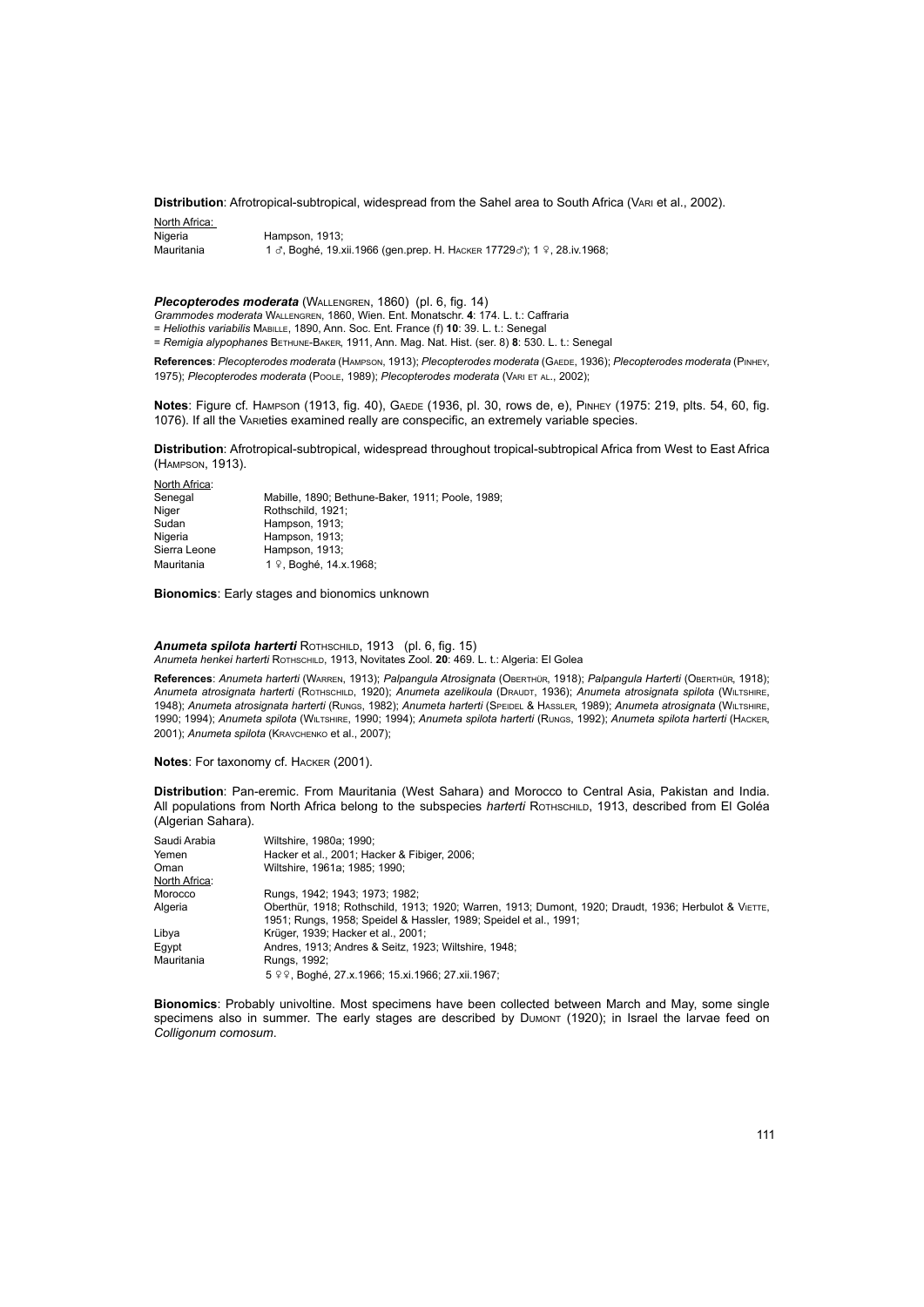*Drasteria kabylaria* (Bang-Haas, 1906) (pl. 6, fig. 16) *Leucanitis kabylaria* Bang-Haas, 1906, Dt. Ent. Z. Iris **19**: 136, pl. 5, fig. 7. L. t.: Tunisia: Gafsa

**References**: *Leucanitis cabylaria* (Hampson, 1913); *Leucanitis kabylaria* (Warren, 1913); *Leucanitis Kabylaria* (Oberthür, 1918); *Syneda kabylaria* (Wiltshire, 1948); *Leucanitis kabylaria* (Rungs, 1982); *Drasteria kabylaria* (Speidel & Hassler, 1989); *Drasteria kabylaria* (Wiltshire, 1990; 1994); *Drasteria kabylaria* (Rungs, 1992); *Drasteria kabylaria* (Hacker, 2001); *Drasteria kabylaria*  (Kravchenko et al., 2007);

**Distribution**: Saharo-Sindian. Described from Tunis with range from Mauritania (West Sahara) (Rungs, 1992) and Morocco in the west to the Arabian Peninsula, south to Oman, and south Iran in the east (BRANDT, 1941; HACKER, 1999; John, 1910; Legrain & Wiltshire, 1998; Wiltshire, 1948; 1952; 1983; 1985; 1990). This eremic species is also widespread in the central Sahara.

| Saudi Arabia  | Wiltshire, 1983; 1990;                                                                                          |  |
|---------------|-----------------------------------------------------------------------------------------------------------------|--|
| Yemen         | Hacker et al., 2001; Hacker & Fibiger, 2006;                                                                    |  |
| Oman          | Wiltshire, 1985:                                                                                                |  |
| <b>UAE</b>    | Legrain & Wiltshire, 1998; Fibiger & Legrain, 2009;                                                             |  |
| North Africa: |                                                                                                                 |  |
| Morocco       | Rungs, 1945; 1982;                                                                                              |  |
| Algeria       | Rothschild, 1913; 1916; 1920; Oberthür, 1918; Rungs, 1948; 1958; Speidel & Hassler, 1989; Speidel et al., 1991; |  |
| Tunisia       | A. Bang-Haas, 1906; Hampson, 1913;                                                                              |  |
| Libya         | Turati, 1935; Krüger, 1939;                                                                                     |  |
| Eqypt         | Wiltshire, 1948;                                                                                                |  |
| Mauritania    | Rungs, 1992;                                                                                                    |  |
|               | 1 ♀. Boahé. 27.xii.1967:                                                                                        |  |

**Bionomics**: Bivoltine, March to May and October to November. According to Rungs (1948) the larva probably feeds on *Tamarix*; in UAE only among the *Calligona*; in Israel the larvae live mainly in dense thickets of shrubs and semi-shrubs dominated by *Atriplex, Suaeda* and *Ochradenus baccatus* (Kravchenko et al., 2007; Fibiger & Legrain, 2009). Hostplant in Israel *Haloxylon persicum* (Chenopodiaceae) (Kravchenko et al., 2007).

*Rhabdophera arefacta* (Swinhoe, 1884) (pl. 6, fig. 17)

*Remigia arefacta* Swinhoe, 1884, Proc. Zool. Soc. London 1884: 521, pl. II, fig. 2. L. t.: Pakistan: Kurrachee [Karachi] = *Rhabdophera messrae* Staudinger, 1898, Dt. Ent. Z. Iris **10**: 296. L. t.: [Israel/Jordan]: Messra, Todtes Meer; Jordanthal

**References**: *Rhabdophera arefacta* (Hacker, 2001); *Rhabdophera arefacta* (Kravchenko et al., 2007);

**Notes**: Taxonomy cf. Hacker (2001). The male genitalia of the West African specimens fully agree with those of SE Iran (Abar Abad, 21.-30.iv.1956, leg. W. Richter, gen.prep. H. Наскек 17738 $\sigma$ , ZSM) cf. figs 3a-b).

**Distribution**: Saharo-Sindian. The taxon *arefacta* was described from Kurrachee [Karatschi], the taxon *messrae*  from the Dead Sea area and the Jordan Valley. Both are treated as synonyms by WILTSHIRE (1957a) and HACKER (2001). Until now, the species was only known eastward of the Suez area in Egypt, the Levante, Iraq (HEYDEMANN & Schulte, 1963; Wiltshire, 1957a) easternmost to Pakistan (Hacker, 2001; Kravchenko et al., 2007). First record for the Sahel area.

North Africa:

| .            |                                                                                                                                  |
|--------------|----------------------------------------------------------------------------------------------------------------------------------|
| Eqvpt        | Wiltshire, 1970:                                                                                                                 |
| Burkina Faso | 1 $\sigma$ , Bobo Dioulasso, 16.iii.1979 (gen.prep. H. HACKER 17736 $\sigma$ ); 1 $\sigma$ , Folonzo am Fluß, Comoe, 21.xii.1984 |
|              | (gen.prep. Н. Наскєв 17750♂);                                                                                                    |
| Mauritania   | 2 ₫₫, 1 º, Boghé, 12.xii.1968 (gen.prep. Н. Наскев 17738₫); 30.xi.1966 (gen.prep. Н. Наскев 17739₫);                             |
|              | 3.i.1967 (gen.prep. H. HACKER 17727 $\circ$ );                                                                                   |

**Bionomics**: Multivoltine. In Israel recorded from January to November. The caterpillar feeds in Iraq on *Prosopis stephaniana*, in captivity also on *Acacia farnesiana*, a ornamental garden-tree.

*Rhabdophera hansali* (Felder & Rogenhofer, 1874) (pl. 6, fig. 18)

*Remigia hansali* Felder & Rogenhofer, 1874, Reise der österreichischen Fregatte Novara... Zool. **2** (2): pl. 117, fig. 5. L. t.: Africa **References**: *Homaea hansali* (Hampson, 1913); *Homaea hansali* (Gaede, 1935); *Homaea hansali* (Pinhey, 1975); *Beriohansa hansali* (Poole, 1989); *Rhabdophera hansali* (Hacker, 2001);

**Notes**: Taxonomy cf. Hacker (2001). Male genitalia fig. 3c.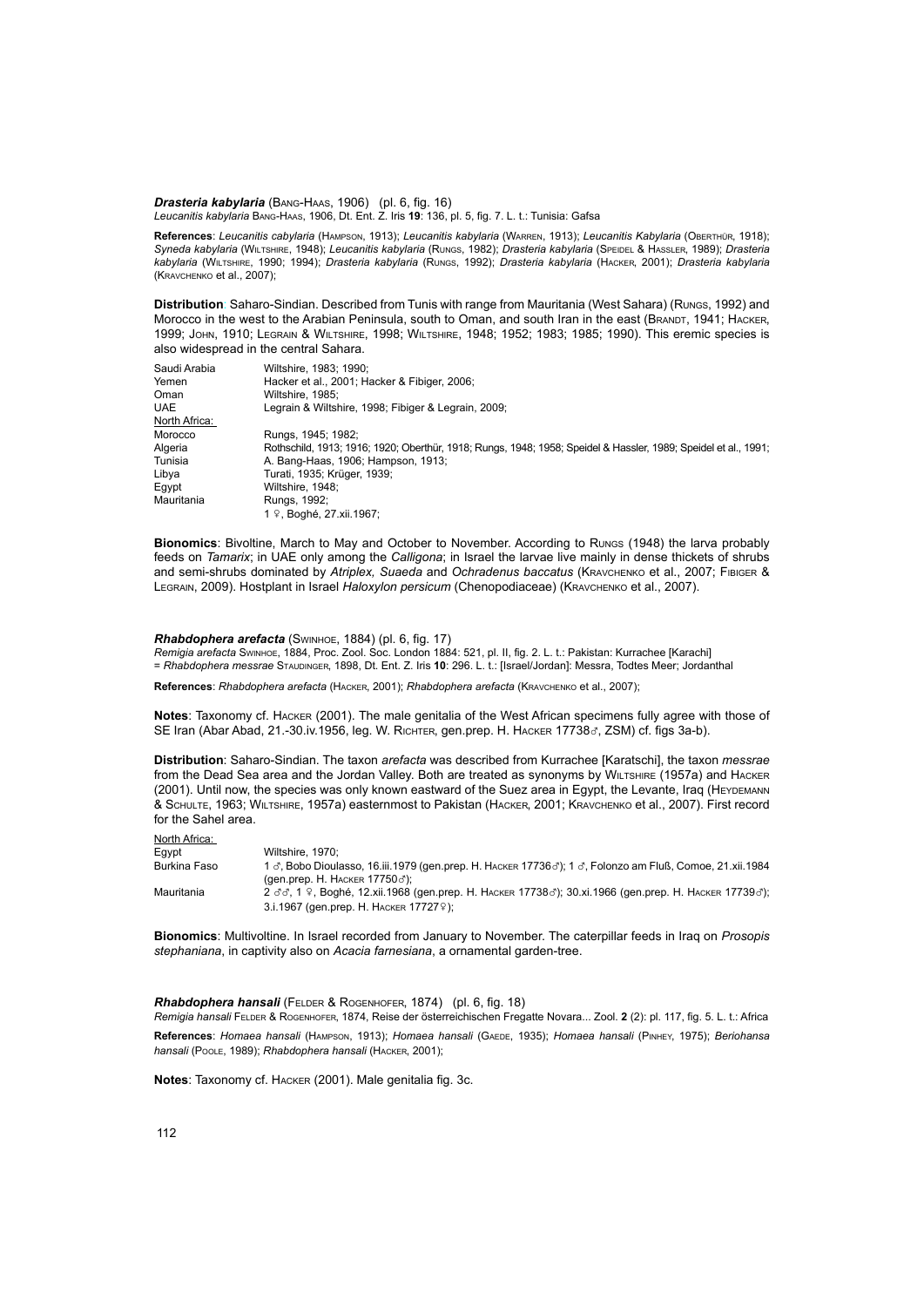**Distribution**: Afrotropical-subtropical; *R. hansali* is distrubuted from the Cape throughout tropical/subtropical Africa. The species is figured by FELDER & ROGENHOFER (1874, pl. 117, fig. 5); HAMPSON (1913, fig. 83); GAEDE (1935, pl. 24) or Pinhey (1975, pl. 53). The two *Rhabdophera* species occur sympatrically in the localities noted below.

| North Africa: |                                                                                                                                |
|---------------|--------------------------------------------------------------------------------------------------------------------------------|
| Burkina Faso  | 1 ♂, Folonzo, 17.xi.1981 (gen.prep. Н. Наскев 17744♂);                                                                         |
| Senegal       | 1 $\sigma$ , "W-Senegal, nr M'Bour, 27 vii.-9 viii.2005 (gen.prep. H. HACKER 15860 $\sigma$ ) (leg. A. LEGRAIN & E. STASSART)" |
|               | (COII, A. LEGRAIN).                                                                                                            |
| Mauritania    | 1 ♂, Boghé, 22.xi.1966 (gen.prep. Н. Наскев 17747♂);                                                                           |

**Bionomics**: The early stages and bionomics are unknown.

*Rhabdophera clathrum* (Guenée, 1852) (pl. 7, fig. 1) *Homaea clathrum* Guenée, 1852, in: Boisduval & Guenée, Hist. Nat. Ins., Noct. **3**: 269. L. t.: East Indies

**References**: *Homaea clathrum* (Hampson, 1913); *Homaea clathrum* (Gaede, 1935); *Homaea clathrum* (Pinhey, 1975); *Homaea clathrum* (Poole, 1989); *Rhabdophera clathrum* (Hacker, 2001);

**Notes**: Taxonomy cf. Hacker (2001). Male genitalia fig. 4a.

**Distribution**: Palaeotropical-subtropical; *R. clathrum* is known mostly from the Indian Subcontinent, but also from the Sahel area: Ethiopia and the countries given below.

| Yemen         | Hampson, 1896: Hacker, 1999:                                                                            |
|---------------|---------------------------------------------------------------------------------------------------------|
| North Africa: |                                                                                                         |
| Nigeria       | numerous $\sqrt{2}$ , Maiduquri, 22.-26.ix.1970; 1 $\sigma$ , Kaduna, 1.x.1974;                         |
| Burkina Faso  | 1 º. Bobo Dioulasso. 6.x.1981: 1 $\sigma$ . Folonzo. Comoe. 22.i.1985:                                  |
| Senegal       | 1 3, W-Senegal, nr. M'Bour, 27 vii.-9 viii.2005 (gen.prep. H. HACKER 158603) (leg. LEGRAIN & STASSART); |
| Mauritania    | 1 º. Boghé, 20.ix.1966:                                                                                 |

**Bionomics**: The early stages and bionomics are unknown.

#### **Polydesma umbricola Boispuval, 1833**

Polydesma umbricola Boispuval, 1833, Nouv. Ann. Hist. Nat. Paris 2: 269; Fauna Ent. Madagascar: 108, pl. 13, fig. 5. L. t.: Maurice;

**Distribution**: Afrotropical-subtropical (cf. Hacker et al., this volume).

Mauritania Rungs, 1992; <sup>9</sup>y, Boghé, 30.ix.1968; 7.xi.1967; 10.xii.1966; 12.xi.1966; 12.xi.1967; 9.xi.1968; 2.x.1967 (gen.prep. H. HACKER 16867c'); 24.x.1967;

# *Heteropalpia acrosticta* (Püngeler, 1904) (pl. 10, fig. 18)

*Pericyma acrosticta* Püngeler, 1904, Dt. Ent. Z. Iris **16**: 290, pl. VI, fig. 6. L. t.: [Israel] Ain-Dschidi [En Gedi], westl. Totes Meer

**References**: *Cortyta vetusta* (Hampson, 1913); *Cortyta rosacea* (Hampson, 1913); *Cortyta vetusta acrosticta* (Warren, 1913); *Cortyta acrosticta* (Rothschild, 1920); *Cortyta rosacea* (Rothschild, 1920); *Cortyta vetusta* (Gaede, 1937); *Cortyta acrosticta* (Gaede, 1937); *Cortyta rosacea* (Gaede, 1937); *Cortyta acrosticta* (Wiltshire, 1948); *Heteropalpia acrosticta* (Speidel & Hassler, 1989); *Heteropalpia acrosticta* (Wiltshire, 1990; 1994); *Heteropalpia vetusta, H. acrosticta* and *H. rosacea* (Rungs, 1992); *Heteropalpia acrosticta* (Hacker, 2001);

**Distribution**: Afro-eremic. Widely distributed from Mauritania (West Sahara) (Rungs, 1992) and Morocco to Egypt and the Levante and most of the Arabian Peninsula, but not east of the Persian Gulf (Bahrain; Oman; UAE) (Legrain & Wiltshire, 1998). The species extends southwards to Oman, Yemen, Sudan and Niger, but is so far unrecorded from tropical Africa. SPEIDEL & HASSLER (1989) believe that all populations of the North African deserts formerly reported as *H. rosacea* or *H. acrosticta rosacea* belong to *H. acrosticta*.

| Saudi Arabia | Wiltshire, 1970a: 1980a: 1988b:1990:                       |
|--------------|------------------------------------------------------------|
| Yemen        | Hacker, 1999; Hacker et al., 2001; Hacker & Fibiger, 2006; |
| Oman         | Wiltshire, 1977b: 1988b:                                   |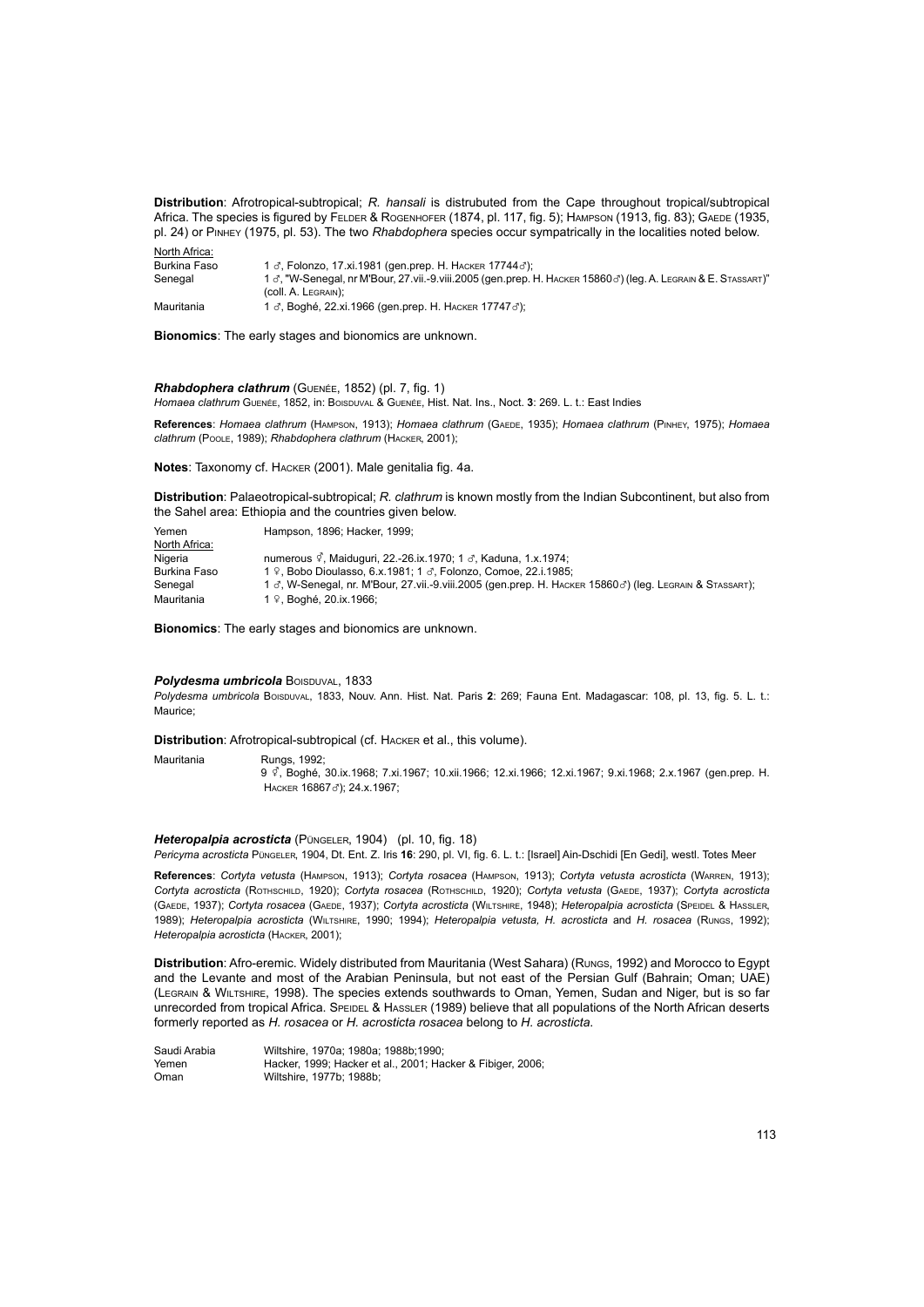| <b>UAE</b>    | Legrain & Wiltshire, 1998; Fibiger & Legrain, 2009;                                                       |  |
|---------------|-----------------------------------------------------------------------------------------------------------|--|
| North Africa: |                                                                                                           |  |
| Morocco       | Rungs, 1942; 1945; 1982; Wiltshire, 1970; De Freina & Behounek, 1996;                                     |  |
| Algeria       | Rothschild, 1913; 1920; 1921; GAEDE, 1937; Herbulot & VIETTE, 1951; Rungs, 1958; Wiltshire, 1970; Speidel |  |
|               | & Hassler, 1989; Speidel et al., 1991;                                                                    |  |
| Tunisia       | S-Tunisia: 1 ♂, nr. Tozeur, 28.10.1994 (A. LEGRAIN & Ph. FASTRÉ);                                         |  |
| Libya         | Turati, 1930; 1935; Zavattari, 1934; Krüger, 1939; Wiltshire, 1970; Hacker et al., 2001;                  |  |
| Niger         | Rothschild, 1921; GAEDE, 1937;                                                                            |  |
| Chad          | Herbulot & VIETTE, 1952:                                                                                  |  |
| Eqypt         | Andres & Seitz, 1925; GAEDE, 1937; Wiltshire, 1948; 1970;                                                 |  |
| Sudan         | Hampson, 1913; GAEDE, 1937;                                                                               |  |
| Mauritania    | Rungs, 1992;                                                                                              |  |
|               | 5 º º, Boghé, 27.x.1966; 14.xi.1966; 15.xi.1966; 28.ix.1967;                                              |  |

**Bionomics**: Multivoltine, depending to the condition of the foodplant *Acacia*. The larvae are undescribed. Foodplants in Morocco are *Acacia raddiana* and *A. gummifera* (Hassler & Speidel, 1989; Rungs, 1942; 1981; WILTSHIRE, 1970). An eremic species.

*Heteropalpia exarata* (Mabille, 1890) (pl. 7, figs 2, 3) *Polydesma exarata* Mabille, 1890, Ann. Soc. Ent. France 1890: 42. L. t.: [Ethiopia] Assinie = *Heteropalpia liliae* Berio, 1960, Boll. Soc. Ent. Ital. **90**: 102, figs. 5-8. L. t.: Eritrea: Elaberet

**References**: *Heteropalpia exarata* (Poole, 1989); *Heteropalpia liliae* (Wiltshire, 1970a); *Heteropalpia exarata* (Wiltshire, 1990; 1994);

**Distribution**: Mostly reported from the Sahel area, but probably with an Afrotropical-subtropical distribution.

| Saudi Arabia  | Wiltshire, 1980a, b: 1982:1988b: 1990:                                                                |  |
|---------------|-------------------------------------------------------------------------------------------------------|--|
| Yemen         | Hacker et al., 1999; Hacker et al., 2001; Hacker & Fibiger, 2006;                                     |  |
| Oman          | Wiltshire, 1977b: 1980                                                                                |  |
| North Africa: |                                                                                                       |  |
| Sudan         | Wiltshire, 1970:                                                                                      |  |
| Mauritania    | 3 3 3. 5 9 9, Boghé, 11.x.1967; 12.x.1968; 24.xi.1968; 30.ix.1968; 14.x.1968; 15.xi.1967; 15.xi.1966; |  |
|               | 4.iii.1969 (gen.prep. Н. Наскев 16871♂);                                                              |  |

**Bionomics**: The foodplant is *Acacia* (WILTSHIRE, 1990).

*Pericyma metaleuca* Hampson, 1913 (pl. 7, fig. 6)

*Pericyma metaleuca* Hampson, 1913, Cat. Lep. Phal. Br. Mus. **13**: 308, pl. 232, fig. 11. L. t.: [Kenya] Br. East Africa: Taveta

**References**: *Pericyma metaleuca* (Hampson, 1913); *Pericyma metaleuca* (Gaede, 1937); *Pericyma metaleuca* (Wiltshire, 1980b);

**Note**: The male genitalia of the holotype specimens of the nominotypical subspecies, and the subspec. *obscura* WILTSHIRE, 1980 from Oman were figured by WILTSHIRE (1980a, fig. 17, 17a). The Westafrican specimens belong to a subspecies which is much more closely related to *obscura* than to the nominotypical subspecies from East Africa.

**Distribution**: Afro-eremic; at present known from Kenya, Tanzania, Somalia, Ethiopia, SE Arabia. New for the western part of the Sahel zone.

| Saudi Arabia  | Wiltshire, 1980a: 1990:                                           |
|---------------|-------------------------------------------------------------------|
| Oman          | Wiltshire, 1980b:                                                 |
| Yemen         | Hacker et al., 1999; Hacker et al., 2001; Hacker & Fibiger, 2006; |
| North Africa: |                                                                   |
| Mauritania    | 1 ♂, Boghé, 20.х.1968 (gen.prep. Н. Наскев 17742♂);               |

**Bionomics**: Early stages and bionomics unknown.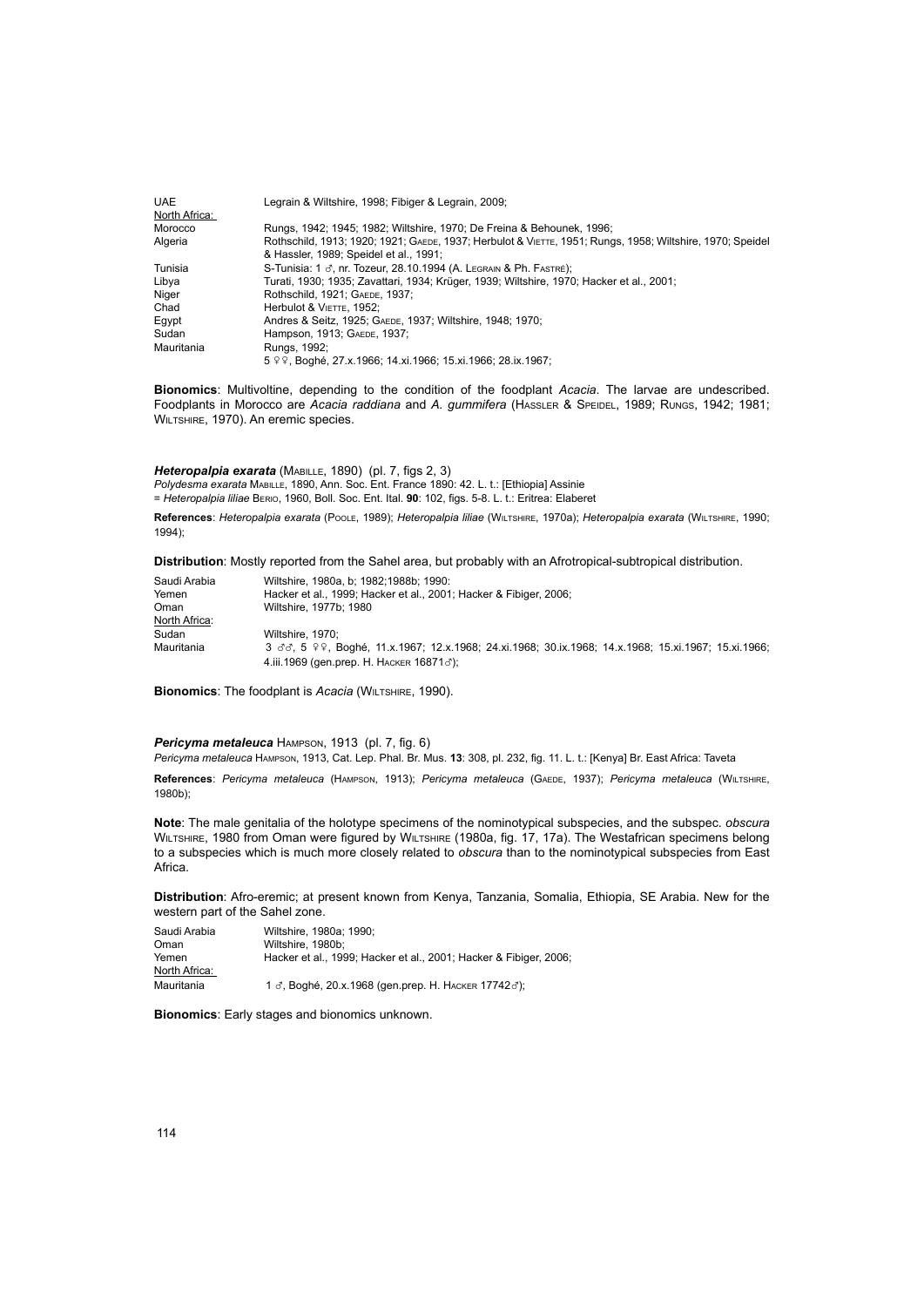# *Pericyma metaleuca mauritanica* Hacker & Hausmann **subspec. nov.** (pl. 7, figs 4, 5)

#### **Material**

Holotype:  $\sigma$ , Mauritania, Boghé, 24.i.1967 (gen.prep. H. HACKER 17714 $\sigma$ ); **Paratype:** 1  $\sigma$ , Mauritania, Boghé, 15.xii.1968 (gen.prep. H. HACKER 17715 $\sigma$ );

Locus typicus: Mauritania, Boghé

Derivatio nominis: The name of the species is derived from the name of the country of origin.

# **Description**

Similar to the nominotypical East African subspecies; forewings and hindwings brownish-beige suffused.

#### **Male genitalia** (fig. 5a)

Generally like those of the holotype of the nominotypical subspecies and the subspec. *obscura* Wiltshire, 1980, figured by WILTSHIRE (1980a, fig. 17, 17a). The subspecific differences are as follows:

- posterior part of the valva slender as in subspec. *metaleuca*, the finger-shaped process of the cucullus longer than in both the other subspecies;
- posterior process of the costa similar to that in subspec. *obscura*, but longer; absent in subspec. *metaleuca*; - the heavily sclerotised process on the costal side of the anterior part of the valva 1/3 shorter and broader, more strongly asymmetrical than in either of the other subspecies;
- caecum of the aedeagus intermediate between those of subspec. *metaleuca* and subspec. *obscura*, long and strong, but even longer and stronger than in subspec. *obscura,* and more inwardly curved than in subspec. *metaleuca.*

# **Female genitalia**

So far unknown.

### **Distribution**

Only known from the type locality Boghé in Mauritania.

#### *Pericyma mendax* (Walker, [1858])

*Alamis mendax* Walker, [1858], List. Lepid. Ins. Brit. Mus. **13**: 1047. L. t.: [RSA]: Port Natal

**Distribution**: Afrotropical-subtropical (cf. Hacker et al., this volume).

Mauritania  $1 \sqrt{2}$ , Boghé, 15.xii.1968;

### *Tytroca leucoptera* (Hampson, 1896) (pl. 7, figs 8, 9)

*Hypaetra leucoptera* Hampson, 1896, Proc. Zool. Soc. London 1896: 264, pl. 10, fig. 1. L. t.: [Yemen] Aden

**References**: *Cortyta leucoptera* (Hampson, 1913); *Cortyta leucoptera* (Rothschild, 1920); *Cortyta leucoptera* (Gaede, 1936); *Cortyta leucoptera* (Draudt, 1936); *Tytroca leucoptera* (Wiltshire, 1970a); *Tytroca leucoptera* (Speidel & Hassler, 1989); *Tytroca leucoptera* (Wiltshire, 1990; 1994); *Tytroca leucoptera* (Rungs, 1992); *Tytroca leucoptera* (Hacker, 2001);

**Notes**: The *Tytroca* species recorded from Boghé is *T. leucoptera*, and not *T. dispar* Püngeler, 1904, which was recorded by numerous authors from NW Africa, including Rungs (1992 (Mauritania), Powell & Rungs, (1943), Rungs (1945; 1967; 1982), Wiltshire (1970), de Freina & Behounek, 1996 (Morocco), Rothschild (1915), Wiltshire (1970), Speidel & Hassler (1989), Poole (1989) (Algeria) or Le Cerf (1935), Herbulot & Viette (1952), Poole (1989) (Chad). The two species cannot be separated on habitus alone; the distribution of both needs reassessment, including the report of *T. leucoptera* from Israel (Kravchenko et al., 2007, pl. 6, figs 84 – females). Genitalia features of the two sister species were figured by Wiltshire (1970a, figs 9, 10, 20, 21). *T. leucoptera*  was originally described from Yemen (Aden), *T. dispar* from Israel (Dead Sea, Ain-Dschidi). *T. leucoptera* is very variable in habitus.

**Distribution**: Afro-eremic. *T. leucoptera* is known mainly on the Arabian Peninsula, but it seems likely that it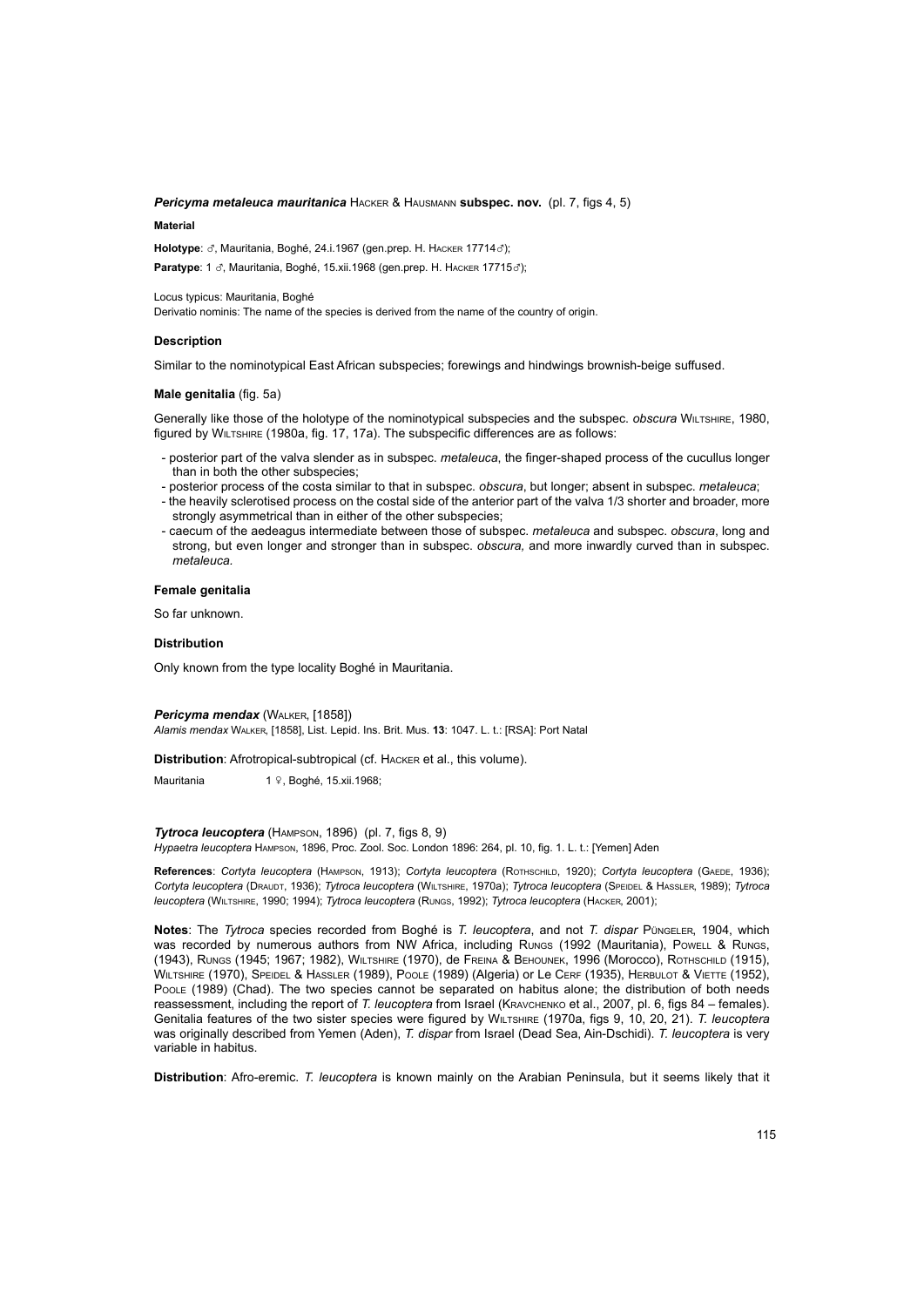ranges throughout North African deserts, westward to Morocco, in the east to Sudan and Somalia (Berio, 1941; Hampson, 1916; Rothschild, 1920; Speidel & Hassler, 1989; Speidel et al., 1991; Wiltshire, 1970). The species is not known further east than Arabia (cf. also under "Notes").

| Saudi Arabia  | Wiltshire, 1980a:1990:                                                                                          |
|---------------|-----------------------------------------------------------------------------------------------------------------|
| Yemen         | Hampson, 1896; Hacker, 1999; Hacker et al., 2001; Hacker & Fibiger, 2006;                                       |
| North Africa: |                                                                                                                 |
| Algeria       | Hampson, 1913; Rothschild, 1920; GAEDE, 1936; Draudt, 1936; Speidel & Hassler, 1989; Speidel et al.,            |
|               | 1991:                                                                                                           |
| Mauritania    | Rungs, 1992;                                                                                                    |
|               | 26 ° воде б. 9.хі. 1966; 14.хі. 1966; 17.хіі. 1966; 19.хіі. 1966; 28.хіі. 1966 (деп. ргер. Н. Наск∈в 16869 с'); |
|               | 1.i.1967: 3.i.1967: 4.i.1967: 9.xii.1966: 14.iv.1968: 11.iii.1967: 6.iii.1967: 4.1.1967: 10.i.1967: 25.v.1967:  |
|               | 20.iv.1969; 26.x.1967;                                                                                          |

**Bionomics**: Multivoltine. The early stages and bionomics are unknown. *T. leucoptera* inhabits deserts and semideserts.

# *Gnamptonyx innexa* (WALKER, 1858)

*Alamis innexa* Walker, 1858, List Spec. Lep. Ins. Colln Br. Mus. **15**: 1797. L. t.: Cape Verde Isles: St. Vincent

**Distribution**: Saharo-Sindian (cf. Hacker et al., this volume).

Mauritania Wiltshire, 1970; Rungs, 1945; 1992; 2 dd, 4 99, Boghé, 20.iv.1969; 7.x.1968; 3.vi.1968; 16.iv.1967; 13.xii.1966 (gen.prep. H. HACKER <sup>17319</sup>x);

# **Pandesma robusta** (WALKER, [1858])

*Thria robusta* Walker, [1858], List Spec. Lep. Ins. Colln Br. Mus. **13**: 1112. L. t.: South Africa

**Distribution**: Palaeotropical-subtropical (cf. Hacker et al., this volume).

Mauritania Rungs, 1992; <sup>19</sup>y, Boghé, 20.ix.1966; 30.ix.1968; 25.vi.1967; 24.xi.1968; 17.v.1967; 10.vii.1969; 14.x.1968; 15.x.1968; 20.v.1967; 16.x.1968; 14.x.1968; 30.ix.1969; 24.iv.1968; 2.xii.1968; 17.xii.1968; 17.v.1967.

*Pandesma muricolor* Berio, 1966 (pl. 7, fig. 11)

*Pandesma muricolor* Berio, 1966, Boll. Soc. Ent. Ital. **96**: 139. L. t.: Congo: Sankuru, Katako Kombe

**References**: *Pandesma muricolor* (Berio, 1966a); *Pandesma muricolor* (Poole, 1989);

**Notes**: This species replaces *P. quenavadi* Guenée, 1852, which is very widespread in tropical SE Asia, on the African Continent (Berio, 1968). Male genitalia fig. 7a.

**Distribution**: Afrotropical-subtropical; from Senegal and Ethiopia to southern Africa (Berio, 1966a; Vari et al., 2002).

North Africa:<br>Senegal Berio, 1966a; Mauritania 1 3, Boghé, 20.v.1967 (gen.prep. H. HACKER 177533);

**Bionomics**: Larva, as in *P. robusta*, probably on *Acacia*.

### *Brevipecten confluens* Hampson, 1926

*Oglasa confluens* Hampson, 1926, New Gen. and Spec. of Lepid. (Phal.) of the fam. Noctuidae: 219. L. t.: N. Nigeria: Zungeru **References**: *Oglasa confluens* (Hampson, 1926); *Oglasa confluens* (Poole, 1989); *Brevipecten confluens* (Hacker & Fibiger, 2007);

**Notes**: The genus *Brevipecten* was revised by Hacker & Fibiger (2007).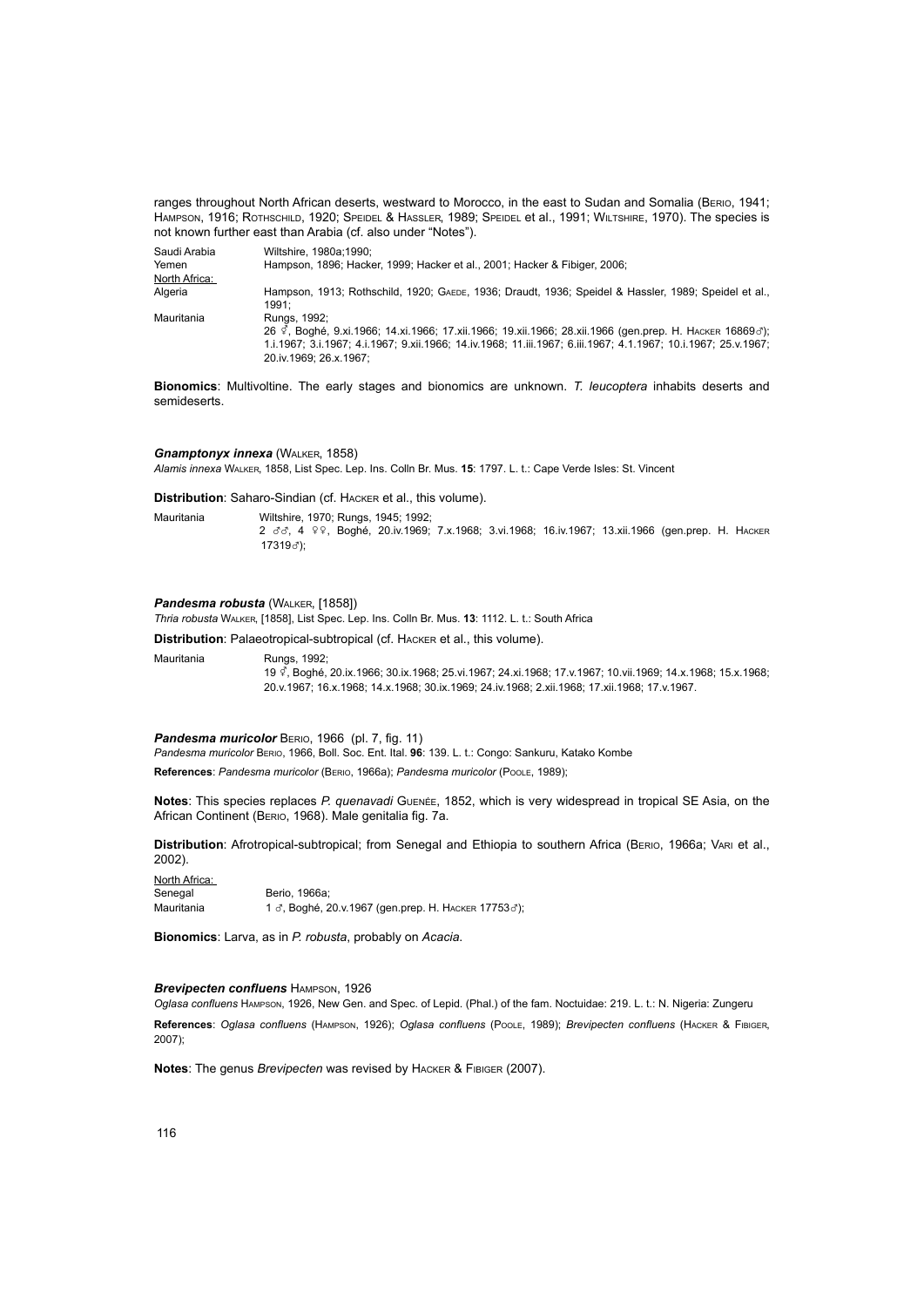# **Distribution**: Saharo-eremic; reported from Nigeria, Burkina Faso, Mauritania, Togo, Yemen.

| Hacker & Fibiger, 2007;                   |
|-------------------------------------------|
|                                           |
| Hacker & Fibiger, 2007:                   |
| Hampson, 1926; Hacker & Fibiger, 2007;    |
| Hacker & Fibiger, 2007;                   |
| 1 3, 1 9, Boghé, 28.xii.1966; 24.ix.1967; |
|                                           |

**Bionomics**: Probably multivoltine, collected from November to May.

### *Prionofrontia ochrosia* Hampson, 1926

*Prionofrontia ochrosia* Hampson, 1926, New Gen. and Spec. of Lepid. (Phal.) of the fam. Noctuidae: 81. L. t.: Sudan: Port Sudan

**References**: *Prionofrontia ochrosia* (Hampson, 1926); *Prionofrontia ochrosia* (Gaede, 1939); *Prionofrontia ochrosia* (Poole, 1989);

**Notes**: The taxonomic situation in regard to the specific taxa *Prionofrontia ochrosia* Hampson, 1926, *Proconis arabica* Wiltshire, 1949 and *Prionofrontia anaerygidia* Berio, 1984 has already been discussed by Hacker & Fibiger (2006). The male genitalia of *Proconis arabica* were figured by Wiltshire (1949, fig. 9) and Hacker & Fibiger (2006, fig. 4). The specimen from Boghé resembles *Proconis arabica* in the male genitalia and in habitus the figure given by Wiltshire (1990, fig. 395) of *Prionofrontia ochrosia* Hampson, 1926, while the type specimen of *Proconis arabica*, shown as fig. 394 seems to be a different species. It seems likely that the type specimen of *Proconis arabica* is in fact a specimen of *Prionofrontia nyctiscia* Hampson, 1926 (described from Kenya: Athiya-Mawe), and the male genitalia were muddled with those of *Prionofrontia ochrosia.* This disturbing situation needs to be solved by the check of all the type material. In Yemen and Oman *Prionofrontia ochrosia* (which was designated by Wiltshire, 1949, 1990 as *arabica*) was the only species found (Hacker et al., 2001; Hacker & Fibiger, 2006; Hacker, in litt.). It had already been reported for the Arabian fauna (Aden) by Hampson (1926)

The specimens from Mauritania are described below as a subspecies. They are usually dark suffused, and the male genitalia are slightly different.

**Distribution**: Afro-eremic; from the Arabian Peninsula in the East to Mauritania in the West.

| Saudi Arabia  | Wiltshire, 1949; 1980a: 1984; 1990;                        |
|---------------|------------------------------------------------------------|
| Yemen         | Hacker, 1999; Hacker et al., 2001; Hacker & Fibiger, 2006; |
| Oman          | Wiltshire, 1984; 1985; 1990;                               |
| North Africa: |                                                            |
| Sudan         | Hampson, 1926; GAEDE, 1939; Poole, 1989;                   |
| Mauritania    | Boghé, cf. type material;                                  |
| Nigeria       | cf. type material of subspec. politzari;                   |

**Bionomics**: Bionomics and early stages are unknown; the larvae of a congeneric species, on *Acacia*, were bred by Agassiz & Harper (2009) in the Kenyan Rift Valley.

**Prionofrontia ochrosia politzari HACKER & HAUSMANN subspec. nov.** (pl. 7, figs 12, 13)

#### **Material**

Holotype:  $\sigma$ , Mauritania, "Mauretanien, Boghe, 26.x.1967 (leg. H. Politzar)" (ZSM);

Paratypes: 1 º, Mauritania, "Mauretanien, Boghe, 24.ix.1967 (leg. H. PoLitzar)" (ZSM); dto 3 º º, 24.ix.1967; dto 1 º, 28.ix.1967; dto 1  $\sqrt{9}$ , 10.x.1967; dto 1  $\sqrt{9}$ , 21.x.1967; dto 1  $\sqrt{9}$ , 28.x.1967; dto 2  $\sqrt{2}$ , 5.xi.1967; dto 1  $\sigma$ , 7.xi.1967; dto 1  $\sigma$ , 1  $\sqrt{9}$ , 4.xii.1967; dto 2 33, 12.x.1968, 21.xi.1968 (gen.prep. H. HACKER 168883; 173363); dto 1 º, 15.xii.1969 (leg. H. Politzar) (ZSM); 1  $\sigma$ , "N Nigeria, Kogin Kano Game Reserve 20.iii.1974 (leg. H. Politzar)" (ZSM).

Locus typicus: Mauritania, Boghé

Derivatio nominis: The subspecies is dedicated to its first collector Dr. Heinz POLITZAR.

# **Description**

Similar to the East African nominotypical subspecies; forewing dark brownish-grey suffused so as to obscure the markings, which are thus poorly contrasted and scarcely in evidence. Terminal shading of the hindwing of both sexes broader and more distinct.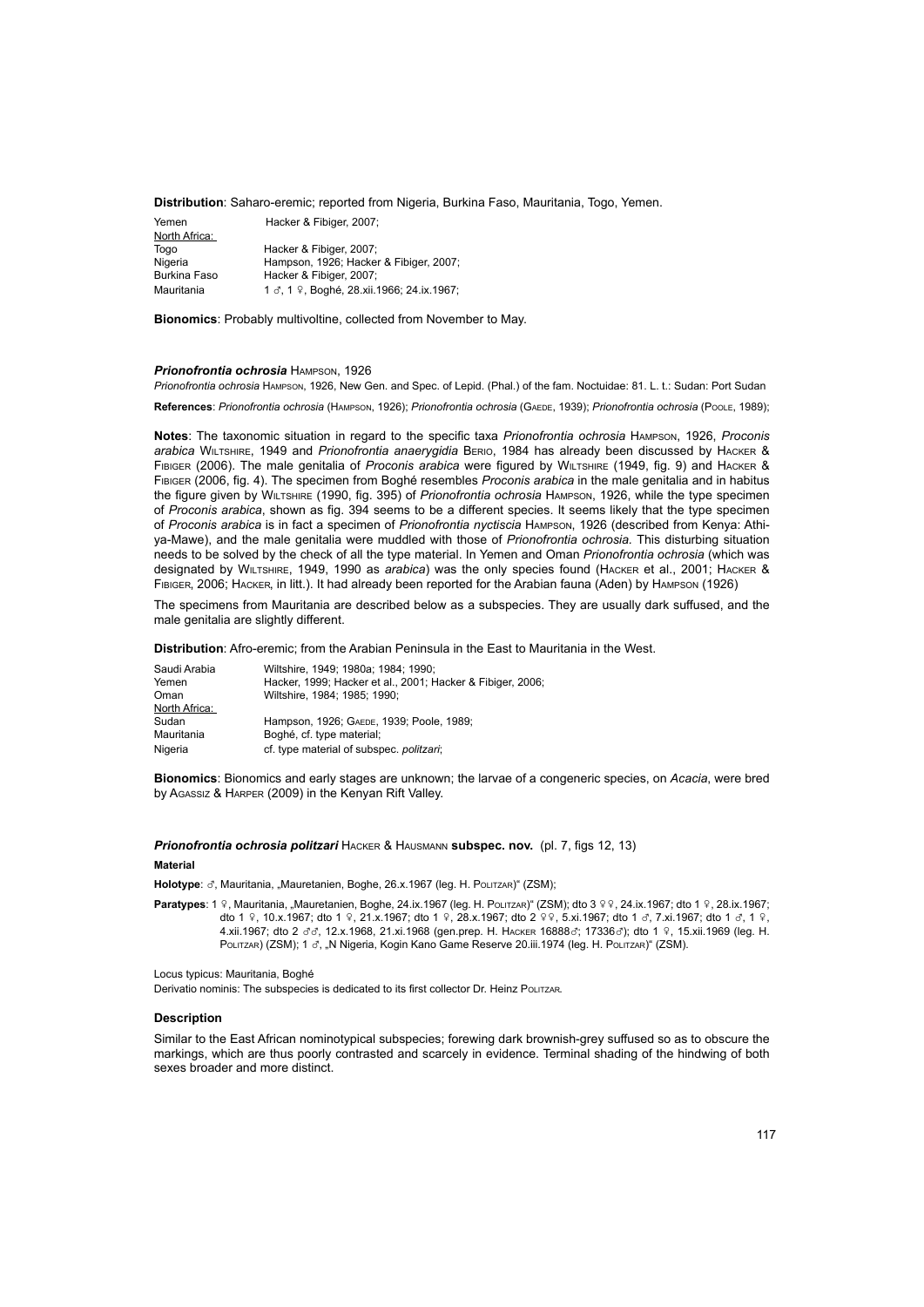# **Male genitalia** (fig. 6a-b)

Similar to those of typical *P. ochrosia*, but posterior half of valva and appendages broader, and the three posterior tips of the valva shorter and broader-based.

### **Distribution**

Subspecies *politzari* is so far known from Mauritania and N Nigeria.

*Attatha metaleuca* Hampson, 1913 (pl. 7, fig. 10) *Attatha metaleuca* Hampson, 1913, Cat. Lep. Phal. Br. Mus. **13**: 11, pl. 222, fig. 4. L. t.: N. Nigeria, Zungeru

**References**: *Attatha metaleuca* (Hampson, 1913); *Attatha metaleuca* (Gaede, 1936); *Attatha metaleuca* (Poole, 1989); *Attatha metaleuca* (Wiltshire, 1990);

**Distribution**: Afrotropical-subtropical; known at present from West Africa (Nigeria, Mauritania) and SW Arabia (Saudi Arabia, Yemen), with other unpublished records from Togo, Ivory Coast, Tanzania (Hacker in litt.).

| Saudi Arabia  | Wiltshire, 1990:                                                                                          |
|---------------|-----------------------------------------------------------------------------------------------------------|
| Yemen         | Hacker et al., 2001; Hacker & Fibiger, 2006;                                                              |
| North Africa: |                                                                                                           |
| Nigeria       | Hampson, 1913:                                                                                            |
| Burkina Faso  | 1 3, "Deregbouá, Kobafluß, 22.iii.[19]83 (leg. Pourzar)" (ZSM); 1 º, "Folonzo am Fluß, Comoe, 28.i.[19]86 |
|               | (leg. POLITZAR)" (ZSM);                                                                                   |
| Mauritania    | 1 º, Boghé, 25.i.1967;                                                                                    |

# **Bionomics**: Unknown.

*Leoniloma convergens* Hampson, 1926 (pl. 7, fig. 14) *Leoniloma convergens* Hampson, 1926, Descriptions of New Genera and Species of Lepidoptera Phalaenae of the Subfamily Noctuinae in the British Museum: 144. L.t.: Sierra Leone: Bathanu

**References**: *Leoniloma convergens* (Hampson, 1926); *Leoniloma convergens* (Gaede, 1939); *Leoniloma convergens* (Poole, 1989); *Leoniloma convergens* (Vari et al., 2002);

**Distribution**: Afrotropical-subtropical; from West to East and South Africa.

#### North Africa:

Sierra Leone Hampson, 1926 Mauritania 1 d, Boghé, 20.iv.1968; 1 9, 17.v.1967;

# **Tathorhynchus exsiccata (LEDERER, 1855)**

Spintherops exsiccata LEDERER, 1855, Verh. Zool.-Botan. Ges. Wien 5: 204, pl. 2, fig. 12. L. t.: [Lebanon] Beirut

**Distribution**: Palaeotropical (cf. Hacker et al., this volume).

Mauritania Rungs, 1992; <sup>10</sup>y, Boghé, 12.x.1966 (gen.prep. H. Hacker 17343x); 21.x.1967; 20.xii.1966; 1.i.1967; 15.xi.1966 (gen. prep. Н. Наскев N 176879); 30.ix.1968 (gen.prep. Н. Наскев N 176789);

### *Melanephia nigrescens* (Wallengren, 1856)

*Anophia nigrescens* Wallengren, 1856, Anteck. i Zool. Kafferlandets: 64. L. t.: [South Africa] Kaffernlandets

**Distribution**: Afrotropical-subtropical (cf. Hacker et al., this volume).

Mauritania 5  $\frac{3}{5}$ , Boghé, 10.i.1967; 30.ix.1968 (gen.prep. Н. Наскев 16890*3*); 26.ii.1967 (gen.prep. Н. Наскев 16943d);

**Sphingomorpha chlorea** (CRAMER, 1777) *Phalaena chlorea* Cramer, 1777, Uitl. Kapellen **2**: 12. L. t.: Surinam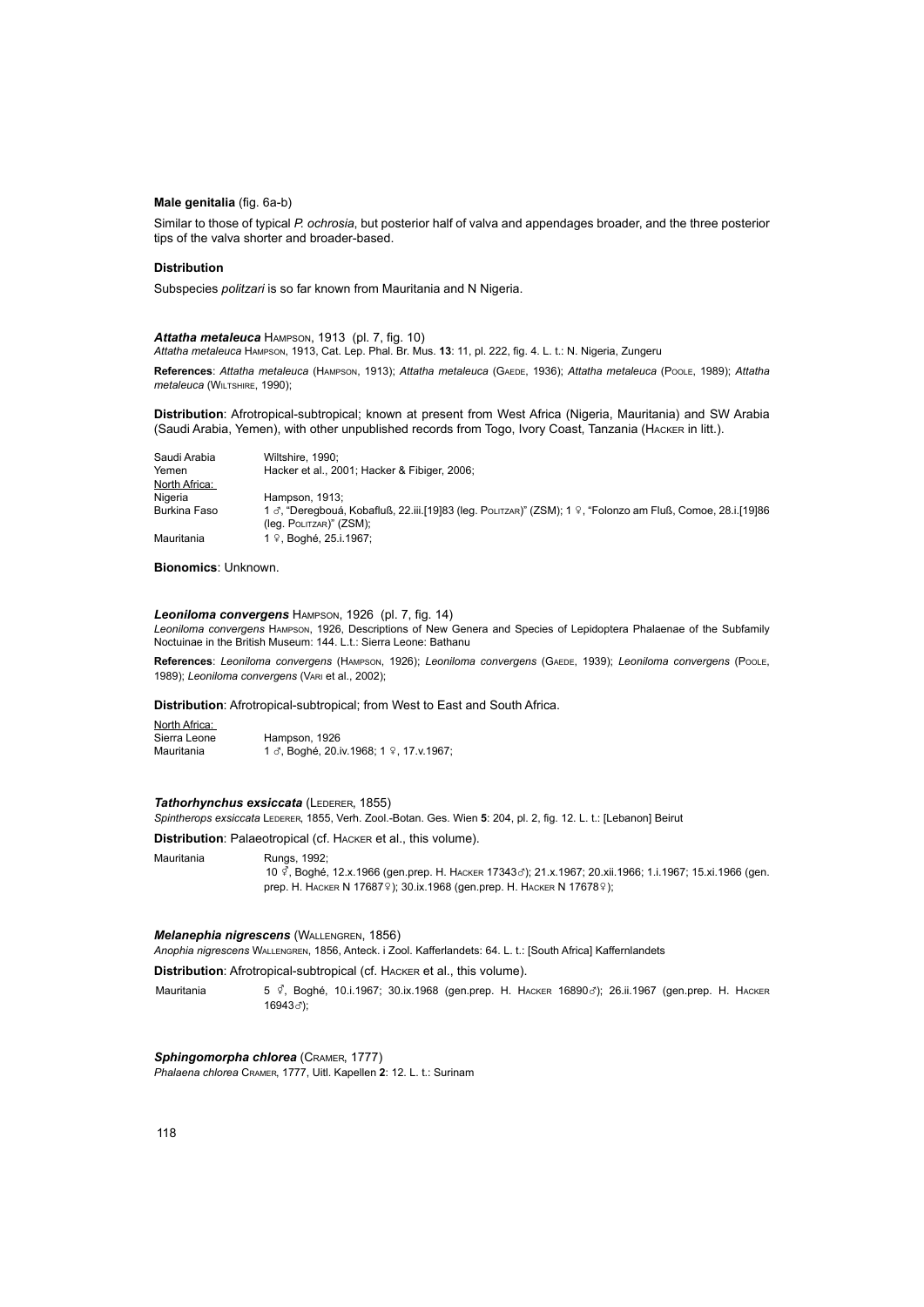**Distribution**: Palaeotropical (cf. Hacker et al., this volume).

Mauritania Rungs, 1992; 4 ° Boghé, 10.x.1967; 16.x.1967;

*Cyligramma magus* (Guérin-Méneville, [1844]) (pl. 7, fig. 15) *Erebus magus* Guérin-Méneville, [1844], Icon. Règn. Anim.: 521. L. t.: Madagascar

= *Cyligramma buchholzi* Plötz, 1880, Stett. Ent. Z. **41**: 301. L. t.: [Ghana]: Arburi

**References**: *Cyligramma magus* (Hampson, 1913); *Cyligramma magus* (Gaede, 1936); *Cyaligramma magus* (Berio, 1965); *Cyligramma magus* (Poole, 1989); *Cyligramma magus* (Rungs, 1992);

**Distribution**: Afrotropical-subtropical; widespread throughout tropical Africa from West Africa to Madagascar (Hampson, 1913; Vari et al., 2002).

North Africa:<br>Nigeria Nigeria Hampson, 1913;<br>Mauritania Rungs 1992; Rungs, 1992; 1 3, Boghé, 17.v.1967;

**Bionomics**: Unknown.

*Cyligramma fluctuosa* (Drury, 1773) (pl. 7, fig. 16) *Phalaena Noctua fluctuosa* Drury, 1773, Ill. Ex. Ins. **2**: 24, pl. 14, fig. 1. L. t.: Sierra Leone

**References**: *Cyligramma fluctuosa* (Hampson, 1913); *Cyligramma fluctuosa* (Berio, 1965); *Cyligramma fluctuosa* (Poole, 1989); *Cyligramma fluctuosa* (Rungs, 1992);

**Distribution**: Afrotropical-subtropical; throughout tropical Africa from West Africa to Madagascar (Hampson, 1913; Vari et al., 2002).

North Africa:<br>Sierra Leone Sierra Leone Drury, 1773; Hampson, 1913;<br>
Mauritania Rungs, 1992; Rungs, 1992; 1 3. Boghé, 30.ix.1969;

**Bionomics**: Unknown.

**Calliodes pretiosissima** HOLLAND, 1892 (pl. 7, fig. 17) *Calliodes pretiosissima* Holland, 1892, Entomologist, Suppl. 25: 94. L. t.: [Tanzania] Zanzibar

**References**: *Calliodes pretiosissima* (Hampson, 1913); *Calliodes pretiosissima* (Gaede, 1935); *Calliodes pretiosissima* (Pinhey, 1975); *Calliodes pretiosissima* (Poole, 1989);

**Distribution**: Afrotropical-subtropical; throughout tropical-subtropical Subsaharan Africa; not from Madagascar (Hampson, 1913; Pinhey, 1975; Vari et al., 2002; Viette, 1990).

Mauritania 1 x, Boghé, 26.ii.1969;

**Bionomics**: unknown.

# *Pantydia* **spec.**

**Notes**: The specimen from Boghé agrees in habitus with others from Yemen, mentioned by Hacker et al. (1999), Fibiger & Hacker (2001), and figured by Fibiger & Hacker (2006, pl. 4, fig. 19). The male genitalia differ slightly from those of the Arabian specimens (gen. fig. HACKER & FIBIGER, fig. 5), but it remains uncertain whether these differences are infraspecific or specific (fig. 7b). The four described species of the genus *Pantydia* Guenée, 1852 were discussed by Fibiger & Hacker (2006); there is some indication that the species under consideration is *P.*  chalciope (STRAND, 1918).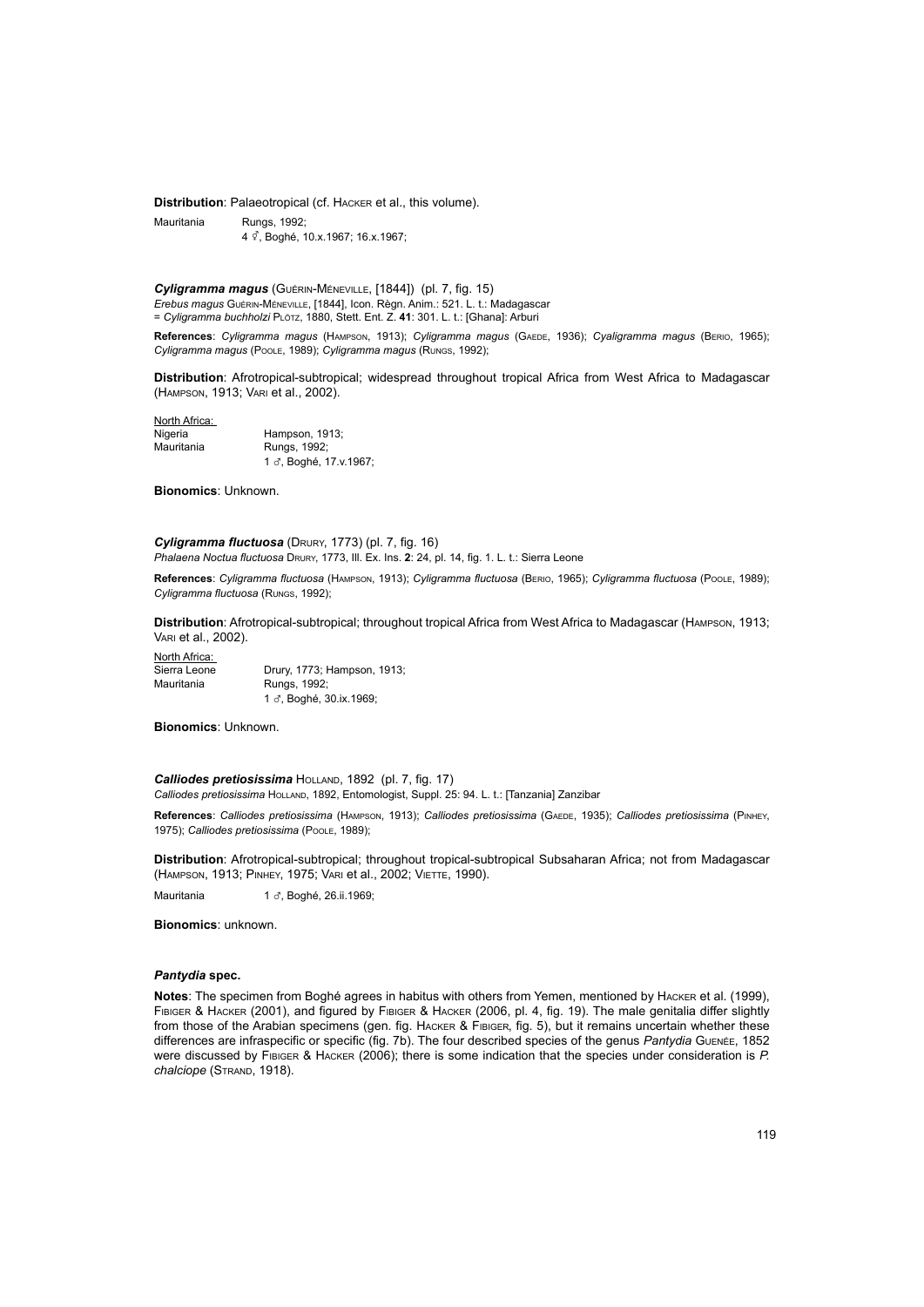Yemen Hacker, 1999; Hacker et al., 2001; Hacker & Fibiger, 2006;<br>Mauritania 1 & Boghé 1 i 1967 (gen prep. H. Hacker 16943&); 1  $\sigma$ . Boghé, 1.i.1967 (gen.prep. H. HACKER 16943 $\sigma$ );

*Acantholipes circumdata* (Walker, 1858) (pl. 8, fig. 3) *Hydrelia circumdata* Walker, 1858, List Spec. Lep. Ins. Colln Br. Mus. **13**: 1763. L. t.: Congo

**References**: *Acantholipes circumdata*us (Wiltshire, 1948); *Acantholipes circumdata* (Wiltshire, 1990; 1994); *Acantholipes circumdata* (Rungs, 1992); *Acantholipes circumdata* (Hacker, 2001);

**Notes**: *Acantholipes circumdata*, together with its synonym *vetustalis* Walker, [1866], was originally described from "Congo". The name is usually applied to the widespread Saharo-Sindian species which is very common, for instance in the Arabian deserts. It remains uncertain if is really conspecific with the species described from "Congo" by Walker (1958). This species is rather easy to separate from the much darker *A. trimeni* Felder & Rogenhofer, 1874 (cf. Pinhey, 1975, pl. 63, fig. 1132), which has an Afrotropical-subtropical distribution. A thorough global revision of the genus is necessary; the taxon *A. circumdata* is used here in its traditional sense as proposed **by many authors, especially WILTSHIRE.** 

*A. semiaurea* Berio, 1966 (Ann. Mus. Cic. Stor. Nat. Genova **76**: 127), described from Senegal: Badi, Parc National Niokola Koba might be the same as the widespread Saharo-Sindian (eremic) species *A. circumdata*.

**Distribution**: Saharo-Sindian (eremic), from India and Pakistan through Afghanistan and Iran to the Arabian Peninsula (including its Western part and Yemen) and East Africa (BERIO, 1938; 1941; HACKER, 1999; HACKER, 1999; Hampson, 1903; 1916; Legrain & Wiltshire, 1998; Rebel, 1907; Rebel, 1917; Rothschild, 1921; Wiltshire, 1948; 1952; 1961; 1962; 1964; 1977; 1980; 1990).

| Saudi Arabia  | Wiltshire, 1980a: 1990:                                                                |
|---------------|----------------------------------------------------------------------------------------|
| Yemen         | Hampson, 1903; Rebel, 1907; Hacker, 1999; Hacker et al., 2001; Hacker & Fibiger, 2006; |
| Oman          | Wiltshire, 1977b: 1980b:                                                               |
| North Africa: |                                                                                        |
| Niger         | Rothschild, 1921:                                                                      |
| Eqvpt         | Wiltshire, 1948:                                                                       |
| Sudan         | Rothschild, 1901; Warren, 1905; Rebel & Zerny, 1917; Kasy, 1963;                       |
| Mauritania    | Rungs, 1992;                                                                           |
|               | 6 <sup>c</sup> , Boghé, 5.xi.1967; 30.ix.1968; 10.x.1968; 21.xi.1968; 20.xii.1968;     |

**Bionomics:** Multivoltine. The early stages were described by WILTSHIRE (1962). The larva feeds nocturnally on *Taverniera spartea*.

# *Oraesia intrusa* (Krüger, 1939)

*Africalpe intrusa* Krüger, 1939, Ann. Mus. Libico Stor. Nat. **1** : 349, p. 13, figs. 18, 19. L. t.: Libya: Western Sirtica, Uadi Merdum =*Africalpe anubis* Rebel, 1948, Z. Wien. Ent. Ges. **58**: 56. L. t.: Egypt: Gebel Elba

**Distribution**: Afro-eremic; (cf. Hacker et al., this volume).

Mauritania Rungs, 1992;

<sup>21</sup>y, Boghé, 27.x.1966; 28.ii.1967; 3.i.1967; 4.i.1967; 20.xii.1967; 19.xii.1967; 7.xii.1967; 27.xii.1967; 20.xii.1966; 12.xii.1967; 29.xi.1967; 19.xii.1968; 12.XI.1967; 4.ii.1968; 21.xii.1967; 20.iv.1969; 6.iii.1967; 24.x.1967; 27.x.1966; 26.xii.1966; 28.ii.1967;

#### *Maxera nigriceps* Walker, 1858

*Maxera nigriceps* Walker, 1858, List. Lepid. Ins. Brit. Mus. **15**: 1595. L. t.: Sierra Leone

**Distribution**: Afrotropical-subtropical (cf. Hacker et al., this volume).

Mauritania 1 º, Boghé, 26.ii.1969;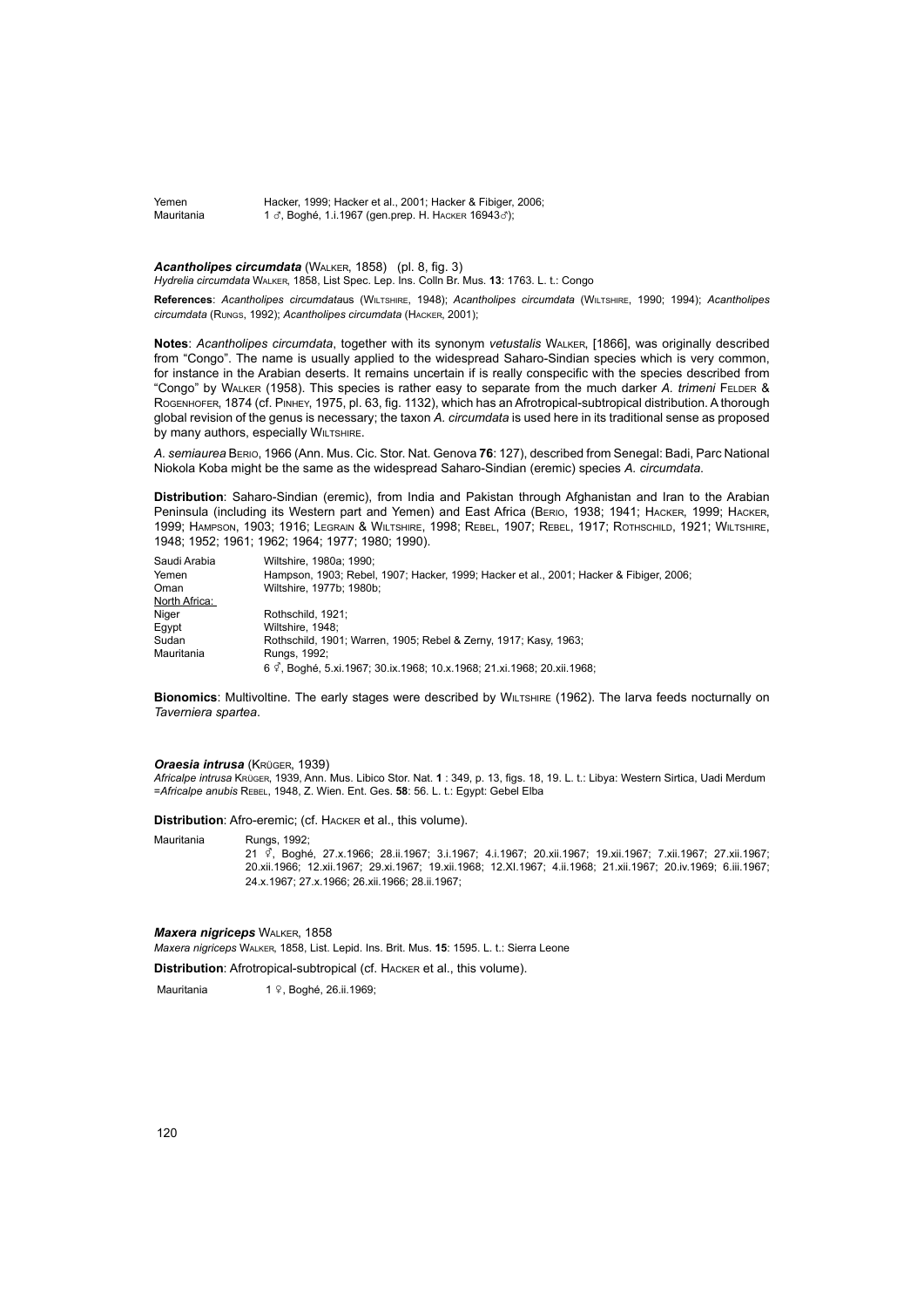Antarchaea conicephala (STAUDINGER, 1870) (pl. 8, fig. 1) *Thalpochares conicephala* Staudinger, 1870, Berl. Ent. Z. **14**: 121. L. t.: Spain: Malaga; Macedonia; Persia

**References**: *Raparna conicephala* (Warren, 1913); *Raparna conicephala* (Wiltshire, 1948);*Raparna conicephala* (Rungs, 1982); *Antarchaea conicephala* (Wiltshire, 1990; 1994); *Antarchaea conicephala* (Hacker, 2001);

**Distribution**: Saharo-Sindian; *A. conicephala* ranges from southern Spain, Morocco and Mauritania to Sudan, the Arabian Peninsula and Near and Middle East.

| Saudi Arabia<br>Yemen | Wiltshire, 1982: 1990:<br>Hacker, 1999; Hacker et al., 2001; Hacker & Fibiger, 2006;                                    |
|-----------------------|-------------------------------------------------------------------------------------------------------------------------|
| Oman                  | Hacker & Saldaitis (this volume);                                                                                       |
| North Africa:         |                                                                                                                         |
| Morocco               | Rungs, 1982;                                                                                                            |
| Eqypt                 | Wiltshire, 1948:                                                                                                        |
| Sudan                 | Wiltshire, 1977:                                                                                                        |
| Mauritania            | 4 $\vec{\varphi}$ , Boghé, 28.ii.1967; 12.xii.1966; 4.xii.1967; 22.xi.1968 (gen.prep. Н. Наскев 16894 $\vec{\sigma}$ ); |

**Bionomics**: Early stages and bionomics unknown.

*Gesonia obeditalis* Walker, [1859] (pl. 8, fig. 2)

*Gesonia obeditalis* Walker, [1859], List Spec. Lep. Ins. Colln Br. Mus. **16**: 75. L. t.: Ceylon

- = *Dragana pansalis* Walker, [1859], List Spec. Lep. Ins. Colln Br. Mus. **16**: 200. L. t.: Ceylon
- = *Gesonia secundalis* Walker, [1859], List Spec. Lep. Ins. Colln Br. Mus. **16**: 235. L. t.: Ceylon
- = *Hileia crambisata* Walker, 1862, List Spec. Lep. Ins. Colln Br. Mus. **24**: 1100. L. t.: North Hindostan
- = *Apphadana evulsalis* Walker, [1866], List Spec. Lep. Ins. Colln Br. Mus. **34**: 1213. L. t.: Ceylon
- = *Maresia binotata* Walker, 1866, List Spec. Lep.ff Ins. Colln Br. Mus. **35**: 1637. L. t.: Indonesia: Sula
- = *Poaphila concors* Walker, 1866, List Spec. Lep. Ins. Colln Br. Mus. **135**: 1669. L. t.: Ceylon

**References**: *Gesonia obeditalis* (Sugi, 1982); *Gesonia obeditalis* (Poole, 1989); *Gesonia obeditalis* (Holloway, 2005);

**Notes**: Figured by Sugi (1982, pl. 219. Fig. 7) and Holloway (2005, pl. 27, fig. 40). Male genitalia (fig. 9a) illustrated by Wiltshire (1977, fig. F), Holloway (2005, pl. 27, fig. 918), female genitalia by Holloway (2005, pl. 27, fig. 916).

**Distribution**: Palaeotropical-subtropical; widespread from West Africa through Africa to SW Arabia, and, with a a gap in Near and Middle East, from the Indian Subcontinent to China, Japan, the Philippines, Borneo (HoLLoway, 2005) and Australia (Nielsen et al, 1996). The reports from Yemen are the first from the Arabian Peninsula.

| Yemen         | 3 º º, Prov. Al Hudaydah, 14 <sup>0</sup> 53'N, 43 <sup>0</sup> 26'E, Jabal Burra, 25 km se Bajil, 550m, 29. ii. and 1.iii.2000; 1 º,<br>Prov. Sana'a, 14 <sup>0</sup> 40'N, 42 <sup>0</sup> 22'E, Jabal Raymah, 25 km ö Al Mansuriyah, Wadi Bullbull, 2 km se Khansa,<br>700m, 3.iiil.2000; 1 º, Prov. Al Hudaydah, 14 <sup>0</sup> 52'55"N, 43 <sup>0</sup> 26'28"E, Jebel Burra, 25 km se Bajil, 600m,<br>23. and 24.iv.1998 (leg. A. Bischof, F. Aulombard, M. Fibiger, H. HACKER & H-P. SCHREIER) (COII. H. HACKER,<br>ZSM): |
|---------------|-----------------------------------------------------------------------------------------------------------------------------------------------------------------------------------------------------------------------------------------------------------------------------------------------------------------------------------------------------------------------------------------------------------------------------------------------------------------------------------------------------------------------------------|
| North Africa: |                                                                                                                                                                                                                                                                                                                                                                                                                                                                                                                                   |
| Sudan         | Wiltshire, 1977;                                                                                                                                                                                                                                                                                                                                                                                                                                                                                                                  |
| Nigeria       | 1 º, Kaduna, 20. vii. 1970; dto 1 ♂, 01. viii. 1970; dto 1 º, 12. vii. 1971; dto 1 ♂ (gen. prep. H. HACKER 17341♂);<br>1 º, Jemaa, 16.x.1971                                                                                                                                                                                                                                                                                                                                                                                      |
| Mauritania    | 1 º. Boghé, 21.ix.1967:                                                                                                                                                                                                                                                                                                                                                                                                                                                                                                           |

**Bionomics**: Hostplants of the larvae are Poaceae (Gramineae) and Fabaceae (Leguminosae) (HoLLOWAY, 2005); habitats are usually open, cultivated and disturbed areas in the lowlands (HOLLOWAY, 2005).

*Hypocala* **cf** *rostrata* (Fabricius, 1794) (pl. 7, fig. 18)

*Hyblaea rostrata* Fabricius, 1794, Ent. Syst. em. et aucta: 127. L. t.: [India] India Orientali

**References**: *Hypocala deflorata* (Gaede 1939); *Hypocala deflorata* (Pinhey, 1975); *Hypocala rostrata* (Poole, 1989);

**Note**: The male genitalia of this Indian species were figured by BERIO (1955d). GAEDE (1939) and PINHEY (1975) assumed the taxa *rostrata* FABRICIUS, 1794 and *deflorata* GAEDE 1939 (both described from India and said to occur in Africa) to be conspecific. According to the figures of the male genitalia given by Zimmermann (1958, fig. 330) and Holloway (2005, fig. 259) those of *deflorata* from Hawaii and Borneo do not correspond to those determined here from Mauritania and Yemen. HoLLoway (1977) reviewed the taxonomy of *deflorata* and stated that all subspecies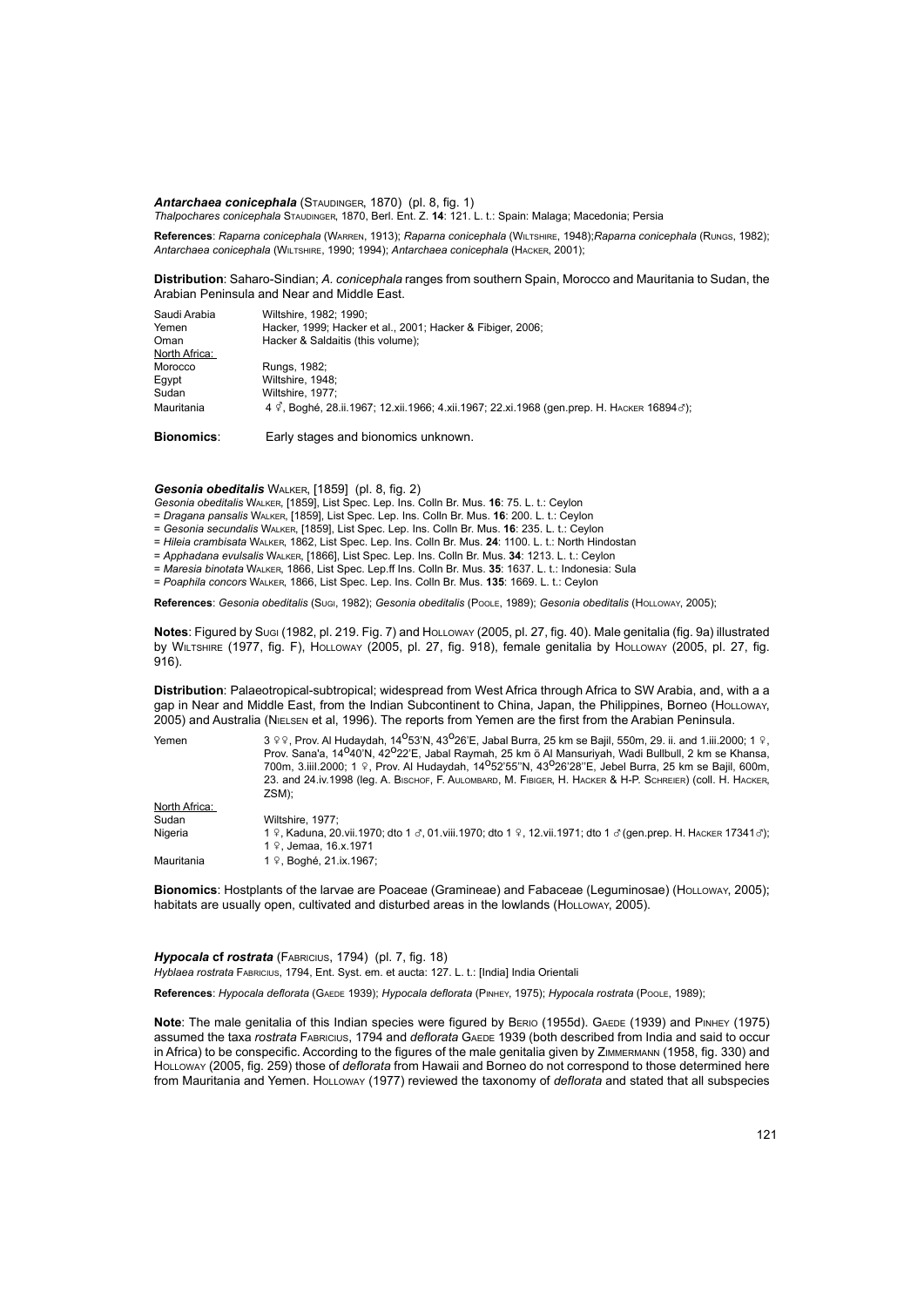are defined by minor differences in the male genitalia; according to him *H. deflorata* occurs in Africa, Sri Lanka, India, China, Australia, the New Hebrides, New Caledonia, Norfolk I., Rotuma I., New Zealand, Fiji, Samoa and Hawaii.

The taxonomic status of the Asian species *H. rostrata*, *H. plumicornis* Guenée, 1852 *H. violacea* Butler, 1879 and *H. biarcuata* Walker, 1858 was discussed by Kishida & Yoshimoto (1975); figures of the facies of all species Were given by Sugi (1982, pl. 212, figs 15-25) and HARUTA (1993, pl. 52, figs 1-4). Kishida & Yoshimoto (1975) and Holloway (1977, fig. 256) figured the male genitalia of *H. violacea* and *H. subsaturata* Guenée, 1852, which are somewhat similar to those of *H. rostrata*.

The species described from African countries are as follows:

- *bohemani* Wallengren, 1856 (described from "Kaffern" considered by Berio and Poole as synonym of *H. rostrata*)
- *dysdamarta* A.E. Prout, 1927 (described from Sao Tome)
- *florens* MABILLE, 1879 (described from Madagascar according to VIETTE, 1990 in species rank)
- *gaedei* Berio, 1955 (described from Cameroon male genitalia figured by Berio, 1955)
- *genuina* Wallengren, 1856 (described from "Kaffern" [RSA] considered by Berio and Poole as synonym of *H. rostrata*)

- *plumicornis* Guenée, 1852 (described from "Cafrerie" [RSA] - considered by Berio and Poole as synonym of *H. rostrata*)

- *tenuis* Walker, 1866 (described from Sierra Leone)

To bring light in this difficult group it is necessary to check all types originating from the Old World. Presently, one cannot say how many *Hypocala* species occur in Africa, or whether that from Mauritania and Yemen is in fact *H. rostrata*. Male genitalia cf. fig. 1b.

**Distribution**: According to present understanding, *H. rostrata* is a Palaeotropical-subtropical species which is widespread in Subsaharan Africa, and in most parts of West Africa.

Yemen Hacker et al., 2001 (with ?); Hacker & Fibiger, 2006 (with ?); North Africa: Mauritania 2 33, Boghé, 30.xi.1966 (gen.prep. H. HAcker 177553), 15.xi.1966 (gen.prep. H. Hacker 177573);

Bionomics: Multivoltine. Larva in India on *Diospyros* sp. (Ebenaceae) (GARDNER, 1941; HoLLOWAY, 2005), in Fiji and Rotuma on *Pouteria* (Sapotaceae) (Robinson et al., 2001), in Africa on *Royena* (Pinhey, 1975). The biology of was described by HoLLOWAY (2005).

# **Subfamily Euteliinae**

*Eutelia polychorda* Hampson, 1902 (pl. 8, fig. 4)

*Eutelia polychorda* Hampson, 1902, Ann. S. Afr. Mus. 2: 308. L. t.: [Zimbabwe] Mashonaland; [Namibia]: Damaraland; [RSA]: Cape Colony

**References**: *Eutelia polychorda* (Hampson, 1912); *Eutelia polychorda* (Gaede, 1935); *Eutelia polychorda* (Pinhey, 1975); *Eutelia polychorda* (Poole, 1989); *Eutelia polychorda* (Vari et al., 1989);

**Note**: The species group around *E. polychorda* needs a revision, because of its extensive Variability and Various transitions in habitus between closely related 'taxa'.

**Distribution**: Afrotropical-subtropical; evidently throughout Subsaharan Africa.

| Yemen         | Hacker & Fibiger, 2006;                                       |
|---------------|---------------------------------------------------------------|
| North Africa: |                                                               |
| Nigeria       | numerous <i>§</i> . Kaduna: Kogin Kano: Don Marra:            |
| Burkina Faso  | numerous $\vec{\varphi}$ , Bobo Dioulasso and Folonzo, Comoe; |
| Mauritania    | 1 ♂, Boghé, 17.ix.1967;                                       |

**Bionomics**: Early stages and bionomics unknown.

*Marathyssa cuneata* (Saalmüller, 1891) (pl. 8, fig. 5) *Eutelia cuneata* Saalmüller, 1891, Lepid. Madag.: 258. L. t.: Madagascar: Nossi Be

**References**: *Marathyssa cuneata* (Hampson, 1912); *Marathyssa cuneata* (Gaede, 1935); *Marathyssa cuneata* (Pinhey, 1975); *Marathyssa cuneata* (Poole, 1989); *Marathyssa cuneata* (Vari et al., 1989);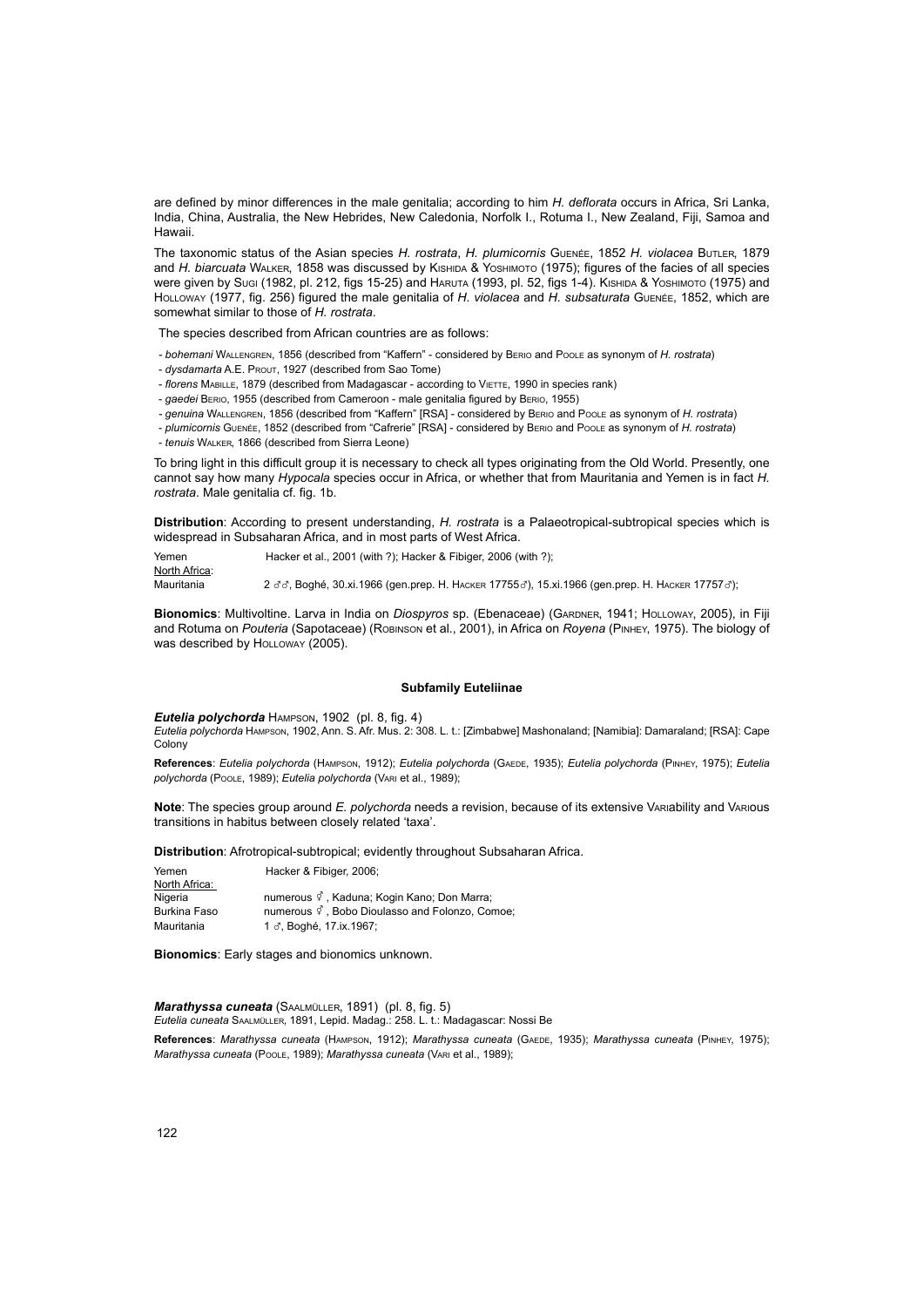# **Distribution**: Afrotropical-subtropical; throughout Subsaharan Africa.

| Yemen               | Hacker & Fibiger, 2006;                    |
|---------------------|--------------------------------------------|
| Oman                | Wiltshire, 1984;                           |
| North Africa:       |                                            |
| Ghana               | Hampson, 1913;                             |
| Nigeria             | numerous of , Kaduna;                      |
| <b>Burkina Faso</b> | numerous $\vec{\varphi}$ , Bobo Dioulasso; |
| Mauritania          | 1 3, Boghé, 20.ix.1968;                    |

**Bionomics**: Early stages and bionomics unknown.

# **Subfamily Plusiinae**

*Trichoplusia ni* (Hübner, [1803]) *Noctua ni* Hübner, [1803], Samml. Eur. Schmett., Noct. 3, pl. 58, fig. 284. L. t.: [Europe]

**Distribution**: Palaeotropical-subtropical (cf. Hacker et al., this volume).

Mauritania Rungs, 1992; <sup>11</sup>y, Boghé, 5.xi.1966; 9.xi.1966; 12.x.1966; 27.xii.1967; 30.xi.1966; 30.xii.1966; 10.i.1969; 28.ix.1967;

# *Argyrogramma signata* (Fabricius, 1775) (pl. 8, fig. 6)

*Noctua signata* Fabricius, 1775, Syst. Ent.: 608. L. t.: India

**References**: *Phytometra signata* (Hampson, 1913); *Phytometra signata* (Gaede, 1937); *Argyrogramma signata* (Behounek & Ronkay, 1989); *Argyrogramma signata* (Hacker & Schmitz, 1996);

**Distribution**: Palaeotropical-subtropical, widespread in the Subtropics and Tropics of the Old World (BEHOUNEK & RONKAY, 1989; GAEDE, 1937), as far eastward as Tonga and the Cook Islands (HOLLOWAY, 1985).

Yemen Hacker et al., 1999; Hacker et al., 2001; Hacker & Fibiger, 2006; North Africa:<br>Macaronesia Rebel, 1899; 1910; Stertz, 1912; GAEDE, 1937; Dufay, 1970; Kitching, 1987; Kobes, 1992; Hacker & Schmitz, 1996; Báez, 1998; Burkina Faso Behounek & Ronkay, 1989;<br>Ghana Hampson 1913; Hampson, 1913; Mauritania 1 º, Boghé, 11.x.1967;

**Bionomics**: *A. signata* has been reared in New Guinea from *Eucalyptus* (Holloway, 1985).

*Thysanoplusia orichalcea* (Fabricius, 1775) *Noctua orichalcea* Fabricius, 1775, Syst. Ent.: 607. L. t.: India

**Distribution**: Palaeotropical-subtropical (cf. Hacker et al., this volume).

Mauritania  $2 \sqrt{2} \sqrt{2}$ , 20.xii.1966;

### *Chrysodeixis chalcites* (Esper, [1789])

*Phalaena Noctua chalcites* Esper, [1789],Die Schmetterlinge in Abbildungen nach der Natur mit Beschreibungen **4**/2/1): 447, pl. 141, Noct.62, fig. 3. L. t.: Italy: Mittleres Italien

**Distribution**: Palaeotropical-subtropical (cf. Hacker et al., this volume).

Mauritania 1 3, Boghé, 15.xi.1966;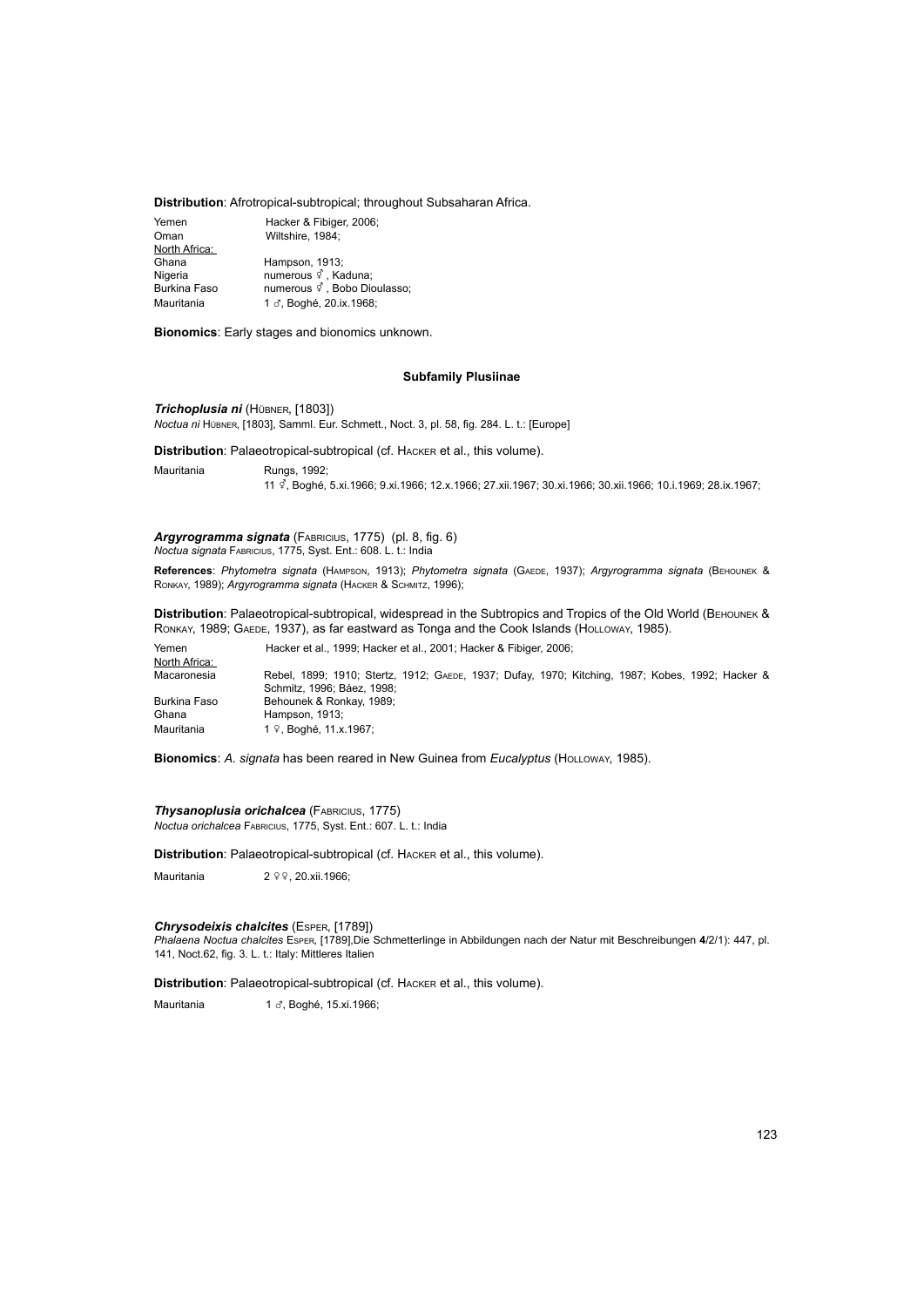*Chrysodeixis acuta* (Walker, [1858]) *Plusia acuta* Walker, [1858], List Spec. Lep. Ins. Colln Br. Mus. **13**: 922. L. t.: Congo

**Distribution**: Palaeotropical-subtropical (cf. Hacker et al., this volume).

Mauritania  $1 \sqrt{2}$ , Boghé, 10.x.1967;

# *Abrostola confusa* Dufay, 1958 (pl. 8, fig. 7)

*Abrostola confusa* Dufay, 1958e, Bull. Inst. Fr. Afrique Noire (ser. A) **20**: 200, figs. 5, 15, 27. L. t.: [Mali]: French Sudan, Bamako = *Abrostola confusa aethiopica* Dufay, 1958, Bull. Inst. Fr. Afrique Noire (ser. A) **20**: 202, fig. 6. L. t.: Ethiopia: Birbir, Ioubdo

**References**: *Abrostola confusa* Dufay, 1958e; *Abrostola confusa* (Poole, 1989); *Abrostola confusa* (Behounek & Ronkay, 1989);

Notes: The male genitalia were figured by DuFAY (1958e, figs 15, 16).

**Distribution**: Afrotropical-subtropical; reported from Sudan; Nigeria; Kenya; Ethiopia; Mali; Burkina Faso; Guinea (Behounek & Ronkay, 1989).

North Africa:<br>Sudan Sudan Behounek & Ronkay, 1989;<br>Mali Dufay 1958e: Mali Dufay, 1958e;<br>Nigeria Behounek & F Nigeria Behounek & Ronkay, 1989;<br>Burkina Faso Behounek & Ronkay, 1989; Behounek & Ronkay, 1989; Mauritania 1 c, Boghé, 5.xi.1966 (gen.prep. Н. Наскек 17719c); 1 c, Boghé, 20.xii.1966 (gen.prep. Н. Наскек <sup>17723</sup>x);

**Bionomics**: Early stages and bionomics unknown.

# **Subfamily Eublemmiinae**

*Metachrostis quinaria* (Moore, 1881) (pl. 8, figs 8, 9) *Leptosia quinaria* Moore, 1881, Proc. Zool. Soc. London 1881: 371. L. t.: India [Uttar Pradesh]: Allahabad

**References**: *Leptosia quinaria* (Warren, 1913); *Eublemma quinaria* (Gaede, 1935); *Metachrostis quinaria* (Poole, 1989);

**Notes**: This species of the African Sahel area was reported by Wiltshire (1977) from Sudan (Ed Damer) under the name of the Indian species (determination label by W.H.T. Tams). The specimens from Ed Damer (gen.prep. H.HACKER 16876º) (ZSM) match those of the species which occurs in Boghé (gen.prep. H.HACKER 16878c; 16880°). The habitus of this species comes close to that of *M. sefidi* BRANDT, 1938) from Iran, but the male genitalia are different in several characters, including the posterior valva half, which is short and tipped in *sefidi*, longer and rounded in *M.* "*quinaria*"; and the finger-shaped harpe, which is short and broad in *M. sefidi*, longer and more slender in *M.* "*quinaria*". The determination made by WILTSHIRE (1977) was not checked in this context.

One further taxon, *M. costiplaga* Warren, 1903 (Entomologist 1903: 225, pl. 4, figs. 1, 2), described from Egypt: Wady el Natron, Bir Victoria has a closer resemblance to *M. velox* (Hübner, [1813]), which occurs in Egypt and the Levante (WILTSHIRE, 1948; HACKER, 2001; KRAVCHENKO et al., 2007). According to WILTSHIRE (determination labels – not published) in Sudan there occurs a second species, *M. snelleni* Wallengren, 1975 (described from RSA, Transvaal) as well as *M. quinaria*. *M. snelleni* is reported to occur also in Arabia: Taif (Hacker, 1999); it strongly resembles *M. velo*x.

Investigation of the species of the genus *Metachrostis* Hübner, [1820] have also revealed that European specimens of *M. velox* (HÜBNER, [1813]) (gen.prep. H.HACKER 16872c) from S France are not conspecific with the 'so-called' *M. velox from Morocco (gen.prep. H.Hacker 168743), which was reported in numerous publications under this* name from:

- Macaronesia (Calle, 1982; Pinker & Bacallado, 1982; Hacker & Schmitz, 1996; Báez, 1998);

- Morocco (Warren, 1912; Rothschild, 1920; Oberthür, 1922; Prout, 1928; de Joannis, 1931; Reisser, 1933; Draudt, 1934; Zerny, 1935; Lepiney & Mimeur, 1932; Jourdan, 1935; Rungs, 1935; 1982);

<sup>-</sup> Algeria (Hampson, 1910; Warren, 1912; Rothschild, 1914; 1920; Oberthür, 1918; Schwingenschuss, 1930; Draudt, 1934; de Freina, 1989; Speidel & Hassler, 1989);

<sup>-</sup> Tunisia (de Freina, 1989);

<sup>-</sup> Libya (Rebel, 1908; Turati & Zanon, 1922; Turati, 1926; 1930; Krüger, 1931; Zavattari, 1934; Draudt, 1934; Poole, 1989; Hacker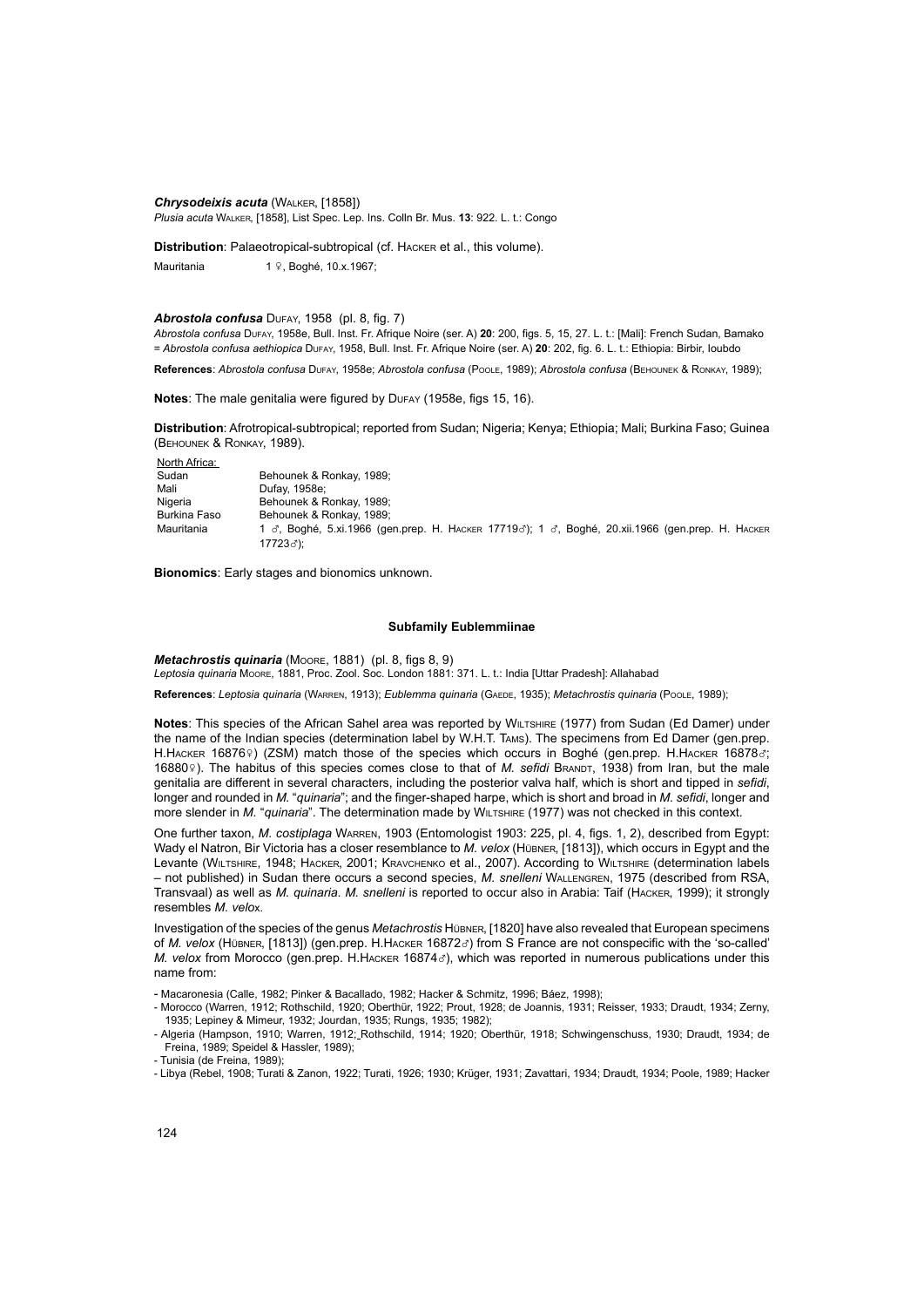$et$  al., 2001); - Egypt (Wiltshire, 1948).

Therefore a taxonomic revision is needed to sort out the status of the following taxa:

*- griseimargo* Warren, 1912 (Novitates Zool. **19**: 36, pl. 51, row b. L. t.: Algeria)

- *velocissima* Turati, 1926 (Atti Soc. Ital. Sc. Nat. **65**: 48, fig. 10. L. t.: Libya: Cirenaica, Derna)

*- rubescens* Schwingenschuss, 1930 (Verh. Zool.-Botan. Ges. Wien **80**: 18. L. t.: Spain: Andalusia)

- *vinacea* de Joannis, 1931 (Bull. Soc. Sc. Nat. Maroc **10**: 149. L. t.: Morocco: Safi)

Figures of the male genitalia: figs 9b-e.

**Distribution**: Provided that the Indian species occurs in Africa, *M. quinaria* has a Saharo-Sindian distribution.

| Yemen         | Hampson, 1896 (Aden: Shaik Othman):                                                                           |
|---------------|---------------------------------------------------------------------------------------------------------------|
| North Africa: |                                                                                                               |
| Sudan         | Wiltshire, 1977:                                                                                              |
| Mauritania    | 1 $\sigma$ , 1 $\Omega$ , Boghé, 9.ii.1966, 6.ix.1967 (gen.prep. H. HACKER 16878 $\sigma$ , 16880 $\Omega$ ); |

**Bionomics**: Early stages and bionomics unknown.

# *Odice* **spec. 1** (pl. 8, fig. 10)

**Notes**: A specimen from Boghé appears to be of an undescribed species of *Odice* Hübner, [1823], close to the Palaearctic *O. arcuinna* Hübner, 1790 and *O. blandula* Rambur, 1858, but lacking the characteristic dark median line of the forewings, which is present in all other *Odice* species, including *O. stygiochroa* (Hampson, 1910) from East Africa and *E. mukallai* Fibiger & Hacker, 2002 from Yemen. Facies and male genitalia of the last two species were figured by Fibiger & Hacker (2002, pl. 24, figs 1-3, gen. figs 1-4). The Mauretanian specimen is not conspecific with *Eublemma perkeo* Rothschild, 1921 (Novitates Zool. **28**: 161. L. t.: Niger: Zinder, Damagarim), which has a wingspan of only 11 mm (holotype) and which was collected by H. Politzar in Burkina Faso: Bobo Dioulasso. There is a second species, *E. dissoluta*, described by Rothschild (1921) from North Nigeria with similarity to *O. syrtensis* (Hampson, 1910) and *O. suava* (Hübner, 1818), but this large species has a wingspan of 30 to 35 mm. The description of the species from Boghé will follow in a further contribution. Male genitalia cf. fig. 11b.

**Distribution**: Probably Westafro-eremic, so far known from Mauritania, Burkina Faso, Nigeria, Togo.

Mauritania 1 $\sigma$ , Boghé, 10.i.1967 (gen.prep. H. HACKER 17758 $\sigma$ );

# *Odice* **spec. 2**

**Notes**: Probably also undescribed, resembling the preceding species, but smaller, darker, wing uppersides more unicolorous.

**Distribution**: Probably Westafro-eremic, another female discovered from Burkina Faso, Bobo Dioulasso, 17.vi.1977.

Mauritania 1 º, Boghé, 27.xii.1968;

# *Eublemma* **spec.** ["*gratissima*"] (pl. 8, fig. 11)

**Notes**: This species is exactly like *E. gratissima* Staudinger, 1892, which was described from Turkey in facies. *E. gratissima* has an Iranian distribution and is widespread in Asia Minor and the Levante (Hacker, 2001; Kravchenko et al., 2007), eastward to Iraq (Schawerda, 1923; Wiltshire, 1957a), Turkmenistan (Ivinskis & Miatleuski, 1999; POLTAVSKY et al., 1997-98), Iran (BRANDT, 1939; 1941; EBERT & HACKER, 2002; WILTSHIRE, 1971) and Afghanistan (Wiltshire, 1961; 1971). It seems highly unlikely that *E. gratissima* occurs in the Sahel area, but there are numerous *Eublemma* taxa described from North Africa, including the Sahel area, which are not yet sufficiently checked and poorly known, so for the time being these specimens from Mauritania and Gambia cannot be named. Male genitalia cf. fig. 11a.

**Distribution**: ?, Two specimens of this unnamed species are known from Gambia and Mauritania.